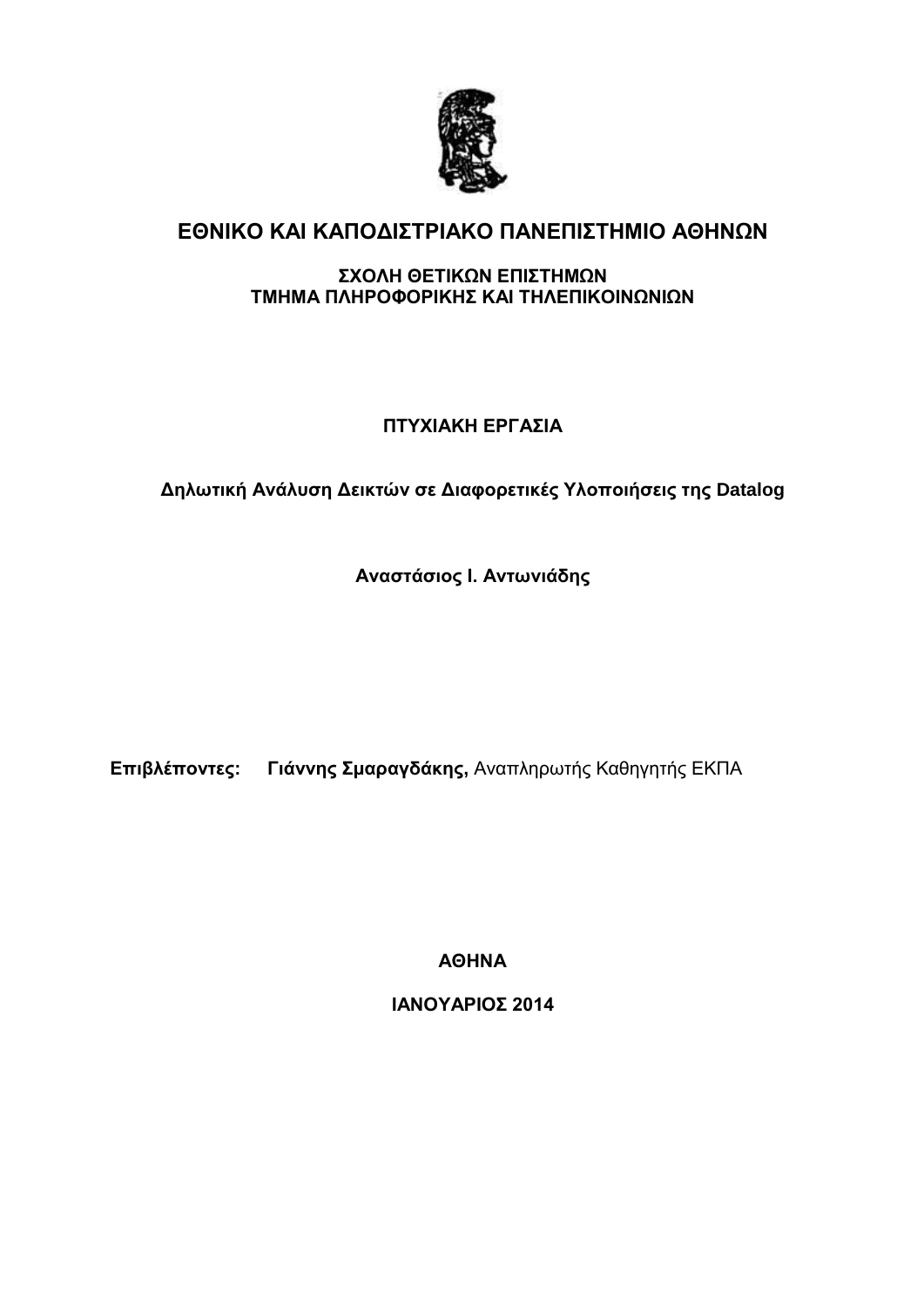

# **NATIONAL AND KAPODISTRIAN UNIVERSITY OF ATHENS**

## **SCHOOL OF SCIENCE DEPARTMENT OF INFORMATICS AND TELECOMMUNICATIONS**

**THESIS**

## **Declarative Points-To Analysis on Different Datalog Engines**

**Anastasios I. Antoniadis**

**Supervisors: Yannis Smaragdakis,** Associate Professor NKUA

**ATHENS**

**JANUARY 2014**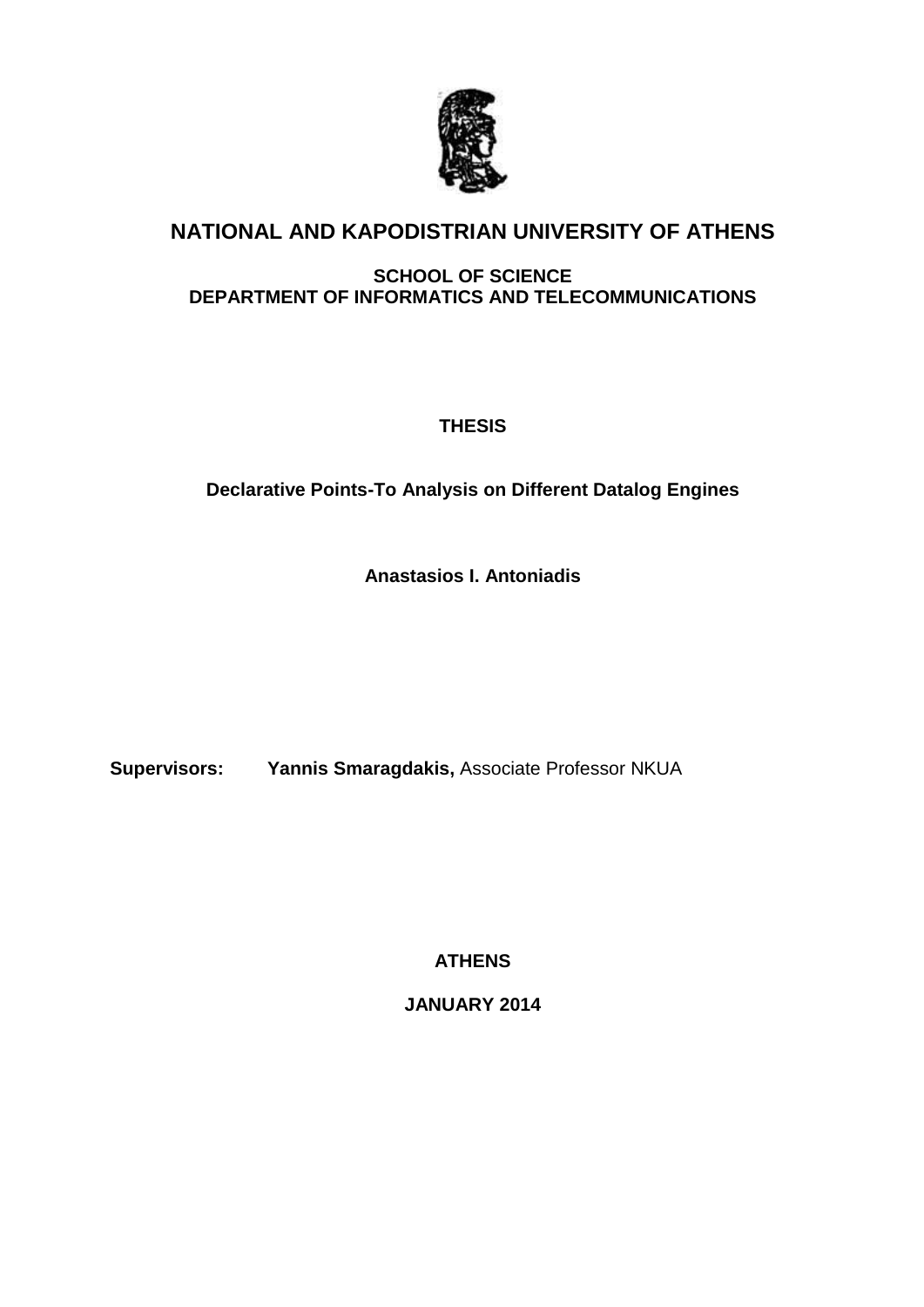# **THESIS**

Declarative Points-To Analysis on Different Datalog Engines

## **Anastasios I. Antoniadis**

**R.N..:** 1115200600031

**SUPERVISORS: Yannis Smaragdakis,** Associate Professor NKUA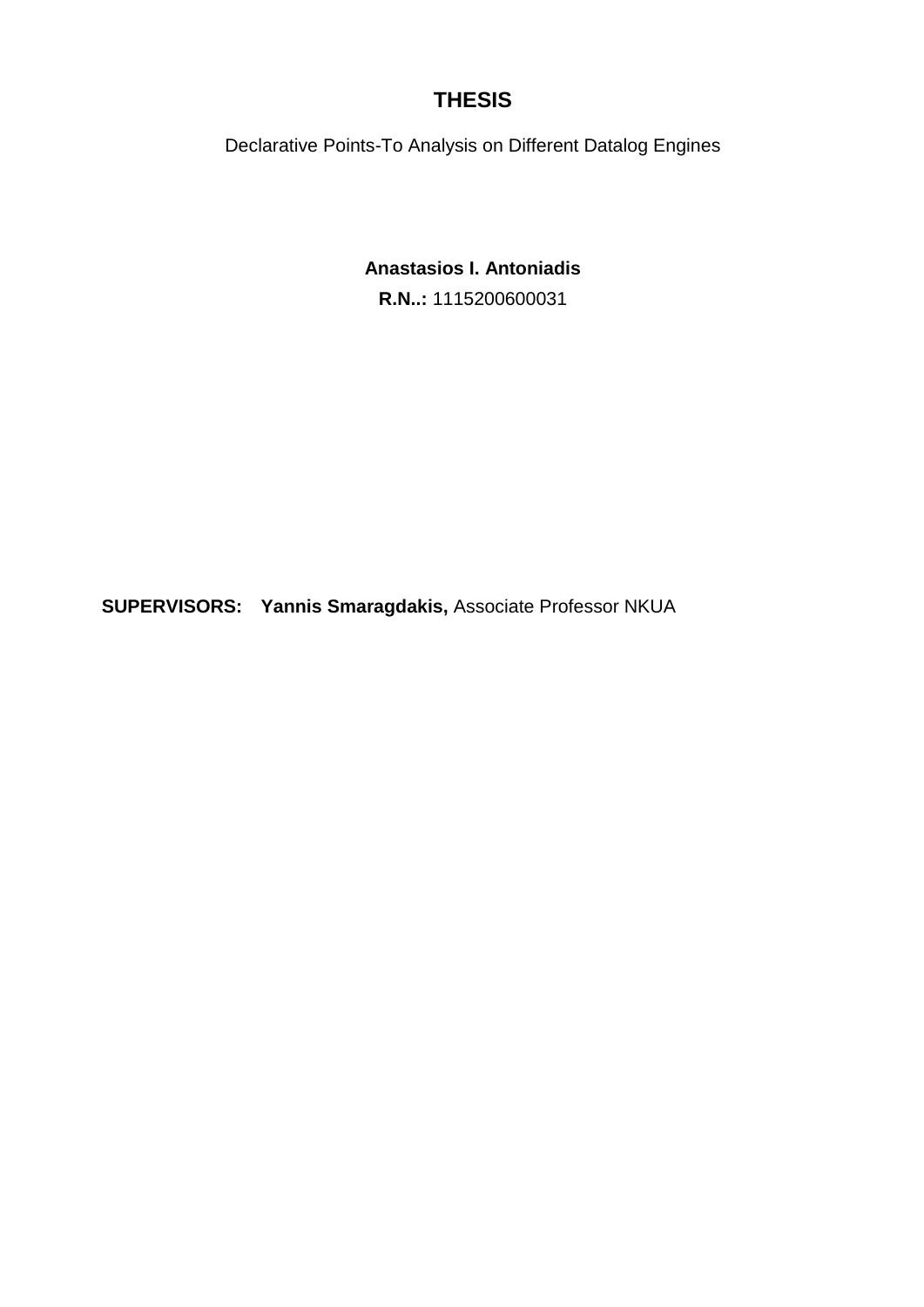# **ΠΤΥΧΙΑΚΗ ΕΡΓΑΣΙΑ**

Δηλωτική Ανάλυση Δεικτών σε Διαφορετικές Υλοποιήσεις της Datalog

# **Αναστάσιος Ι. Αντωνιάδης**

**Α.Μ.:** 1115200600031

**ΕΠΙΒΛΕΠΟΝΤΕΣ: Γιάννης Σμαραγδάκης,** Αναπληρωτής Καθηγητής ΕΚΠΑ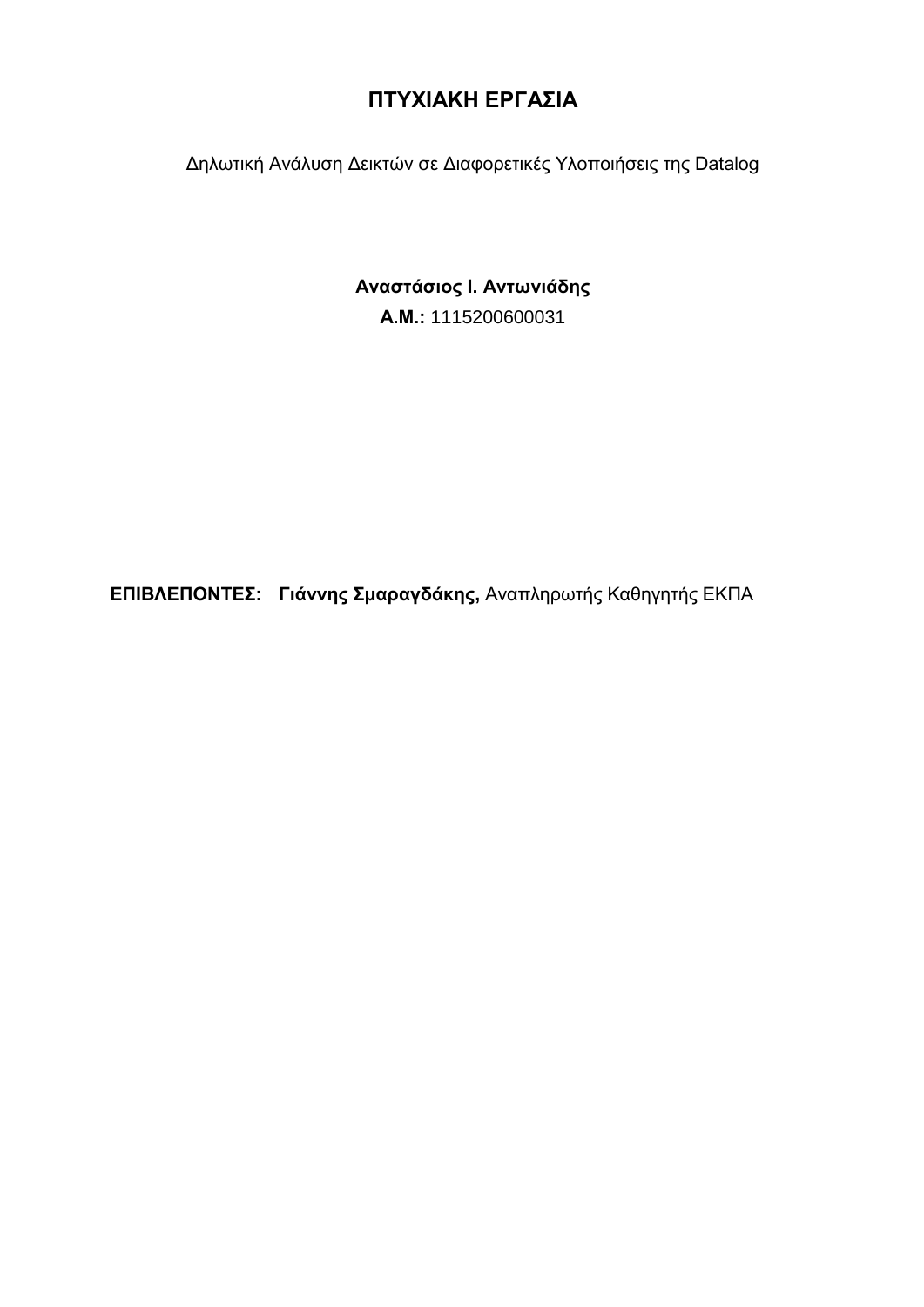## **ΠΕΡΙΛΗΨΗ**

Τα τελευταία χρόνια η Datalog έχει βρει νέα εφαρμογή στην δηλωτική ανάλυση προγραμμάτων. Σε αυτή την πτυχιακή εργασία παρουσιάζουμε ένα πρωτότυπο framework για ανάλυση δεικτών (ανεξάρτητη συμφραζομένων) σε προγράμματα Java, η οποία είναι μια κατηγορία στατικής ανάλυσης προγραμμάτων που εκτιμά πού μπορεί να 'δείξει' κάθε μεταβλητή του προγράμματος για κάθε πιθανή εκτέλεση του κώδικα. Το framework αυτό χρησιμοποιεί τη Datomic, μια κατανεμημένη βάση δεδομένων η οποία χρησιμοποιεί μια γλώσσα επερωτήσεων βασισμένη στη Datalog. Η ίδια ανάλυση δεικτών ανεξαρτήτως συμφραζομένων υλοποιήθηκε στη διάλεκτο DatalogLB, η οποία χρησιμοποιεί την μηχανή LogicBlox, προκειμένου να χρησιμοποιηθεί ως μέτρο σύγκρισης. Ο στόχος μας είναι να αξιολογήσουμε το σύστημα βάσης δεδομένων της Datomic για χρήση σε δηλωτικές αναλύσεις προγραμμάτων.

**ΘΕΜΑΤΙΚΗ ΠΕΡΙΟΧΗ**: Στατική Ανάλυση Προγραμμάτων.

**ΛΕΞΕΙΣ ΚΛΕΙΔΙΑ**: Datalog, Datomic, ανάλυση δεικτών ανεξάρτητη συμφραζομένων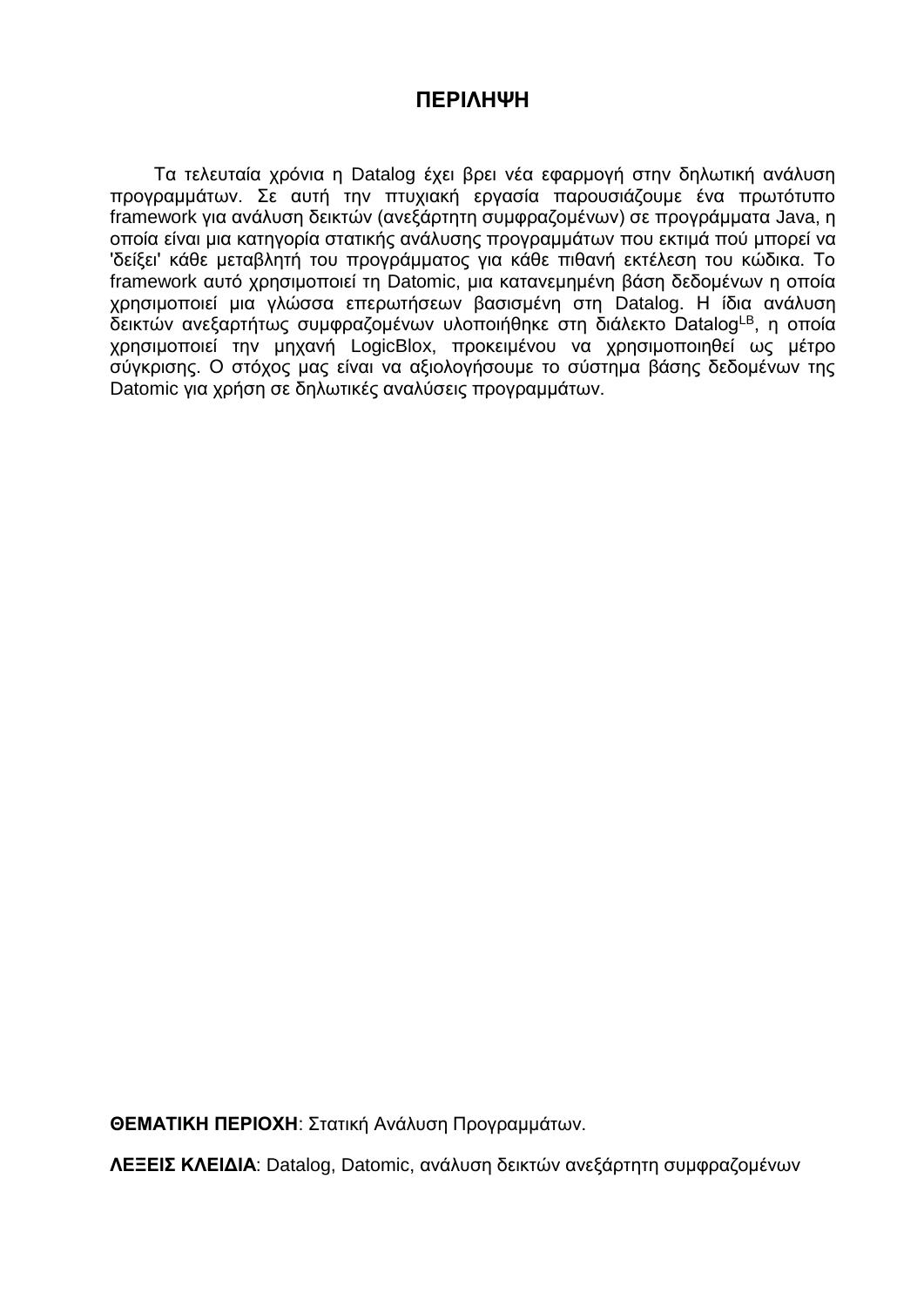## **ABSTRACT**

In recent years, Datalog has found new application in declarative program analysis. In this thesis we present a prototype framework for context-insensitive pointsto analysis of Java programs, which is a category of static program analysis that evaluates where each variable of a program can 'point-to' for each possible execution of the code. This framework uses Datomic, a distributed database which implements a Datalog-based query language. The same prototype context-insensitive analysis has been implemented using the DatalogLB dialect, which uses the LogicBlox engine in order to be used as a benchmark for comparison. Our aim is to evaluate the performance of the Datomic database system for the purpose of declarative program analysis.

**SUBJECT AREA**: Static Program Analysis

**KEYWORDS**: Datalog, Datomic, context-insensitive points-to analysis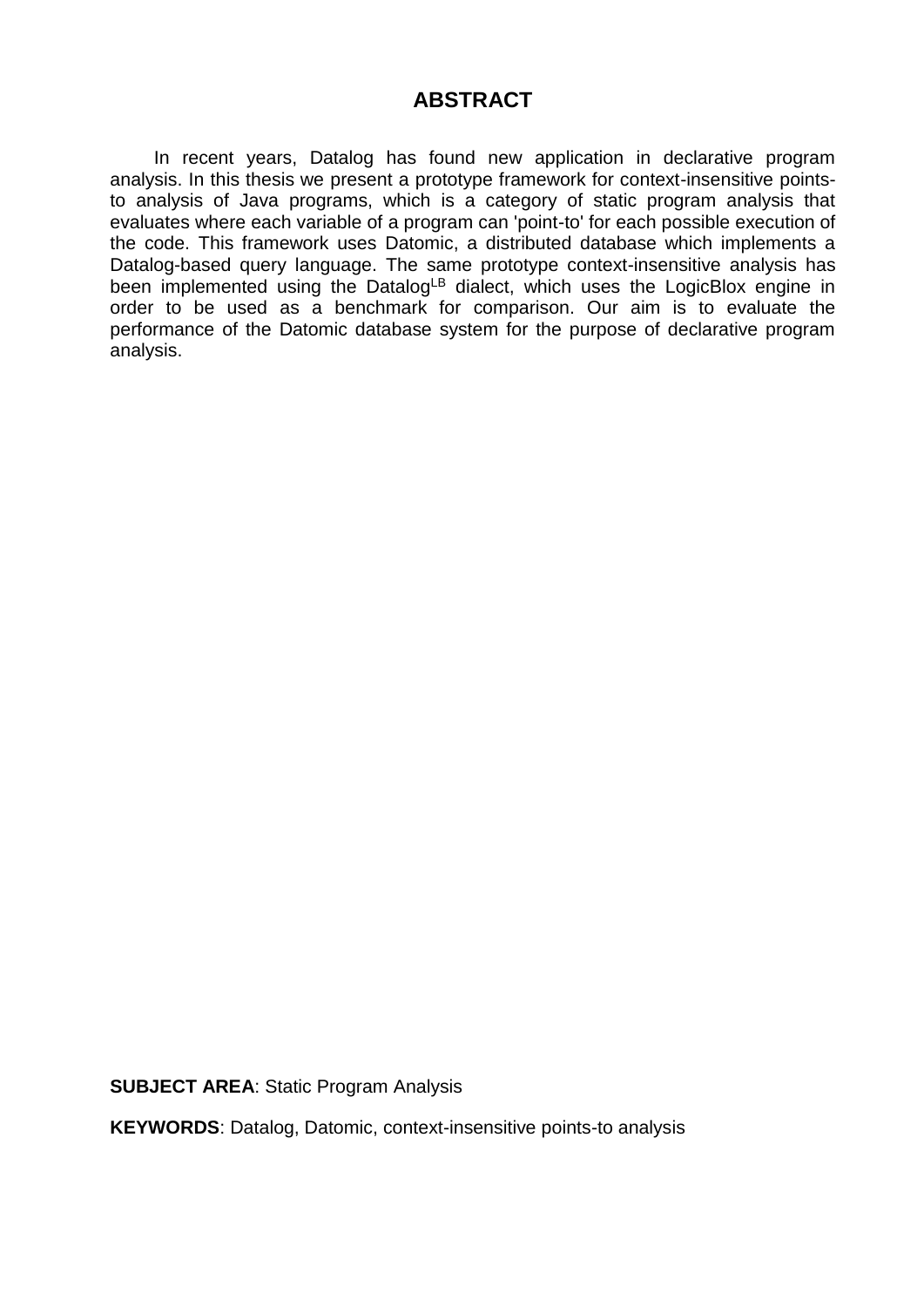*to Labros and Michael…*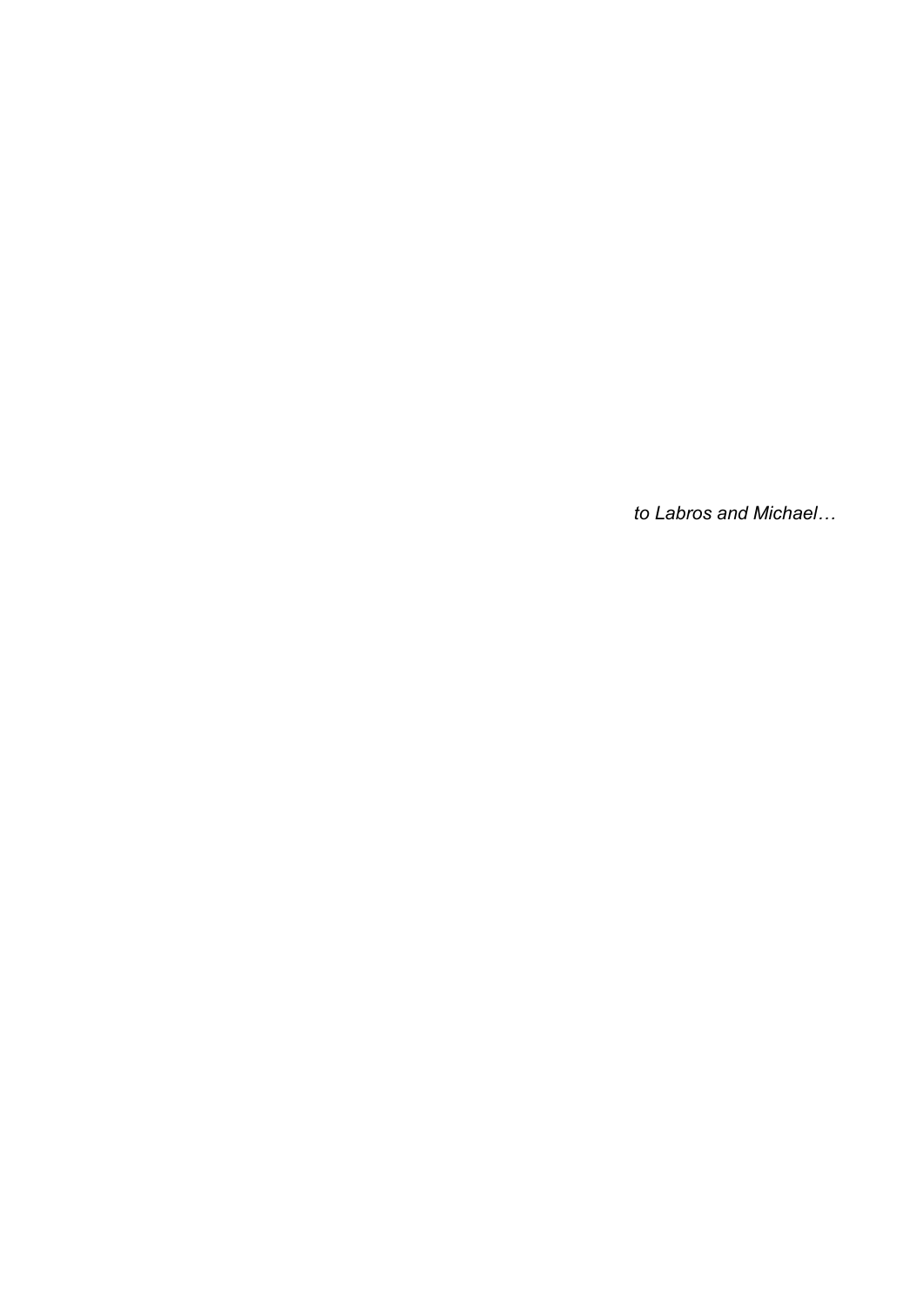## **ACKNOWLEDGEMENTS**

I would like to thank my supervisor, Prof. Yannis Smaragdakis for providing his expertise and guidance, which were valuable for the preparation and completion of this work and most of all for his patience throughout the whole process.

Also, I would like to thank PhD candidates George Kastrinis and George Balatsouras for their contributions to this work. Their assistance helped me surpass the many obstacles I encountered during my work both in understanding DatalogLB and Datomic in order to complete this work and I am grateful to them.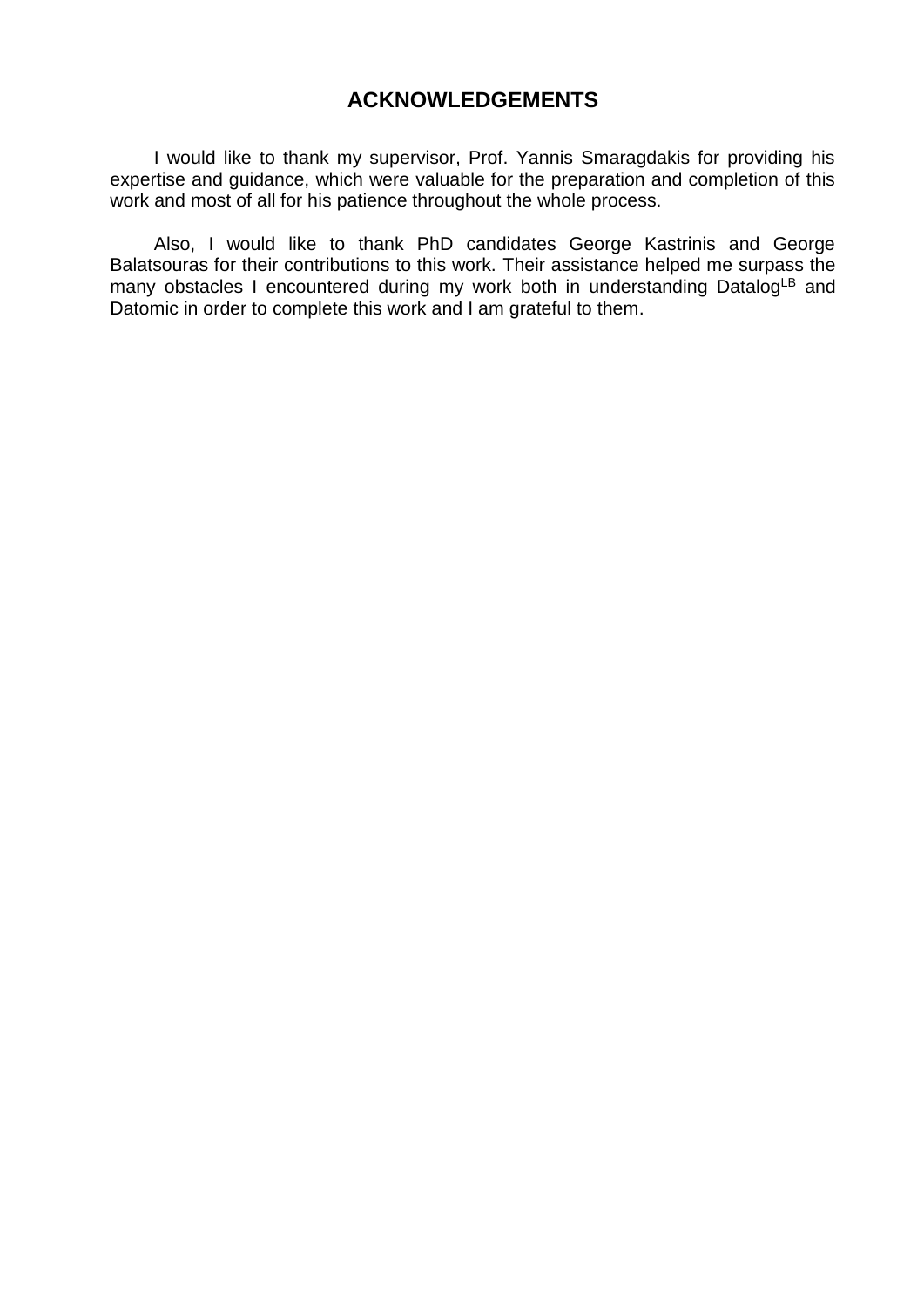# **Contents**

| 1 <sub>1</sub> |       |    |
|----------------|-------|----|
| 2.             |       |    |
| 2.1            |       |    |
|                |       |    |
|                | 2.2.1 |    |
|                | 2.2.2 |    |
|                | 2.2.3 |    |
|                | 2.2.4 |    |
|                | 2.2.5 |    |
| 3.             |       |    |
| 3.1            |       |    |
| 3.2            |       |    |
|                |       |    |
|                | 3.3.1 |    |
| 3.4            |       |    |
|                |       | 27 |
|                | 3.5.1 |    |
| 3.6            |       |    |
|                | 3.6.1 |    |
|                | 3.6.2 |    |
|                | 3.6.3 |    |
|                | 3.6.4 |    |
|                | 3.6.5 |    |
| 3.7            |       |    |
| 3.8            |       |    |
| 4.             |       |    |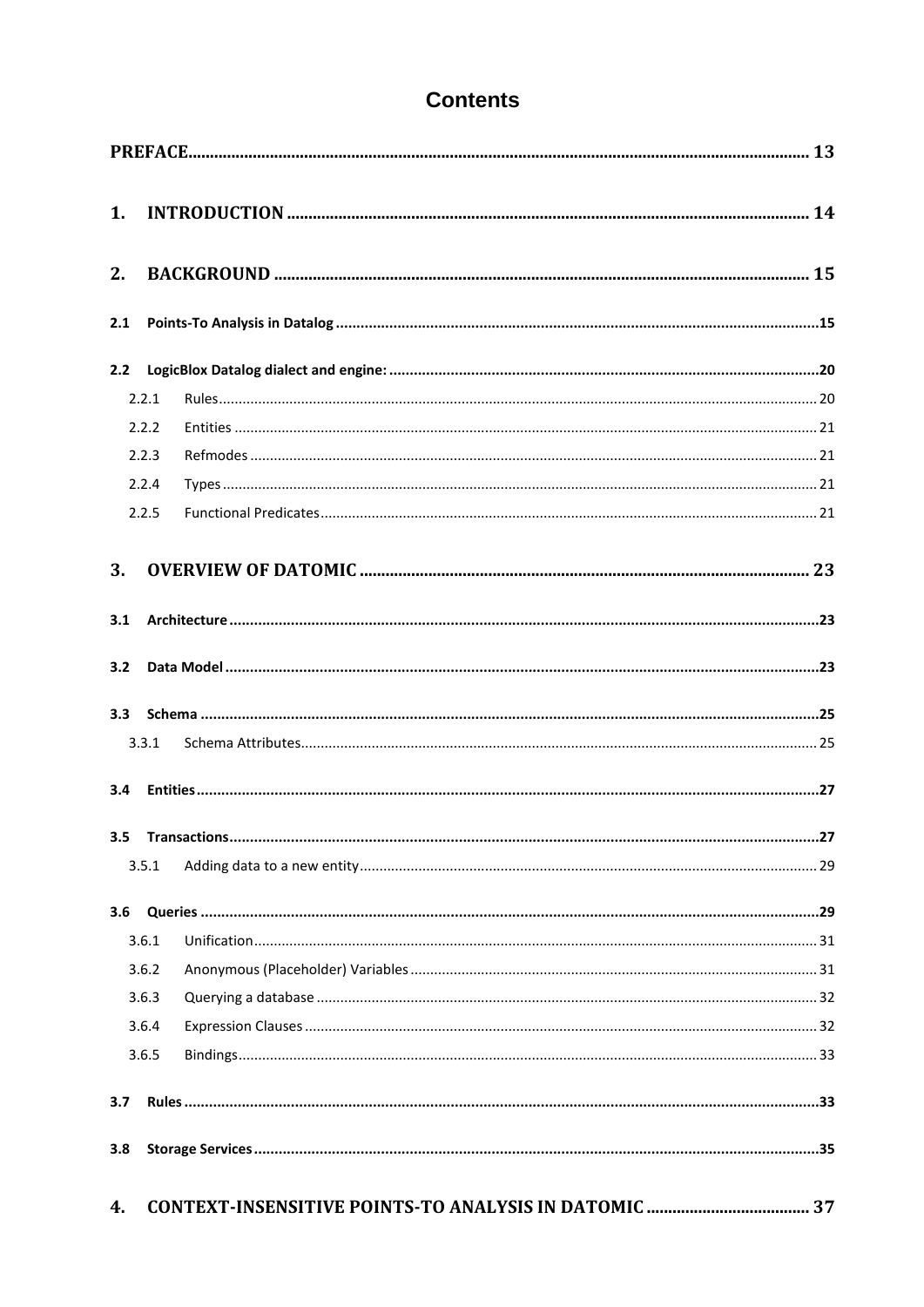| 4.2 |       |  |
|-----|-------|--|
| 4.3 |       |  |
| 4.4 |       |  |
|     | 4.4.1 |  |
|     | 4.4.2 |  |
| 5.  |       |  |
| 5.1 |       |  |
| 5.2 |       |  |
| 5.3 |       |  |
|     | 5.3.1 |  |
|     | 5.3.2 |  |
| 6.  |       |  |
|     |       |  |
|     |       |  |
|     |       |  |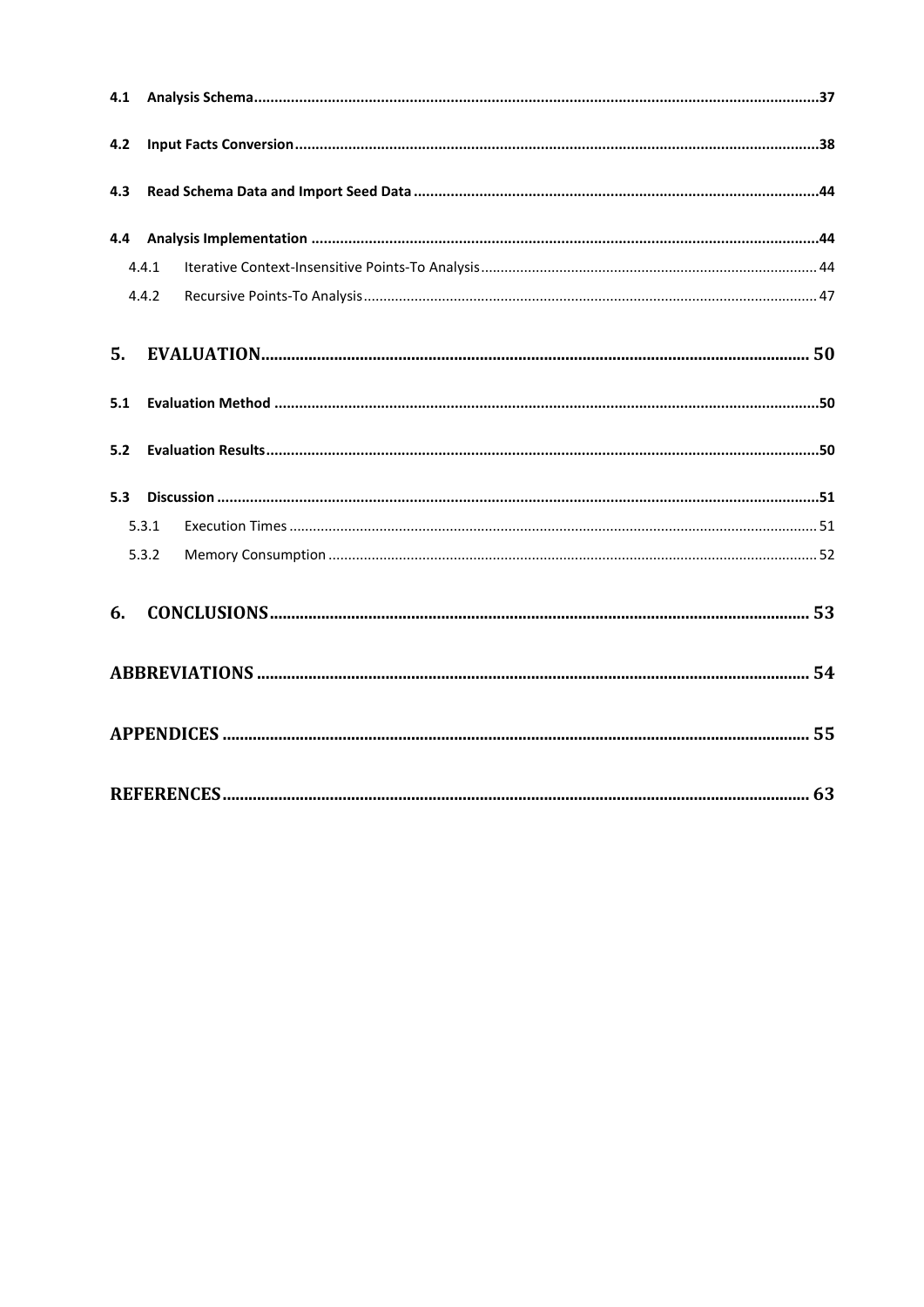# **List of Figures**

Figure 2.1: The domain, input relations (representing program instructions–with the

matching program pattern shown in a comment–and type information) and output

| Figure 2.2: Datalog rules for the points-to analysis and call-graph construction18                                                                                   |
|----------------------------------------------------------------------------------------------------------------------------------------------------------------------|
| Figure 2.3: Excerpt of Datalog code for Java cast checking. The Java Language                                                                                        |
| Figure 4.1: The shell script used to obtain the input facts from the Datalog <sup>LB</sup> workspace                                                                 |
|                                                                                                                                                                      |
|                                                                                                                                                                      |
| Figure 4.4: Excerpt of the code reading from the MethodSignatureRef.facts input file,<br>creating MethodSignatureRef class objects and adding them to an ArrayList39 |
|                                                                                                                                                                      |
| Figure 4.6: The HeapAllocationType class representing HeapAllocation-Type 40                                                                                         |
|                                                                                                                                                                      |
|                                                                                                                                                                      |
|                                                                                                                                                                      |
| Figure 4.10: Excerpt of the Java code responsible for the generation of Datomic seed                                                                                 |
|                                                                                                                                                                      |
|                                                                                                                                                                      |
|                                                                                                                                                                      |
|                                                                                                                                                                      |
|                                                                                                                                                                      |
|                                                                                                                                                                      |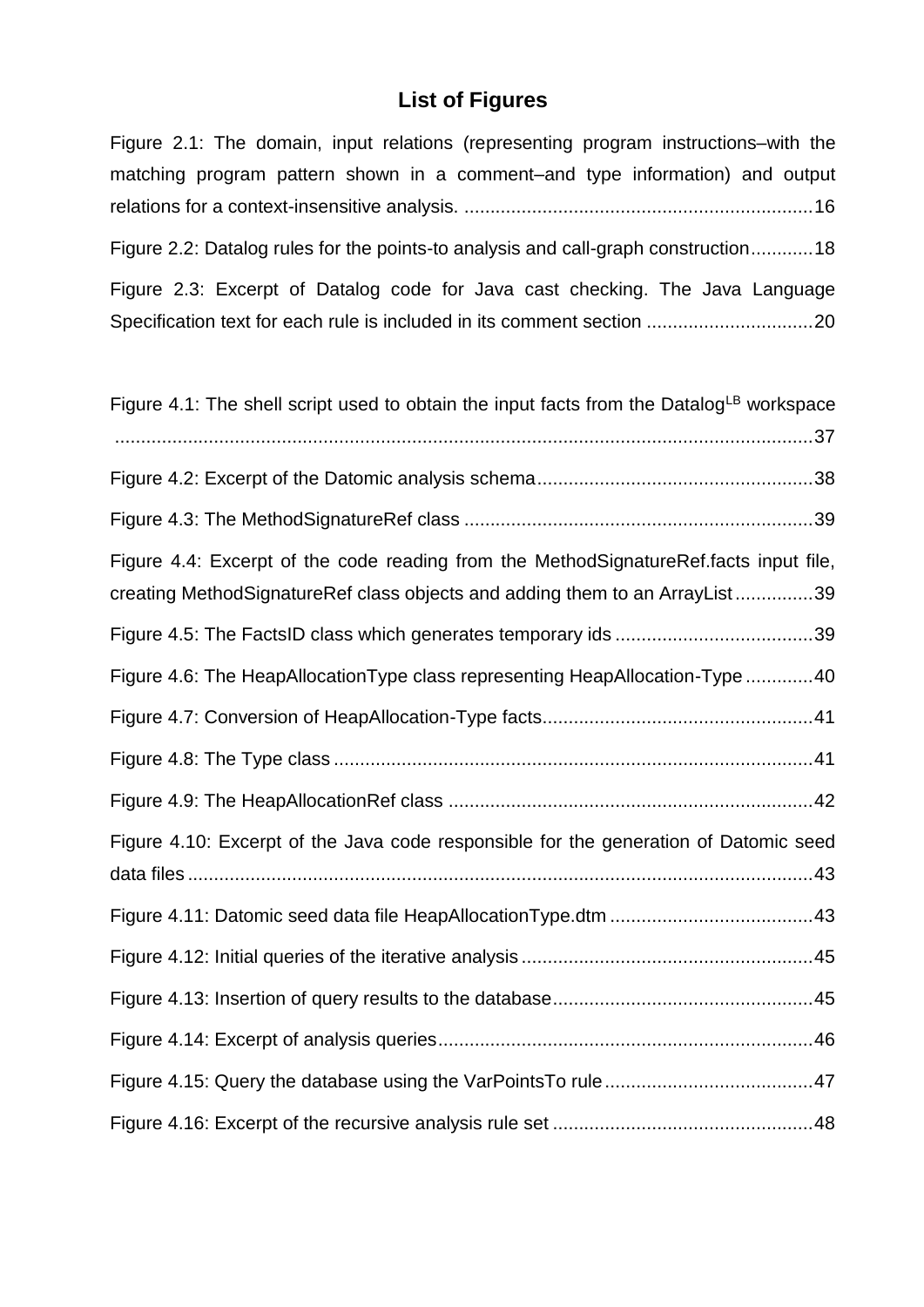# **List of Tables**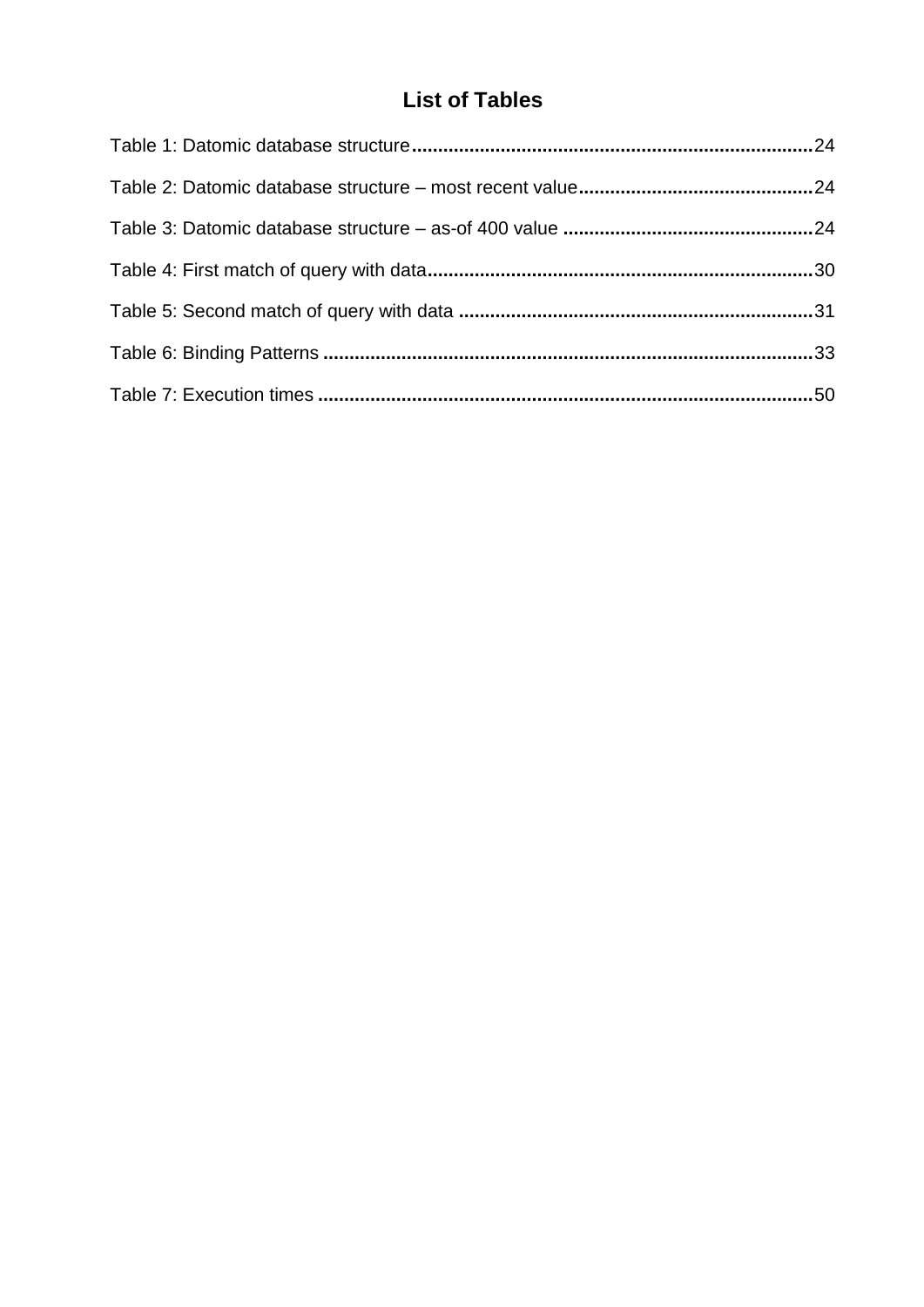## **PREFACE**

<span id="page-12-0"></span>This thesis aims to evaluate the Datomic database system for the purpose of pointer analysis. It was developed in Athens, Greece and Geneva, Switzerland between July, 2012 and January, 2014. The first period of this work was associated with studying the DatalogLB dialect, understanding the Doop framework for pointer analysis and implementing a prototype context-insensitive analysis in DatalogLB. The second period was associated with studying and experimenting with Datomic and using it to build a prototype context-insensitive analysis framework in order to evaluate the database's capabilities.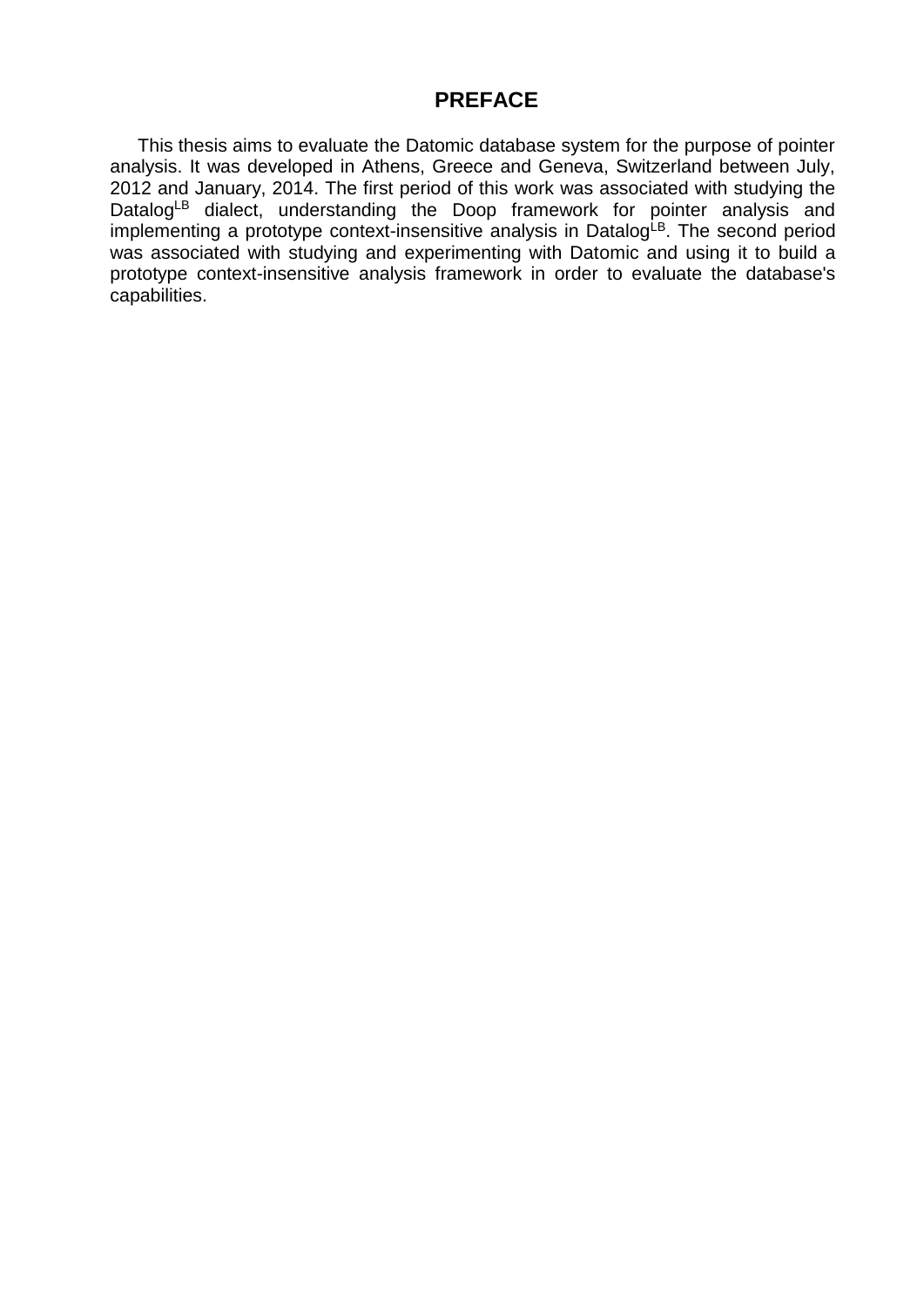## **1. Introduction**

<span id="page-13-0"></span>An important trend in recent program analysis literature is the expression of analyses declaratively, for clearer specification and easier modifiability [3, 6, 7, 9]. In particular the usage of Datalog for the definition of program analysis specifications has drown researchers' attention, due to its ability to specify mutually recursive relations [1, 2, 4, 5, 8]. In this case we are interested in pointer analysis of Java programs, which is a category of static program analysis that evaluates where each variable of a program can 'point-to' for each possible execution of the code.

This thesis aims to evaluate the Datomic database system, which uses a Datalogbased query language for the purpose of conducting declarative program analysis. In order to perform the evaluation we have built two prototype context-insensitive pointer analysis implementations, one in Datalog<sup>LB</sup> and the other in Datomic and the evaluation of Datomic is done by comparing its execution times and memory usage to those of Datalog<sup>LB</sup>.

The rest of the thesis is organized as follows:

- In Chapter 2 we give a background of points-to analysis in Datalog and then we present the highlights of the Datalog<sup>LB</sup> dialect.
- In Chapter 3 we present an overview of Datomic, its features and capabilities.
- In Chapter 4 we present and explain all the basic steps of the Java application performin the analysis in Datomic.
- In Chapter 5 we perform an evaluation of Datomic by comparing the execution times and memory usage of the context-insensitive analysis implemented in our prototype Datomic framework to those of Datalog<sup>LB</sup>.
- In Chapter 6 we present our conclusions.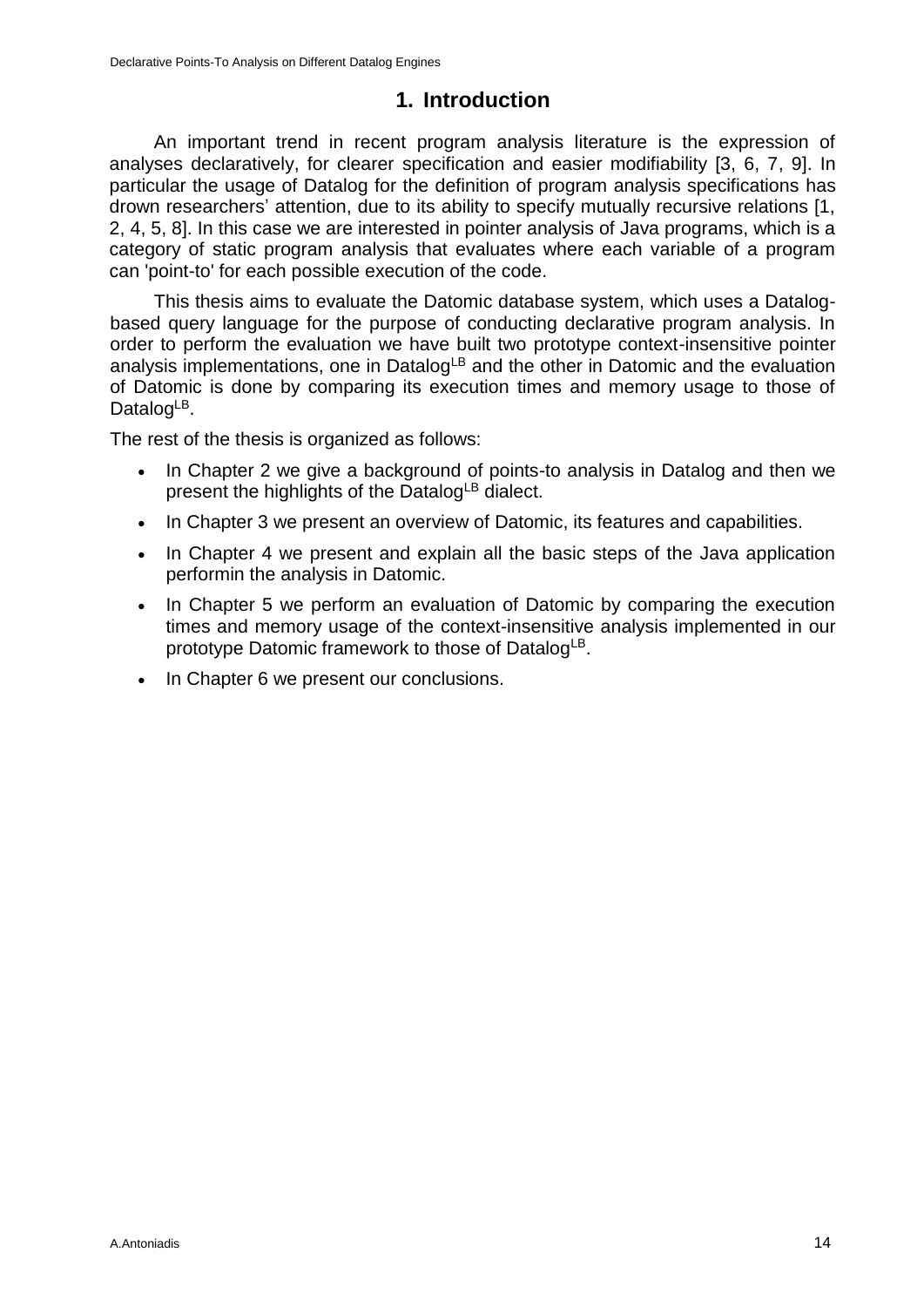## **2. Background**

#### <span id="page-14-1"></span><span id="page-14-0"></span>**2.1 Points-To Analysis in Datalog**

Datalog is a declarative logic-based programming language which is often used as a query language for deductive databases. In recent years, Datalog has found new application in the domain of program analysis, due to its ability to define recursive relations. Relations are the main Datalog data type and computation consists of inferring the contents of all relations from a set of input relations. Mutual recursion is the source of complexity in program analysis. Due to the fact that recursive definitions are easier to specify in Datalog, the language is very convenient for the specification of complex program analysis algorithms.

In the case of points-to analysis for Java programs, it is to easy to represent the actions of Java program as relations, stored as database tables. In particular, consider the following two relations,  $\text{AssymHeapAllocation}$ (?heap, ?var)<sup>1</sup> and Assign(?to, ?from). The former relation represents all occurrences of an instruction " $a = new A()$ ;" in a Java program, where a heap object is allocated and assigned to a variable.

The aforementioned relations are the outcome of a pre-processing step which takes a Java program as input and produces the relation contents which will be the input facts. This kind of relations which are produced directly from the input Java program, are known in Datalog terminology as the EDB (Extensional Database) predicates. EDB predicates normally are used to hold the facts that are explicitly entered by the user with fact assertions.

In particular, for AssignHeapAllocation(?heap, ?var) relation, a static abstraction of the heap is captured in variable ?heap–it can be concretely represented as, for instance, a fully qualified class name and the allocation's bytecode instruction index. In the same manner, the Assign relation contains an entry for each assignment between two Java program (reference) variables.

Following the pre-processing step a simple pointer analysis can be expressed entirely in Datalog as a transitive closure computation:

```
VarPointsTo(?heap, ?var) <- AssignHeapAllocation(?heap, ?var).
VarPointsTo(?heap, ?to) <- Assign(?to, ?from), VarPointsTo(?heap, ?from).
```
Each Datalog program consists of a series of rules, also known in Datalog semantics as the IDB(Intensional Database) rules, that are used to establish facts about derived relations (such as VarPointsTo, which is the points-to relation, meaning it links every program variable, ?var, with every heap object abstraction, ?heap, it can point to) from a conjunction of previously established facts (i.e., the body of the rule).

<sup>&</sup>lt;sup>1</sup>We follow the convention of capitalizing the first letter of relation names, while writing variable names in lower case and prefixing them with a question-mark.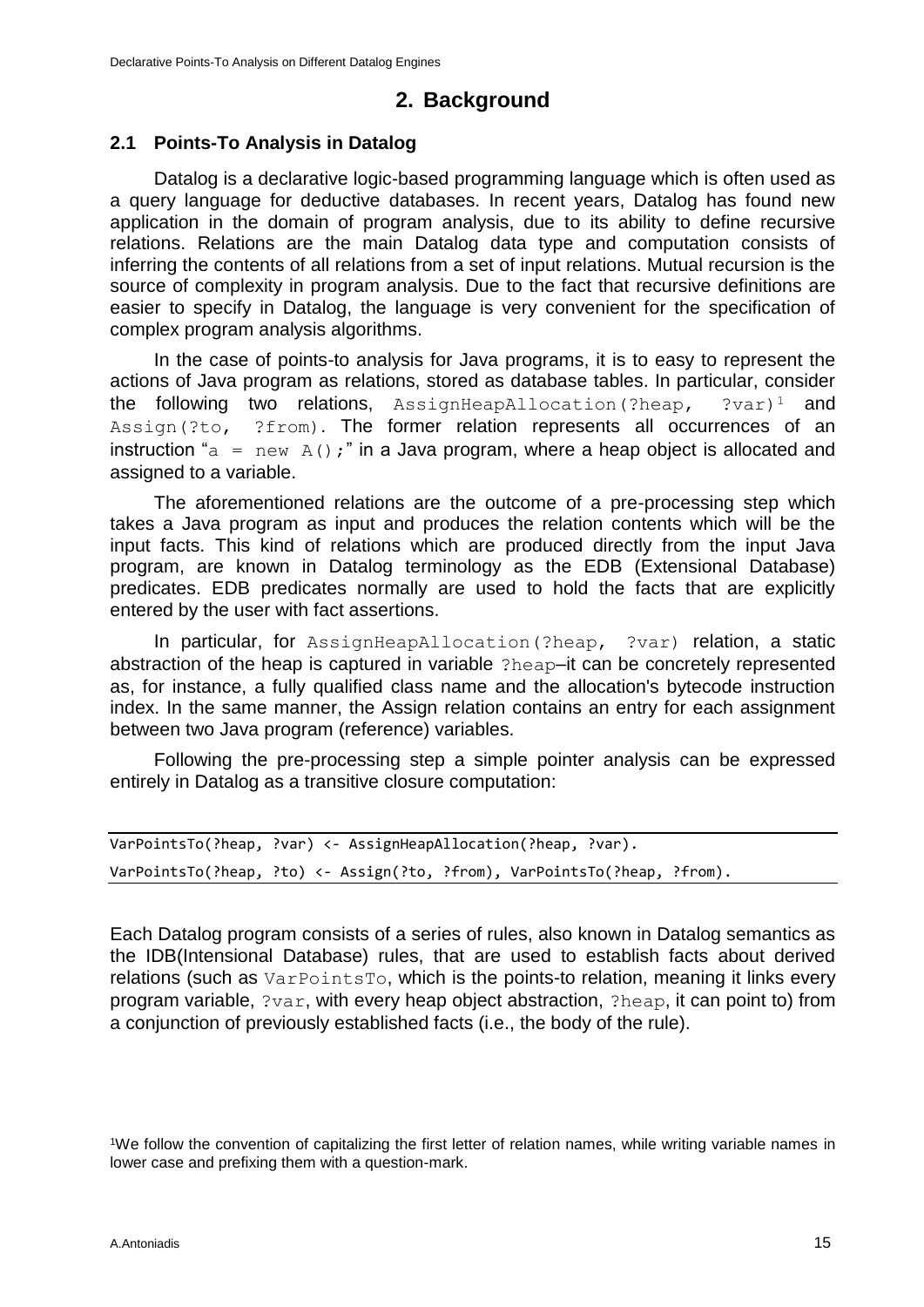```
V is a set of program variables
H is a set of heap abstractions (i.e., allocation sites)
M is a set of method identifiers
S is a set of method signatures (including name, type signature)
F is a set of fields
I is a set of instructions (mainly used for invocation sites)
T is a set of class types
N is the set of natural numbers
ASSIGNHEAPALLOC (var : V, heap : H, inMeth : M) # var=new ...
ASSIGNLOCAL( to : V, from : V, inMeth : M) # to=from
LOAD (to : V, base : V, fld : F) # to=base.fld
STORE (base : V, fld : F, from : V) # base.fld=from
VCALL (base : V, sig : S, invo : I, inMeth : M) \qquad # base.sig(..)
SCALL (meth : M, invo : I, inMeth : M) \qquad # Class.meth(..)
FORMALPARAM (i : N, meth : M, arg : V)
ACTUALPARAM (i : N, invo : I, arg : V)
RETURNVAR (ret : V, meth : M)
ASSIGNRETURNVALUE (invo : I, var : V)
THISVAR (meth : M, var : V)
HEAPTYPE (heap : H, type : T)
VARTYPE (var: V, type: T)
METHODLOOKUP (type : T, sig : S, meth : M)
VARPOINTSTO (heap : H, var : V)
CALLGRAPHEDGE (invo : I, meth : M)
FLDPOINTSTO (heap: H, fld: F, baseH: H)
ASSIGN (type :T, from : V, to : V)
REACHABLE (meth : M)
```
**Figure 2.1: The domain, input relations (representing program instructions – with the matching program pattern shown in a comment – and type information) and output relations for a contextinsensitive analysis.**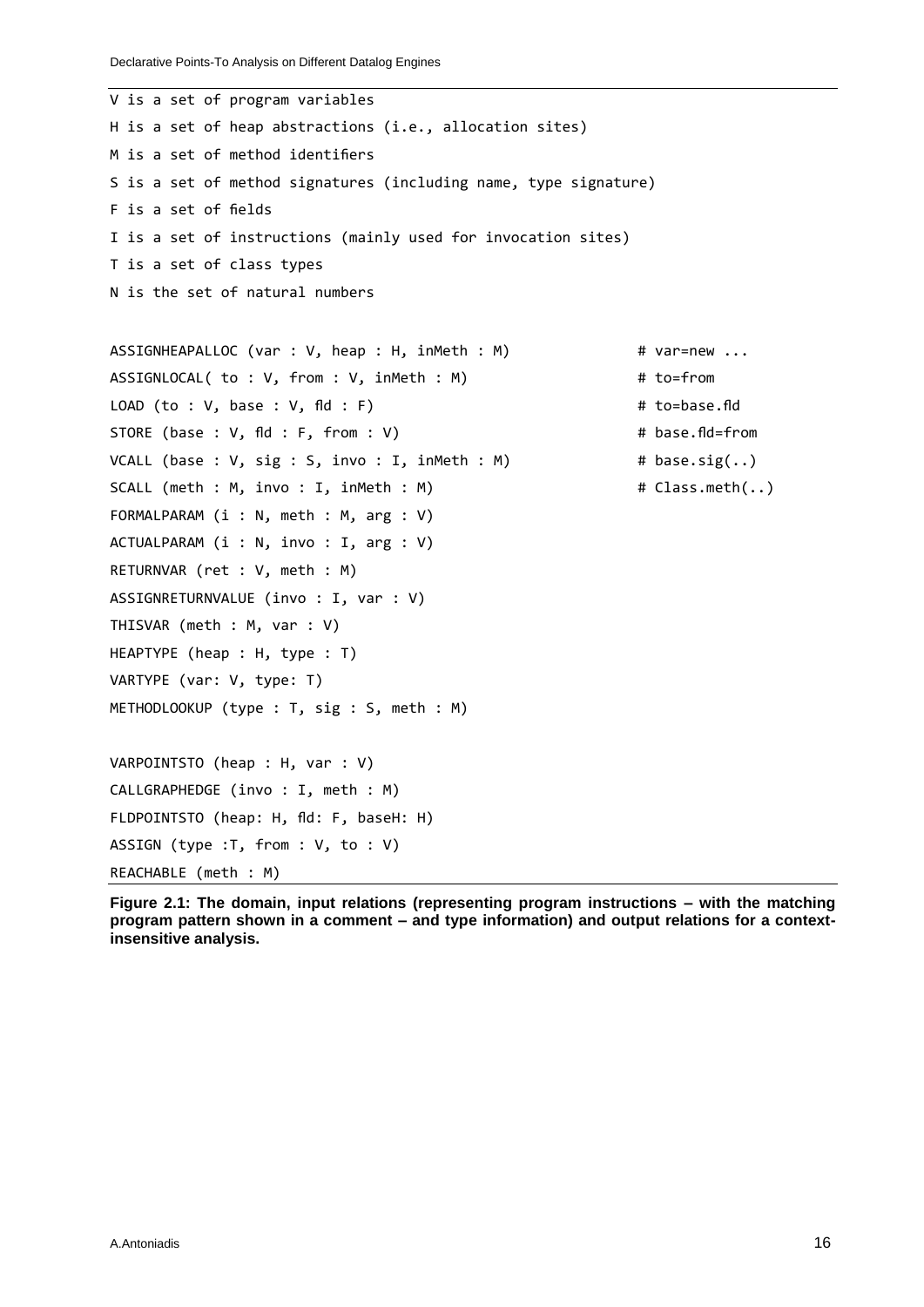```
ASSIGN (?type, ?from, ?to) <-
     CALLGRAPHEDGE (?invo, ?meth),
     FORMALARG (?meth, ?i, ?to), 
     ACTUALARG (?invo, ?i, ?from),
     VARTYPE (?from, ?type).
ASSIGN (type, from, to) <-
     CALLGRAPHEDGE (?invo, ?meth),
     RETURNVAR (?from, ?meth), 
     ASSIGNRETURNVALUE(?invo, ?to),
     VARTYPE(?from, ?type).
VARPOINTSTO (?heap, ?var) <-
     REACHABLE (?meth), 
     ASSIGNHEAPALLOC (?var, ?heap, ?meth).
VARPOINTSTO (?heap, ?to) <-
     ASSIGN (?type, ?from, ?to), 
     VARPOINTSTO (?heap, ?from).
VARPOINTSTO (?heap, ?to) <-
     REACHABLE(?meth),
     ASSIGNLOCAL(?from, ?to, ?meth),
     VARPOINTSTO(?heap, ?from).
VARPOINTSTO (?heap, ?to) <-
     REACHABLE(?meth),
     LOAD (?base, ?fld, ?to, ?meth),
     VARPOINTSTO (?base, ?baseH),
     FLDPOINTSTO (?baseH, ?fld, ?heap).
FLDPOINTSTO (?heap, ?fld, ?baseH) <-
     REACHABLE (?meth),
     STORE (?from, ?base, ?fld, ?meth), 
     VARPOINTSTO (?heap, ?from),
     VARPOINTSTO (baseH, base).
REACHABLE (?toMeth),
VARPOINTSTO (?this, ?heap),
CALLGRAPHEDGE (?invo, ?toMeth) <-
```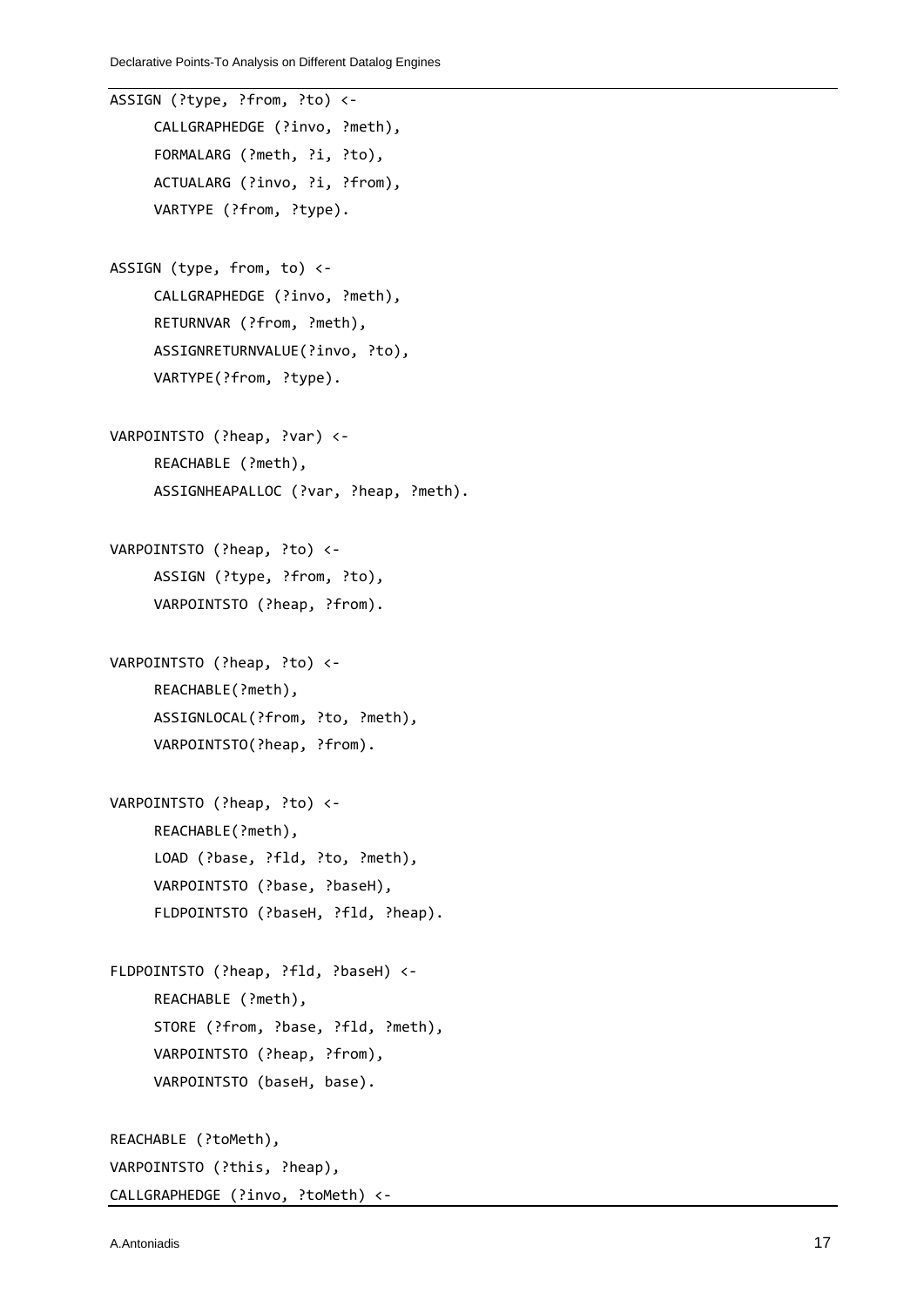Declarative Points-To Analysis on Different Datalog Engines

```
REACHABLE (?inMeth),
     VCALL (?base, ?sig, ?invo, ?inMeth), 
     VARPOINTSTO (?base, ?heap),
     HEAPTYPE (?heap, ?heapT), 
     METHODLOOKUP (?heapT, ?sig, ?toMeth),
     THISVAR (?toMeth, ?this).
REACHABLE (?toMeth),
CALLGRAPHEDGE (?invo, ?toMeth) <-
     SCALL (?toMeth, ?invo, ?inMeth), 
     REACHABLE (?inMeth).
```
**Figure 2.2: Datalog rules for the points-to analysis and call-graph construction.**

Figure 2.1 shows the domain of our points-to analysis (i.e., the different value sets that constitute the space of the computation), its input relations, the intermediate and output relations.

For the purpose of a context-insensitive analysis we ignore any kind of context. Figure 2.2 shows the points-to analysis and call-graph computation. The rule syntax is simple: the left arrow symbol (<- ) separates the inferred facts (i.e., the head of the rule) from the previously established facts (i.e., the body of the rule). For instance, the first rule states that, if we have computed a call-graph edge between invocation site  $?inv\circ$  and method ?meth, then we infer an assignment to the i-th formal parameter of ?meth from the i-th actual parameter at ?invo, for every i. The type ?type of the assignment relation is the type of the ?from variable.

A more thorough explanation of the contents of both figures follows:

 The input relations correspond to the intermediate language for our analysis. They are logically grouped into relations that represent instructions and relations that represent name-and-type information. For instance, the ASSIGNHEAPALLOC relation represents every instruction that allocates a new heap object, heap, and assigns it to local variable var inside method ?inMeth. (Note that every local variable is defined in a unique method, hence the ?inMeth argument is also implied by var but is included to simplify later rules.) There are similar input relations for all other instruction types (ASSIGNLOCAL, LOAD, STORE, VCALL, and SCALL). Similarly, there are relations that encode pertinent symbol table information. Most of these are self-explanatory but some deserve explanation. METHODLOOKUP matches a method signature to the actual method definition inside a type. HEAPTYPE matches an object to its type, i.e., is a function on its first argument. (Note that we are shortening the term "heap object" to just "heap" and represent heap objects as allocation sites throughout.) VARTYPE matches a variable to its type, i.e., is a function on its first argument just like VARTYPE. ASSIGNRETURNVAR is also a function on its first argument (a method invocation site) and returns the local variable at the call-site that receives the method call's return value.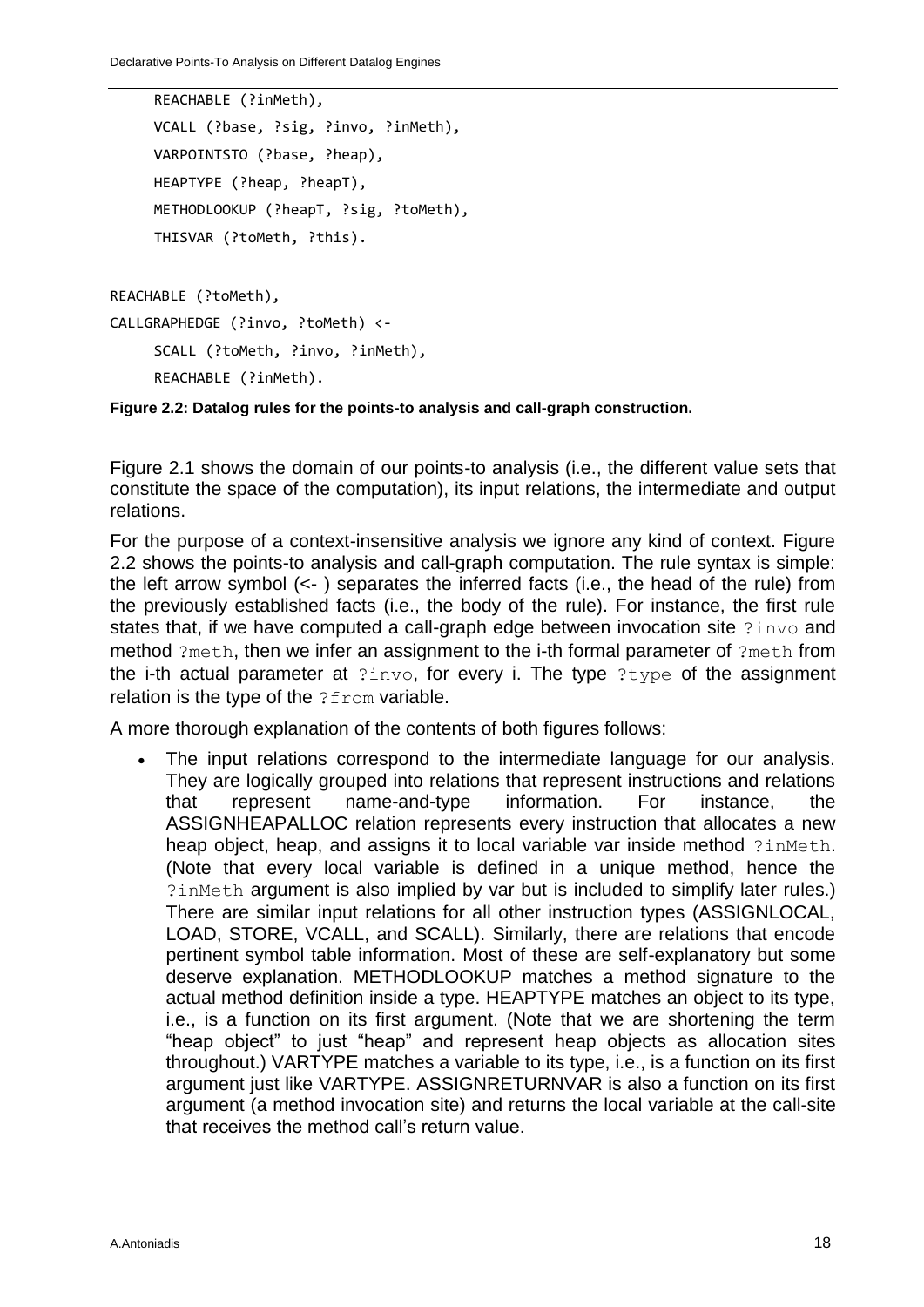There are five output or intermediate computed relations (VARPOINTSTO, CALLGRAPHEDGE, FLDPOINTSTO, ASSIGN, REACHABLE). The main output relations are VARPOINTSTO and CALLGRAPH, encoding our points-to and callgraph results. The VARPOINTSTO relation links a variable (var) to a heap object (heap). Other intermediate relations (FLDPOINTSTO, ASSIGN, REACHABLE) correspond to standard concepts and are introduced for conciseness.

The rules of Figure 2.2 show how each input instruction leads to the inference of facts for the five output or intermediate relations. The most complex rule is the second-to-last, which handles virtual method calls (input relation VCALL). The rule says that if a reachable method of the program has an instruction making a virtual method call over local variable base (this is an input fact), and the analysis so far has established that base can point to heap object heap, then the called method is looked up inside the type of heap and several further facts are inferred: that the looked up method is reachable, that it has an edge in the call-graph from the current invocation site, and that its this variable can point to heap.

The declarative nature of Datalog allows for very concise specifications of analyses. In Figure 2.3 we demonstrate an excerpt of the logic for the Java cast checking – answering to the question "can type A be cast to type B?". The Datalog rules presented are almost an exact transcription of the Java Language Specification.

```
/**
* - If S is an ordinary (nonarray) class, then:
*
* o If T is a class type, then S must be the same class as T, or a subclass of T.
*/
CheckCast(?s, ?s) <- ClassType(?s).
CheckCast(?s, ?t) <- Subclass(?t, ?s).
/**
* o If T is an interface type, then S must implement interface T. 
*/
CheckCast(?s, ?t) <-
     ClassType(?s),
     Superinterface(?t, ?s).
/**
* - If S is an interface type, then:
*
* o If T is a class type, then T must be Object
*/
CheckCast(?s, t) <-
     InterfaceType(?s),
     Type:Value(t:"java.lang.Object").
```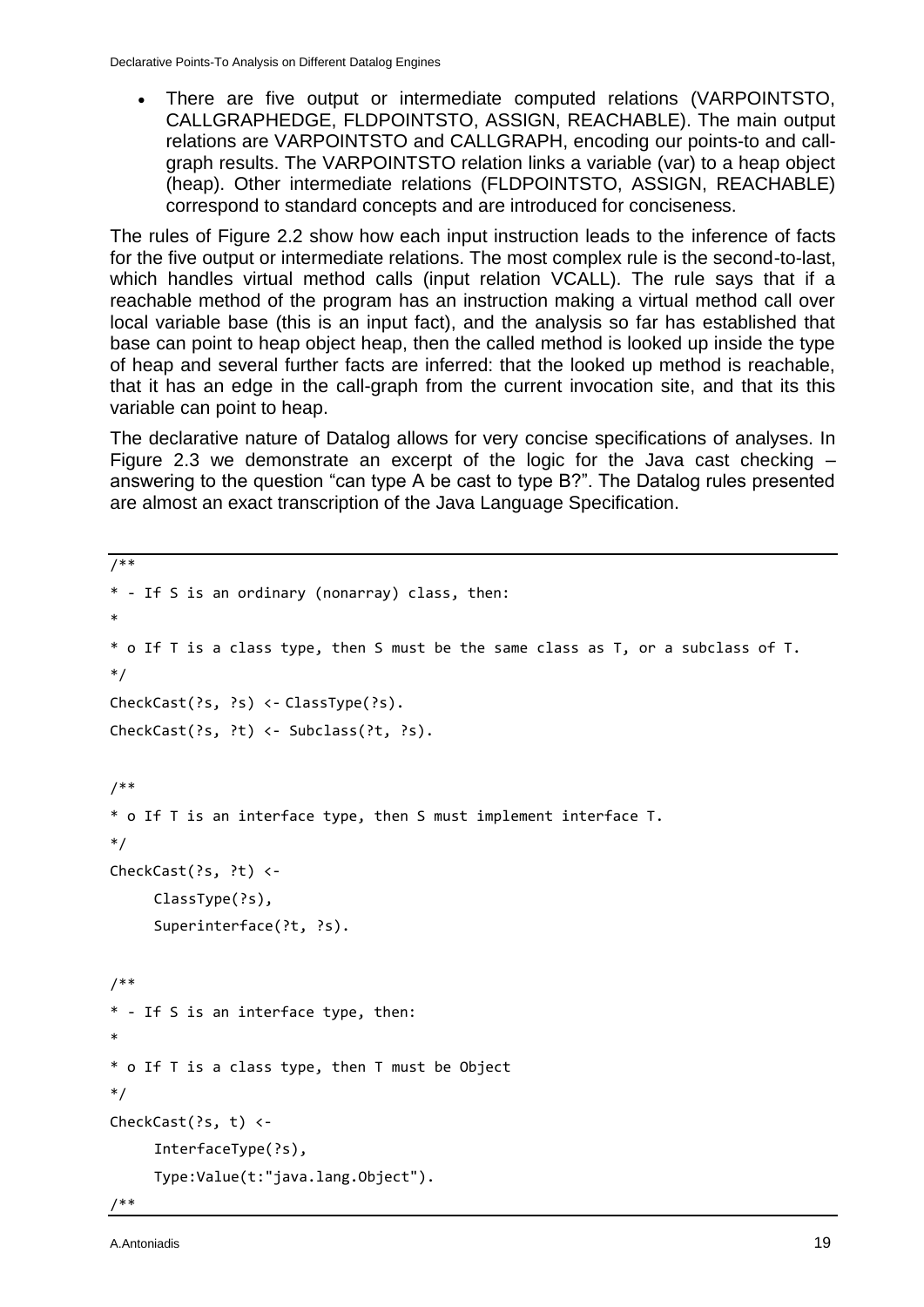```
* o If T is an interface type, then T must be the same interface 
* as S or a superinterface of S
*/
CheckCast(?s, ?s) <-
     InterfaceType(?s).
CheckCast(?s, ?t) <-
     InterfaceType(?s),
     Superinterface(?t, ?s).
```
**Figure 2.3: Excerpt of Datalog code for Java cast checking. The Java Language Specification text for each rule is included in its comment section.**

#### <span id="page-19-0"></span>**2.2 LogicBlox Datalog dialect and engine:**

This version of Datalog allows ''stratified negation'', that is, negated clauses, as long as the negation is not part of a recursive cycle. It also allows specifying that some relations are functions, that is, the variable space is partitioned into domain and range variables, and there is only one range value for each unique combination of values in domain variables.

Some highlights of the language are:

#### <span id="page-19-1"></span>**2.2.1Rules**

Datalog<sup>LB</sup> rules are specified using a  $\leq$ - notation (instead of the traditional ":-"), as in the example below:

```
VarPointsTo(?var, ?heap) <-
    Reachable(?meth), 
    AssignHeapAllocation(?var, ?heap, ?meth);
    Assign(?to, ?from), 
    VarPointsTo(from, heap).
MethodLookup[?name, ?descriptor, ?type] = ?method <-
    MethodImpl[?name, ?descriptor, ?type] = ?method.
MethodLookup[?name, ?descriptor, ?type] = ?method <-
    DirectSuperclass[?type] = ?supertype,
    MethodLookup[?name, ?descriptor, ?supertype] = ?method,
    !MethodImpl[?name, ?descriptor, ?type].
```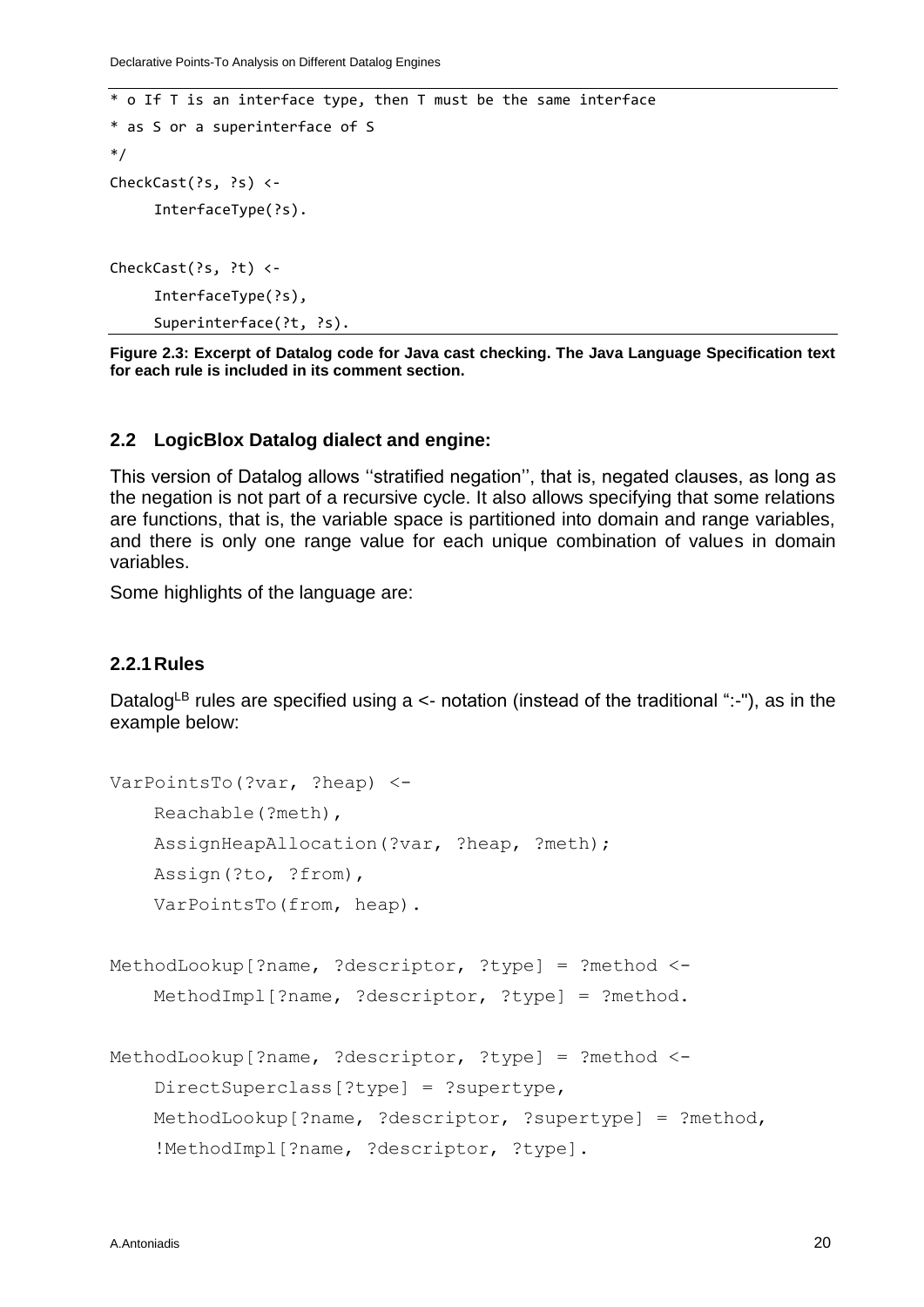In this example, ; indicates disjunction while ! is used for negation. Predicate and variable names may use lower/upper case freely. The first rule computes the VarPointsTo predicate, essentially as the union of two conjunctive queries. The second rule computes the MethodLookup predicate by copying data from the MethodImpl predicate. Finally, the third rule computes the MethodLookup predicate by looking the method up in the ?supertype if it is not implemented in the ?type and ?supertype is the direct superclass of ?type, with negation interpreted under the stratified semantics.

#### <span id="page-20-0"></span>**2.2.2Entities**

The main building-blocks of the Datalog<sup>LB</sup> type system are entities, i.e., specially declared unary predicates corresponding to some concrete object or abstract concept. The Datalog<sup>LB</sup> type system also includes various primitive types (e.g., numeric types, strings etc.). For example, the following Datalog<sup>LB</sup> program declares (using a  $\rightarrow$ notation) that MethodSignatureRef is an entity:

```
MethodSignatureRef(?x) -> .
```
#### <span id="page-20-1"></span>**2.2.3Refmodes**

Refmodes are used in circumstances where it is necessary to define a key to identify each entity. A refmode predicate is normally declared at the same time an entity type is declared.

```
MethodSignatureRef(x), MethodSignatureRef:Value(x:s) \rightarrowstring(s).
```
### <span id="page-20-2"></span>**2.2.4Types**

Entities can be arranged in subtyping hierarchies, e.g., the following example declares that ClassType is a subtype of Type:

ClassType $(x)$  -> Type $(x)$ .

As expected, subtypes inherit the properties of their supertypes and can be used wherever instances of their supertypes are allowed by the type system. The  $\rightarrow$  notation can also be used to specify runtime integrity constraints.

#### <span id="page-20-3"></span>**2.2.5Functional Predicates**

If a predicate is functional and not a refmode predicate, its arguments should be declared using Datalog<sup>LB'</sup>s functional notation, in which the arguments that functionally determine the final argument (the keyspace) are placed in square-brackets, followed by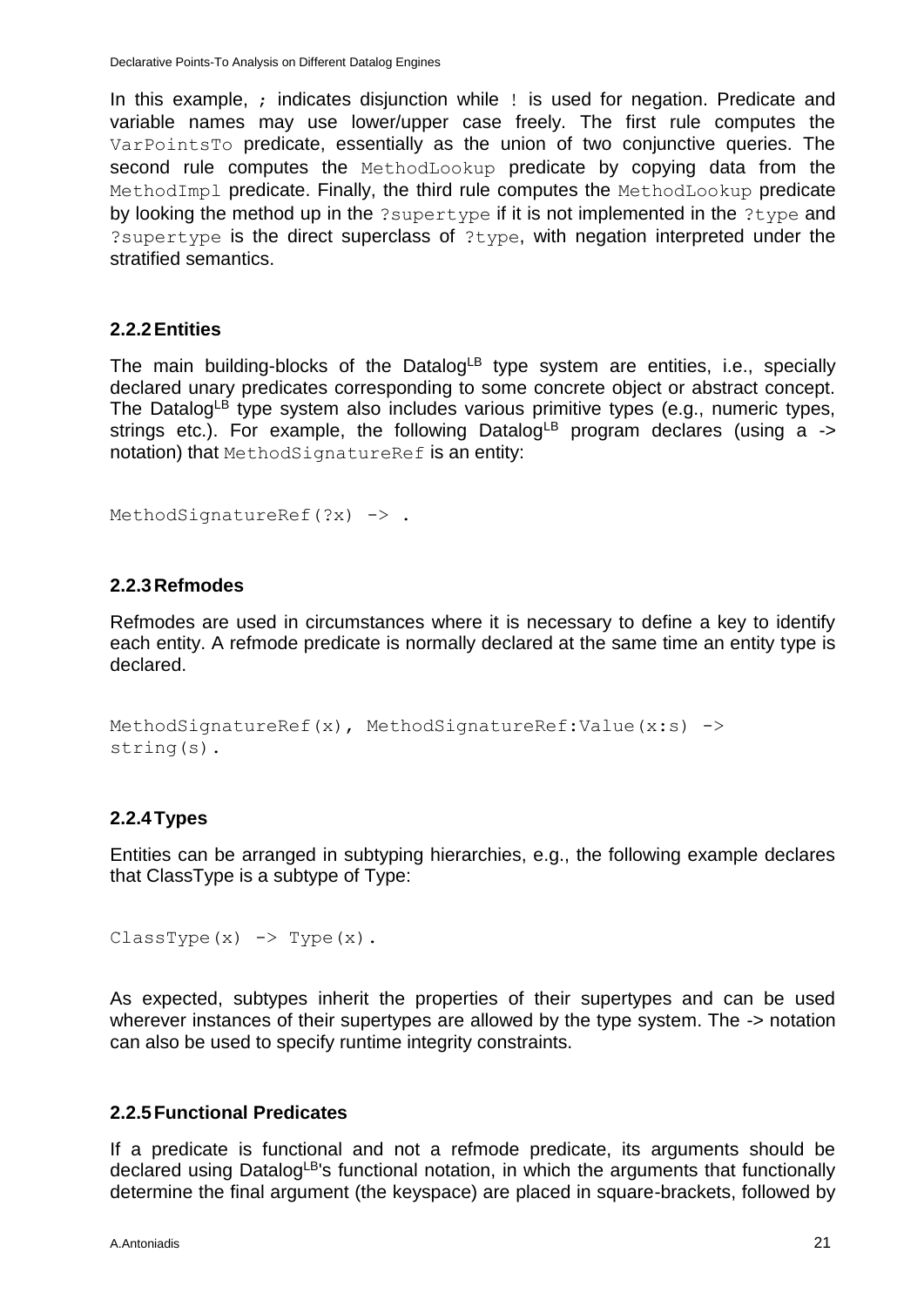Declarative Points-To Analysis on Different Datalog Engines

the equals operator and the final argument. Those arguments not in the keyspace of a predicate are said to form its valuespace.

```
MethodSignature:Type[?signature] = ?type ->
    MethodSignatureRef(?signature),
    Type(?type).
```
The above syntax describes the following explicit declaration and constraint:

```
MethodSignature:Type(?signature,?type) -> 
    MethodSignatureRef(?signature),
    Type(?type).
```

```
MethodSignature:Type(?signature,?type1), 
    MethodSignature:Type(?signature, ?type2) ->
    ?type1 = ?type2.
```
With the functional notation, however, this constraint is implicit. That is, due to the fact that by using the functional notation, the predicate's functional nature is automatically declared.

The prototype Datalog<sup>LB</sup> context-insensitive analysis framework demonstrated in this thesis is based on Doop, a declarative points-to analysis framework for Java programs implemented by Bravenboer et al [1, 2, 8].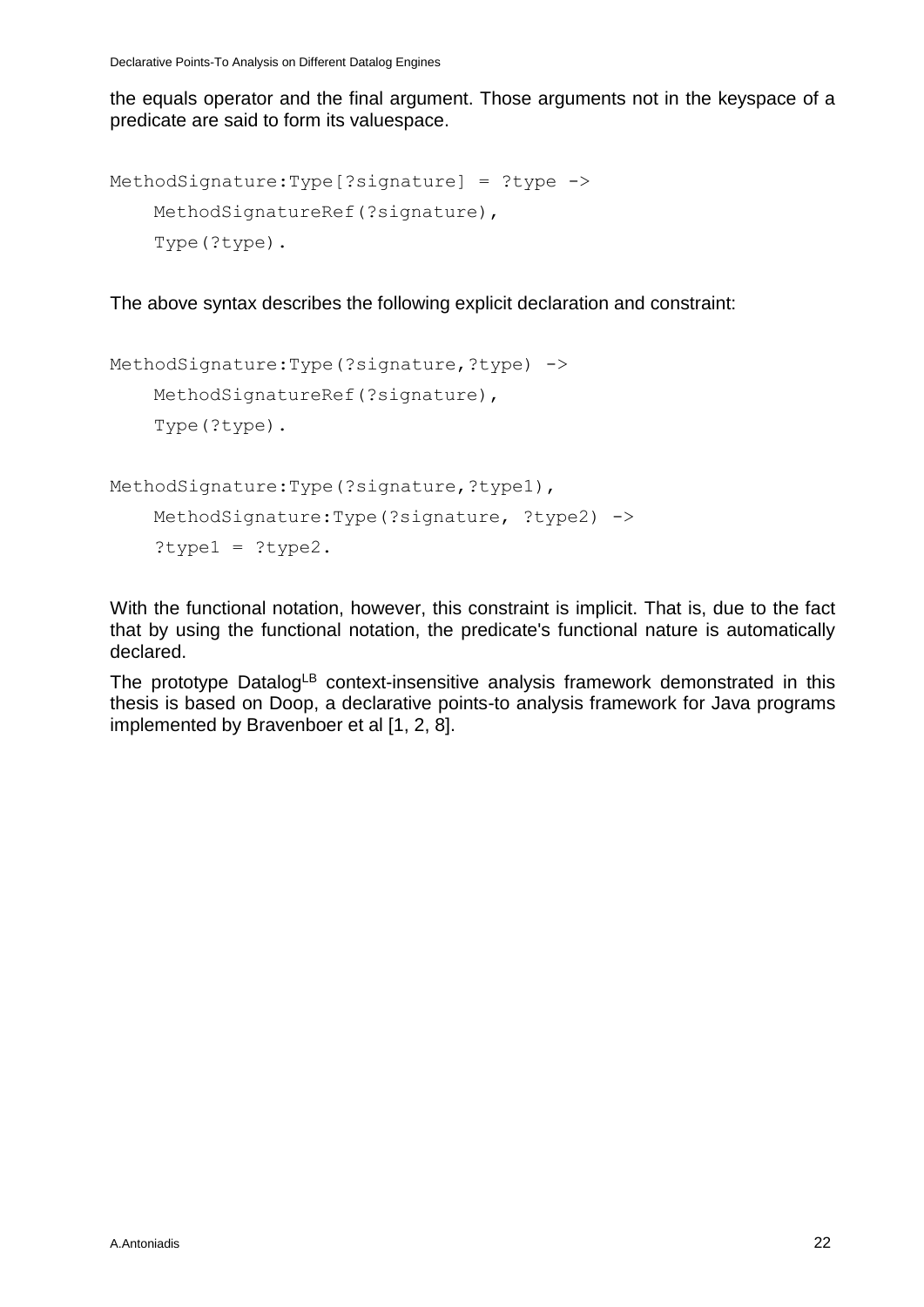## **3. Overview of Datomic**

<span id="page-22-0"></span>Datomic is a distributed database of flexible, time-based facts, supporting queries and joins, with elastic scalability. Datomic is a non-relational database providing a logical query language–Datalog, for the purpose of bringing declarative data manipulation to the application and it runs on the JVM (Java Virtual Machine).

## <span id="page-22-1"></span>**3.1 Architecture**

In a Datomic-based system, the application (or a part of the application) is a Peer. A Peer is a process that manipulates a database using the Datomic Peer library. Any process can be a Peer and the Datomic-specific code written in an application is run in the Peer(s).

Peers read facts from the Storage Service. The facts the Storage Service returns never change, so Peers do extensive caching. Each Peer's cache represents a partial copy of all the facts in the database. The Peer cache implements a least-recently used policy for discarding data, making it possible to work with databases that won't fit entirely in memory. Once a Peer's working set is cached, there is little or no network traffic for reads.

Peers write new facts by asking the Transactor to add them to the Storage Service. The Transactor processes these requests using ACID transactions, ensuring they succeed or fail atomically and do not interfere with one another. The Transactor notifies all Peers about new facts so that they can add them to their caches.

Peers can query and access data locally using a database value. Database values are constructed when code in a Peer requests them. By default, a database value is constructed from the most recent set of facts a Peer has. However, it is also possible to construct a value for a database at a particular moment in the past by using the facts stored as of that time. This is possible because old facts are immutable, remaining unchanged over time. Database values share underlying data structures, differing only as much as is necessary to represent changes. This structural sharing makes building new database values very efficient in terms of both time and space.

The ability to query and access data locally has a profound effect on the code in a Peer. Query results are directly accessible as simple data structures without having to deal with any added abstractions.

Values are immutable and provide a stable, consistent view of data for as long as a Peer needs one. The code in a Peer can also access multiple database values simultaneously, making it possible use different values to process different requests, and to compare values from different points in time.

## <span id="page-22-2"></span>**3.2 Data Model**

Datomic does not model data as documents, objects or rows in a table. Instead, data is represented as a collection of immutable facts called "Datoms". A datom consists of the following four pieces:

- 1. Entity
- 2. Attributes
- 3. Value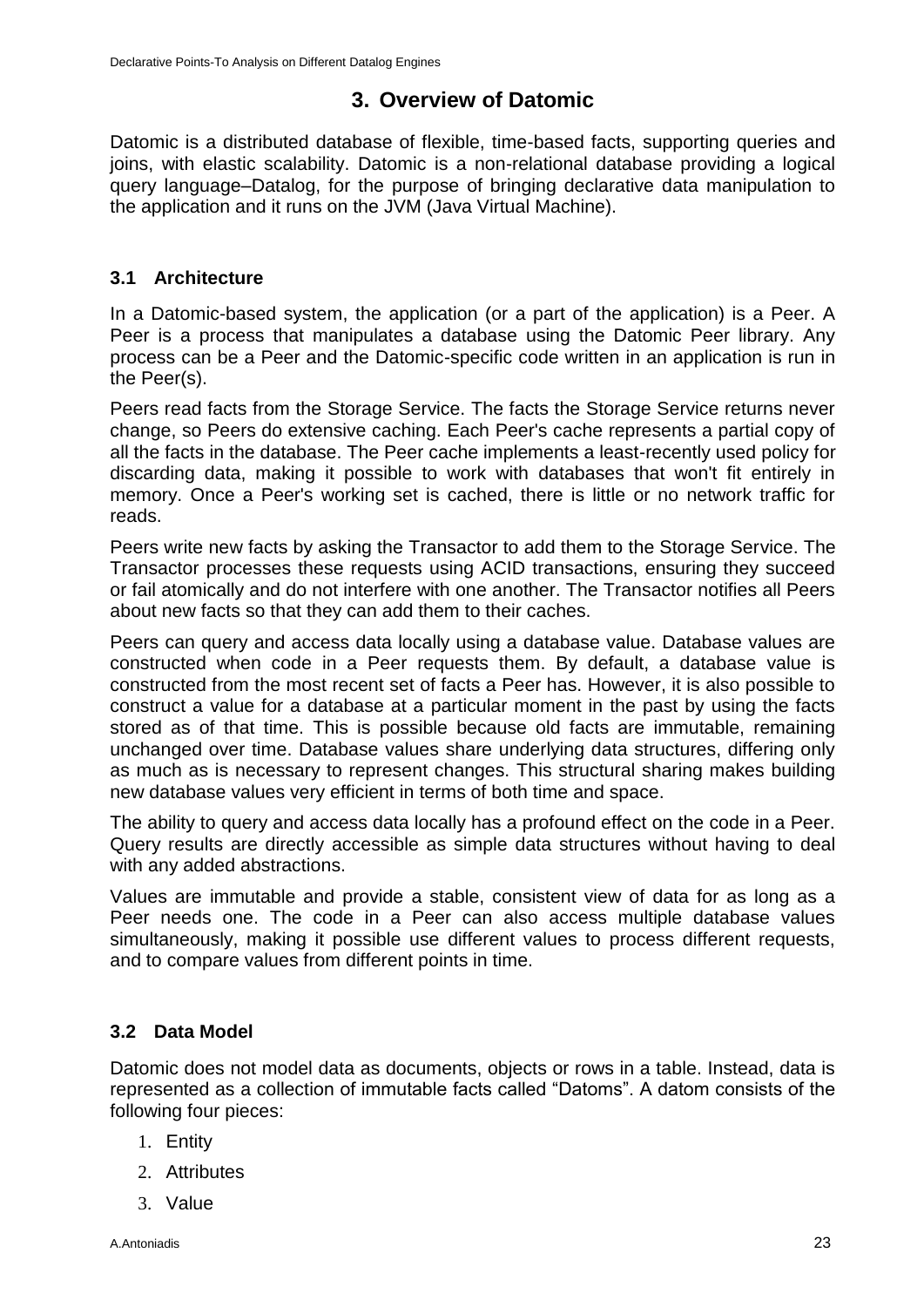#### 4. Transaction timestamp

A more specific demonstration of a Datomic database structure would be that of a flat set of datoms.

| <b>Entity</b> | <b>Attribute</b> | Value                           | Timestamp |
|---------------|------------------|---------------------------------|-----------|
| 21005         | :Var/name        | java.lang.Object.toString/\$r4  | 400       |
| 21005         | :Var/type        | java.lang.StringmoveToFront/r1  | 400       |
| 21006         | :Var/name        | java.lang.Object.getClass/@this | 421       |
| 21006         | :Var/type        | java.lang.StringBuffer          | 421       |
| 21007         | :Var/name        | java.lang.Object                | 421       |
| 21007         | :Var/type        | java.lang.Object                | 421       |

#### **Table 1: Datomic database structure**

An important characteristic of Datomic is that the time essence is built-in, since every datom retains its transaction. Transactions are totally ordered, first-class entities. By default Datomic retrieves the most recent database value.

#### **Table 2: Datomic database structure - most recent value**

| <b>Entity</b> | <b>Attribute</b> | <b>Value</b>                    | Timestamp |
|---------------|------------------|---------------------------------|-----------|
| 21005         | :Var/name        | java.lang.Object.toString/\$r4  | 400       |
| 21005         | :Var/type        | java.lang.StringmoveToFront/r1  | 400       |
| 21006         | :Var/name        | java.lang.Object.getClass/@this | 421       |
| 21006         | : $Var/type$     | java.lang.StringBuffer          | 421       |
| 21007         | : $Var/name$     | java.lang.Object                | 421       |
| 21007         | :Var/type        | java.lang.Object                | 421       |

Due to the fact that time is built-in it is also possible to get the database value as-of a previous point in time.

| <b>Entity</b> | <b>Attribute</b> | <b>Value</b>                    | Timestamp |
|---------------|------------------|---------------------------------|-----------|
| 21005         | : $Var/name$     | java.lang.Object.toString/\$r4  | 400       |
| 21005         | : $Var/type$     | java.lang.StringmoveToFront/r1  | 400       |
| 21006         | :Var/name        | java.lang.Object.getClass/@this | 421       |

#### **Table 3: Datomic database structure - as-of 400 value**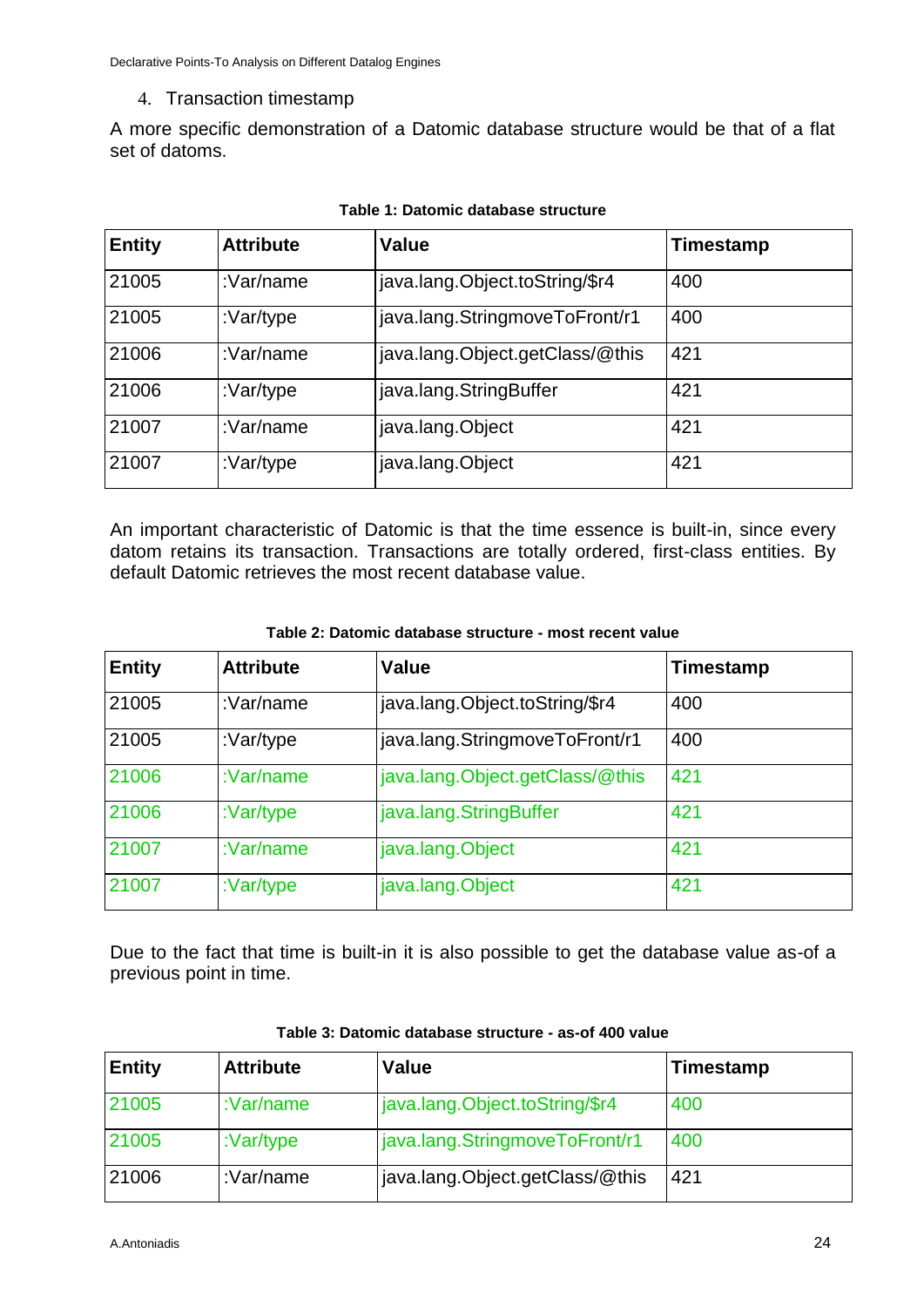| 21006 | :Var/type | java.lang.StringBuffer | 421 |
|-------|-----------|------------------------|-----|
| 21007 | :Var/name | java.lang.Object       | 421 |
| 21007 | :Var/type | java.lang.Object       | 421 |

#### <span id="page-24-0"></span>**3.3 Schema**

As described in section 3.3 the facts that a Datomic database stores are represented by datoms. Each datom is an addition or retraction of a relation between an entity, an attribute, a value, and a transaction. The set of possible attributes a datom can specify is defined by a database's schema.

Each Datomic database has a schema that describes the set of attributes that can be associated with entities. A schema only defines the characteristics of the attributes themselves. It does not define which attributes can be associated with which entities. Decisions about which attributes apply to which entities are made at the application level.

This gives applications a great degree of freedom to evolve over time. For example, an application that wants to model a person as an entity does not have to decide up front whether the person is an employee or a customer. It can associate a combination of attributes describing customers and attributes describing employees with the same entity. An application can determine whether an entity represents a particular abstraction, customer or employee, simply be looking for the presence of the appropriate attributes.

#### <span id="page-24-1"></span>**3.3.1Schema Attributes**

Schema attributes are defined using the same data model used for application data. That is, attributes are part of the Datomic meta model, which specifies the characteristics (i.e., attributes) of the attributes themselves meaning attributes are themselves entities with associated attributes. Datomic defines a set of built-in system attributes that are used to define new attributes.

Every new attribute is described by three required attributes (the rest of section 3.4.1 is copied from the Datomic Reference found in Datomic Development Resources [3]):

- :db/ident specifies the unique name of an attribute. It's value is a namespaced keyword with the lexical form : <namespace>/<name>. It is possible to define a name without a namespace, as in :<name>, but a namespace is preferred in order to avoid naming collisions. Namespaces can be hierarchical, with segments separated by ".", as in :<namespace>.<nestednamespace>/<name>. The :db namespace is reserved for use by Datomic itself.
- $\cdot$  :db/valueType specifies the type of value that can be associated with an attribute. The type is expressed as a keyword. Allowable values are listed below.

:db.type/keyword – Value type for keywords. Keywords are used as names, and are interned for efficiency. Keywords map to the native internedname type in languages that support them.

:db.type/string *–* Value type for strings.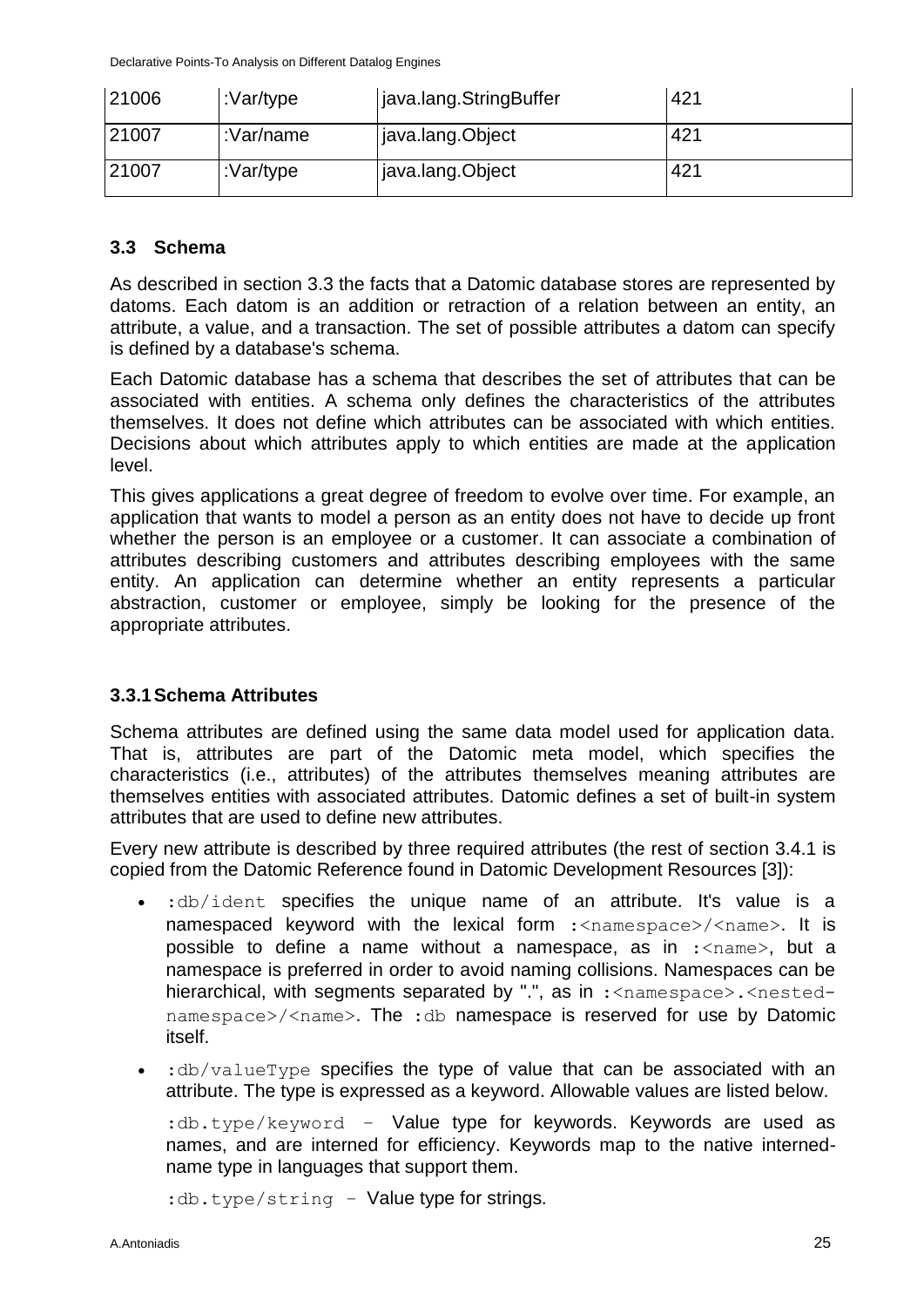:db.type/boolean - Boolean value type.

:db.type/long – Fixed integer value type. Same semantics as a Java long: 64 bits wide, two's complement binary representation.

:db.type/bigint - Value type for arbitrary precision integers. Maps to java.math.BigInteger on Java platforms.

:db.type/float *–* Floating point value type. Same semantics as a Java float: single-precision 32-bit IEEE 754 floating point.

:db.type/double *–* Floating point value type. Same semantics as a Java double: double-precision 64-bit IEEE 754 floating point.

: db.type/bigdec - Value type for arbitrary precision floating point numbers. Maps to java.math.BigDecimal on Java platforms.

: db.type/ref - Value type for references. All references from one entity to another are through attributes with this value type.

:db.type/instant *–* Value type for instants in time. Stored internally as a number of milliseconds since midnight, January 1, 1970 UTC. Maps to java.util.Date on Java platforms.

:db.type/uuid - Value type for UUIDs. Maps to java.util.UUID on Java platforms.

:db.type/uri – Value type for URIs. Maps to java.net.URI on Java platforms.

:db.type/bytes *–* Value type for small binary data. Maps to byte array on Java platforms.

 db/cardinality – specifies whether an attribute associates a single value or a set of values with an entity. The values allowed for  $:$ db/cardinality are:

:db.cardinality/one – the attribute is single valued, it associates a single value with an entity

:db.cardinality/many - the attribute is multi-valued, it associates a set of values with an entity

Transactions can add or retract individual values for multi-valued attributes.

Apart from these three required attributes there are some optional attributes which can be associated with an attribute definition:

- *:*db/doc *–* specifies a documentation string
- :db/unique specifies a uniqueness constraint for the values of an attribute. Setting an attribute : db/unique also implies : db/index. The values allowed for :db/unique are:

: db.unique/value - the attribute value is unique to each entity; attempts to insert a duplicate value for a different entity id will fail

:db.unique/identity – the attribute value is unique to each entity and "upsert" is enabled; attempts to insert a duplicate value for a temporary entity id will cause all attributes associated with that temporary id to be merged with the entity already in the database.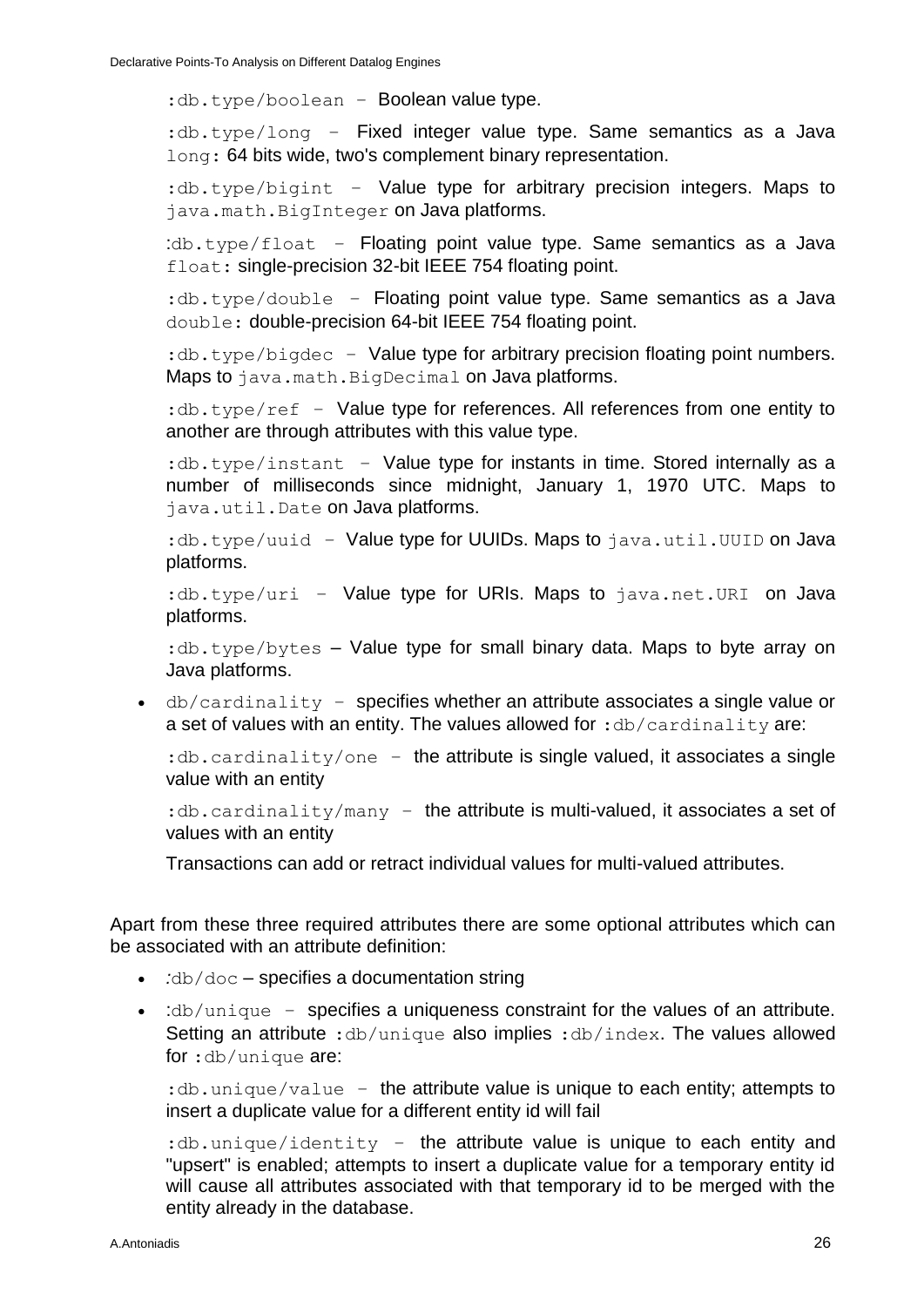: db/unique defaults to nil.

- $\bullet$  : db/index specifies a boolean value indicating that an index should be generated for this attribute. Defaults to false.
- :db/fulltext *–* specifies a boolean value indicating that a fulltext search index should be generated for the attribute. Defaults to false.
- *:*db/isComponent specifies that an attribute whose type is :db.type/ref refers to a subcomponent of the entity to which the attribute is applied. When an entity is retracted with : db.fn/retractEntity, all subcomponents are also retracted. When an entity is touched, all its subcomponent entities are touched recursively. Defaults to nil.
- $\cdot$  :db/noHistory specifies a boolean value indicating whether past values of an attribute should not be retained. Defaults to false.

### <span id="page-26-0"></span>**3.4 Entities**

Every datom in Datomic includes a database-unique entity id. Entity ids are assigned by the transactor, and never change.

It is possible to request new entity ids by specifying a temporary id (tempid) in transaction data. The [Peer.tempid](http://docs.datomic.com/javadoc/datomic/Peer.html#tempid(java.lang.Object)) method creates a new temporary id, and the [Peer.resolveTempid](http://docs.datomic.com/javadoc/datomic/Peer.html#resolveTempid(datomic.Database,%20java.lang.Object,%20java.lang.Object)) method can be used to query a transaction return value for the actual id assigned. Internally, entity ids encode the partition an entity belongs to. An entity's partition may be useful in some cases, and can be discovered by calling the [Peer.part](http://docs.datomic.com/javadoc/datomic/Peer.html#part(java.lang.Object)) method.

As mentioned above, all entities in a database have an internal key, the entity id. It is possible to use :db/unique and :db/index together to define an attribute to represent an external key. An entity may have any number of external keys, however, external keys must be single attributes, multi-attribute keys are not supported.

### <span id="page-26-1"></span>**3.5 Transactions**

Datomic represents transaction requests as data structures which provides the ability to better build requests programatically.

A transaction is simply a list of lists and/or maps, each of which is a statement in the transaction. Each list of a transaction represents either the addition or retraction of a specific fact about an entity, attribute, and value, as shown below:

```
[:db/add entity-id attribute value]
[:db/retract entity-id attribute value]
```
Each map a transaction contains is equivalent to a set of one or more : db/add operations. The map must include a specific :  $db/id$  key, identifying the entity which data is being added to (as described below). It may include any number of attributevalue pairs.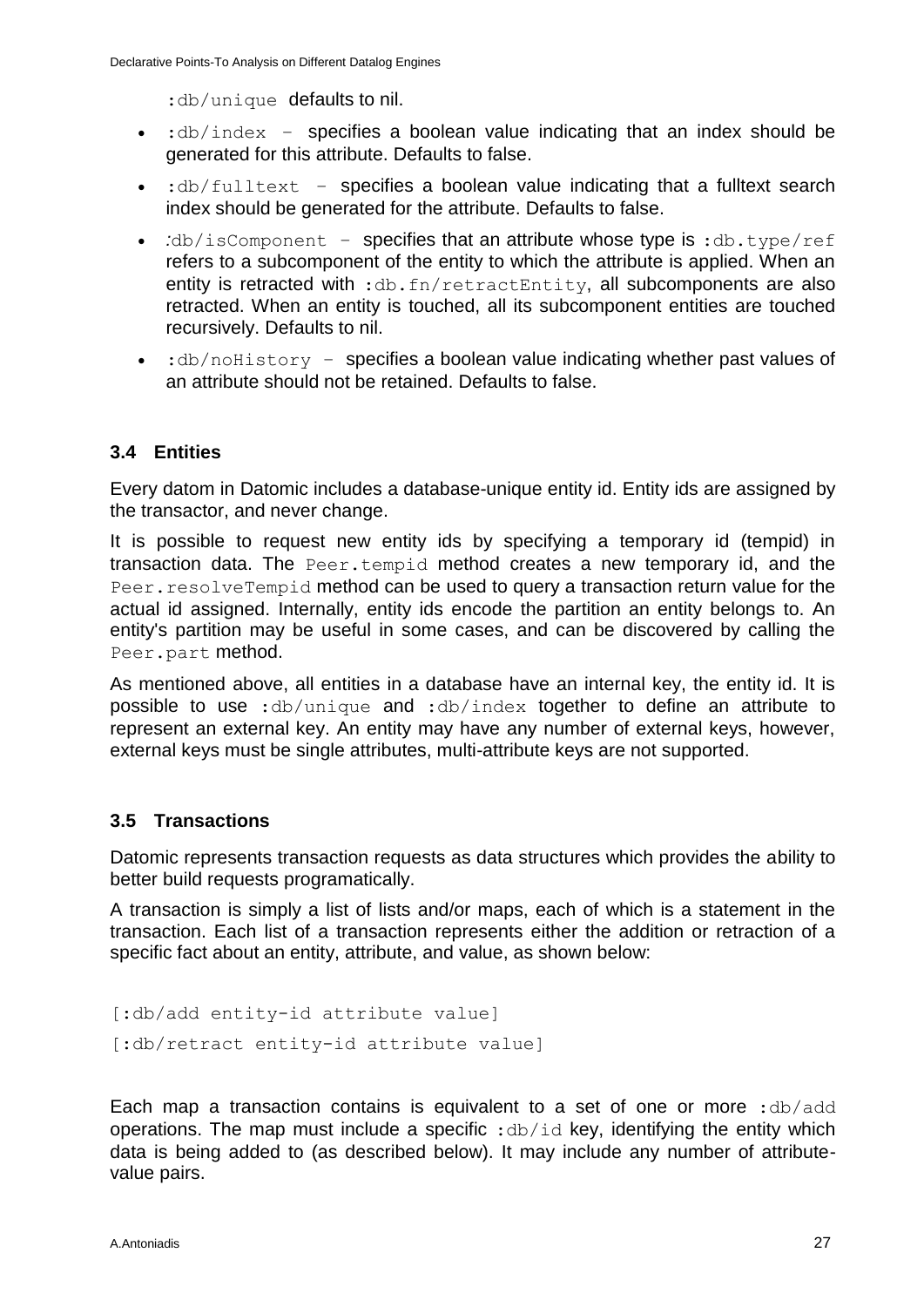Declarative Points-To Analysis on Different Datalog Engines

```
{:db/id entity-id
    attribute value
    attribute value
    …
```
}

However, internally, the map structure gets transformed to a list structure where each attribute-value pair becomes a :db/add list, using the entity-id value associated with the :db/id key.

```
[:db/add entity-id attribute value]
[:db/add entity-id attribute value]
. . .
```
The map structure is used as a convenience when adding data. Datomic uses an object-oriented form to present data at application-level as each entity has an id by which it can be addressed and a set of attributes which represent its state and behaviour. The attribute keys in the map may be either keywords or strings. :db/retract works similarly but we will not discuss it here.

In a transaction it is fundamental that all the statements must specify the entity id they apply to. An entity id may take one of three possible values:

- a temporary id for a new entity being added to the database
- an existing id for an entity that already exists in the database
- an identifier for an entity that already exists in the database

Temporary ids are generated by calling the datomic.Peer.tempid method. The first argument to Peer.tempid is the name of the partition where the new entity will reside. The three partitions built into Datomic are:

- $\bullet$  : db.part/db Schema partition. It is used only for schema entities, such as attributes and partitions.
- $\cdot$  :db.part/tx Transaction partition. It is used only for transaction entities, which are automatically created for each committed transaction.
- $\bullet$  : db.part/user User partition. It is used for application entities.

For instance in order to generate new temporary id in the  $:$ db.part/user partition, the following statement is required:

temp id = Peer.tempid(":db.part/user");

By default, each call to Peer.tempid generates a unique temporary id, however it is worth mentioning that there is an overloaded version of Peer.tempid which takes a negative number as an argument and returns a temporary id based on that number. If multiple invocations of Peer.tempid are called with the same partition and number are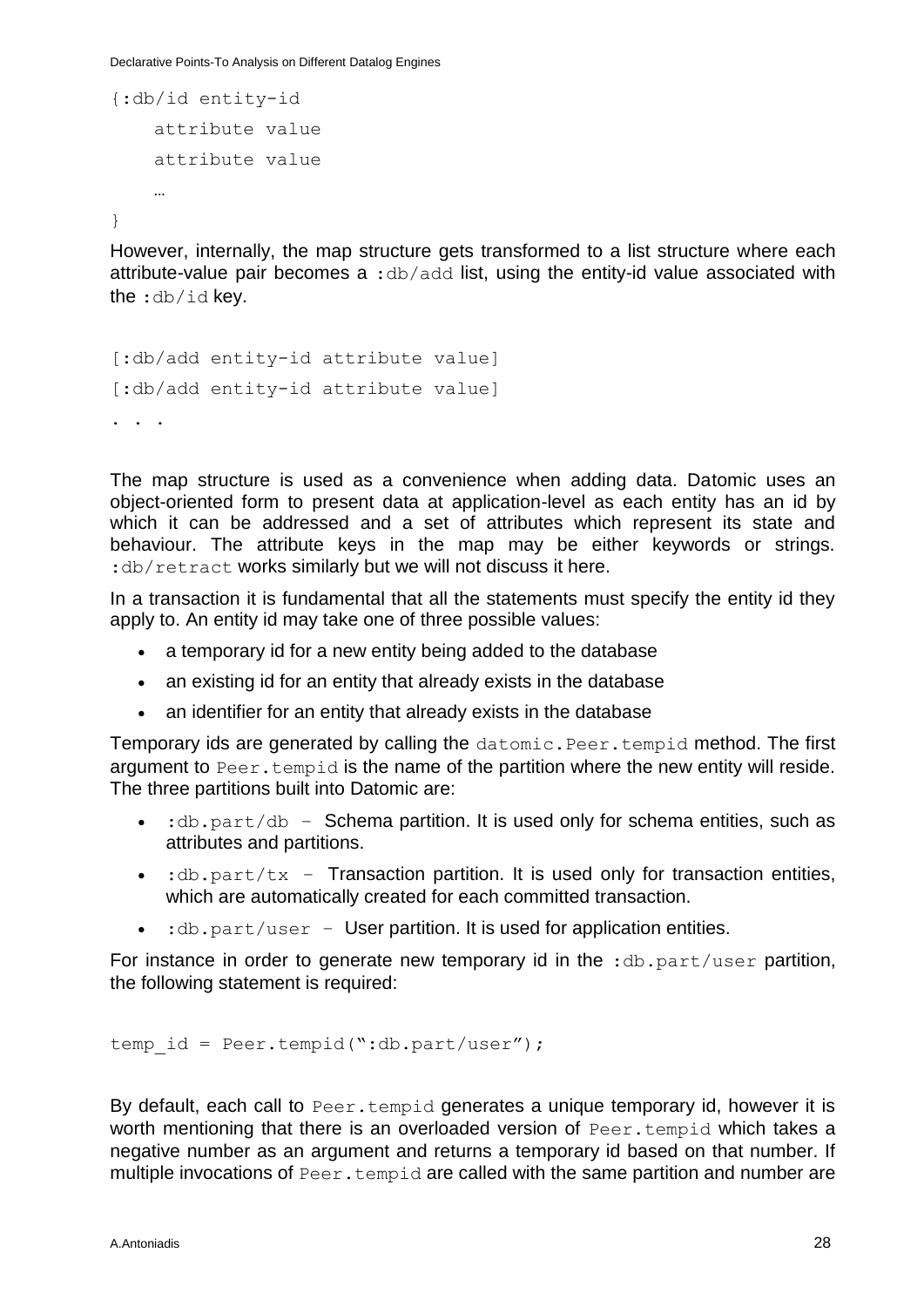called, each invocation will return the same temporary id, making it extremely useful for the construction of transactions which add references between entities.

When a transaction containing temporary ids is processed, each unique temporary id is mapped to an actual entity id. If a given temporary id is used more than once in a given transaction, all instances are mapped to the same actual entity id.

In general, unique temporary ids are mapped to new entity ids. However, there is one exception. When a fact about a new entity with a temporary id is added and one of the attributes is specified as :db/unique :db.unique/identity, the system will "upsert" i.e., it will map the temporary id to an existing entity if one exists with the same attribute and value (update) or will make a new entity if one does not exist (insert). All further adds in the transaction that apply to that same temporary id are applied to the "upserted" entity.

Finally, in order to add, modify or retract data about existing entities in a transaction, it is necessary to know their respective entity ids. These can be retrieved by querying the database for an external key.

#### <span id="page-28-0"></span>**3.5.1Adding data to a new entity**

In order to add data to a new entity, a transaction must be built using : db/add implicitly or (explicitly with the list structure), a temporary id and the attributes and values to be added.

For instance in order to add an entity with two attributes, : $Var/name$  and : $Var/type$ :

```
[{:db/id #db/id[:db.part/user]
   :Var/name "java.lang.Object.finalize/@this"
   :Var/type "java.lang.Object"}]
```
The same transaction can be constructed using Java code:

```
temp id = Peer.tempid(":db.part/user");
tx = Util.list(Util.map('T:db/id", tempid,":Var/name", "java.lang.Object.finalize/@this",
               ":Var/type", "java.lang.Object")
```
);

Note that there is no requirement and restrictions about which attributes are added to which entities, this is left entirely up to the application. This provides a great deal of flexibility as the system evolves.

#### <span id="page-28-1"></span>**3.6 Queries**

In general, a Datalog system would have a global fact database and set of rules. Datomic's query engine instead takes databases (and as a matter of fact, many other data sources) and rule sets as inputs.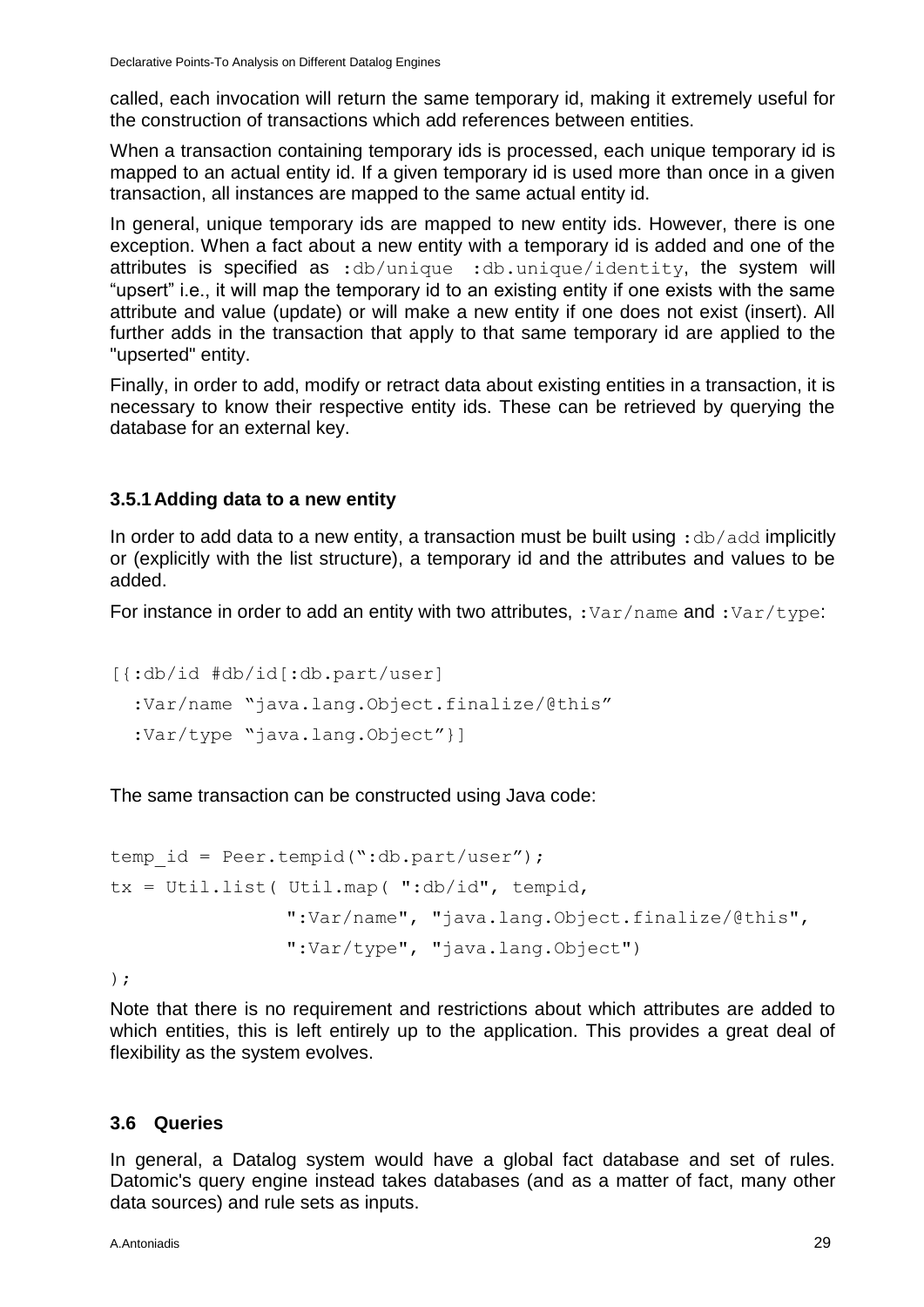The basic job of a query is, given a set of variables and a set of clauses, to find (the set of) all of the (tuples of) variables that satisfy the clauses. A most basic query in Datomic would have the following pattern:

```
[:find variables :where clauses]
```
As an example, consider the data of Table 1:

```
[ [21005 :Var/name java.lang.Object.toString/$r4] 
    [21006 :Var/name java.lang.String.moveToFront/r1] 
    [21007 :Var/name java.lang.Object.getClass/@this]
    [21005 :Var/type java.lang.StringBuffer]
    [21006 :Var/type java.lang.Object] 
    [21007 :Var/type java.lang.Object] ]
```
A query invocation would take the following form:

```
Peer.q(query, inputs...);
```
A query could be formulated like this:

```
[:find ?e :where [?e :Var/Type "java.lang.Object"]]
```
This query has only one variable, ?e, and one clause [?e :Var/Type "java.lang.Object"] and will take one input, expected to be a set of tuples with at least three components. This first kind of clause is called a data clause. By convention data clauses are shown in square brackets and other kinds of clauses in parentheses, but both designate lists. A data clause consists of constants and/or variables, and a tuple satisfies a clause if its constants match. The variables, in particular, get bound to the corresponding part of the matching tuple. All of this matching happens by position.

In this case we have the following two matches:

| Table 4: First match of query with data |  |  |  |
|-----------------------------------------|--|--|--|
|                                         |  |  |  |

| <b>Query</b>     | <b>Data</b>      |
|------------------|------------------|
| $\overline{?e}$  | 21006            |
| :Var/type        | :Var/type        |
| java.lang.Object | java.lang.Object |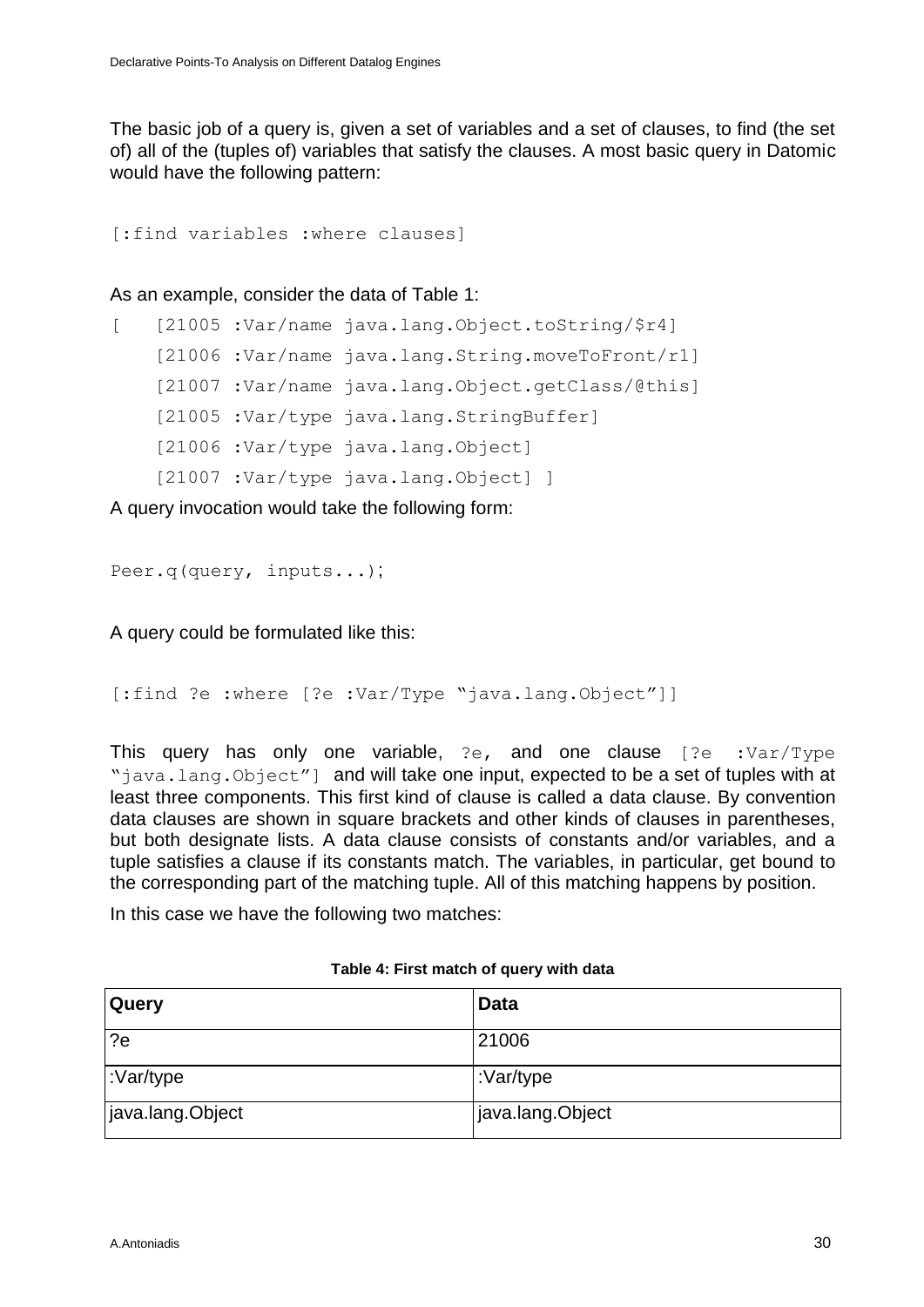| <b>Query</b>     | <b>Data</b>      |
|------------------|------------------|
| $\lceil$ ?e      | 21007            |
| :Var/type        | :Var/type        |
| java.lang.Object | java.lang.Object |

#### **Table 5: Second match of query with data**

So, the result of the above query would be:

[[21006, 21007]]

Another example, demonstrating the entity id binding and unification in order to retrieve an attribute value, would be the following:

```
[:find ?name : where 
    [?e :Var/name ?name]
    [?e :Var/type "java.lang.Object"] ]
```
#### returning:

```
[ [java.lang.String.moveToFront/r1],
   [java.lang.Object.getClass/@this] ]
```
This second query has two variables ?name and ?e and two clauses [?e :Var/name ?name] [?e :Var/type "java.lang.Object"], and will take one input, expected to be a set of tuples with at least three components.

#### <span id="page-30-0"></span>**3.6.1Unification**

In the case demonstrated above, we have two clauses and both of them use the variable ?e. When a variable name is used more than once, it must represent the same value in every clause in order to satisfy the set of clauses. Another perspective is that the reuse of ?e causes an implicit self-join on the single data source. All of the values of ?e in a single match are said to unify.

#### <span id="page-30-1"></span>**3.6.2Anonymous (Placeholder) Variables**

A single placeholder variable ' ' can be used to match certain components of the tuples in a query, for which the user does not care about, in order to get to the positions of their interest. '\_' matches anything, but does not unify with itself.

For instance, the following query retrieves all the variable types: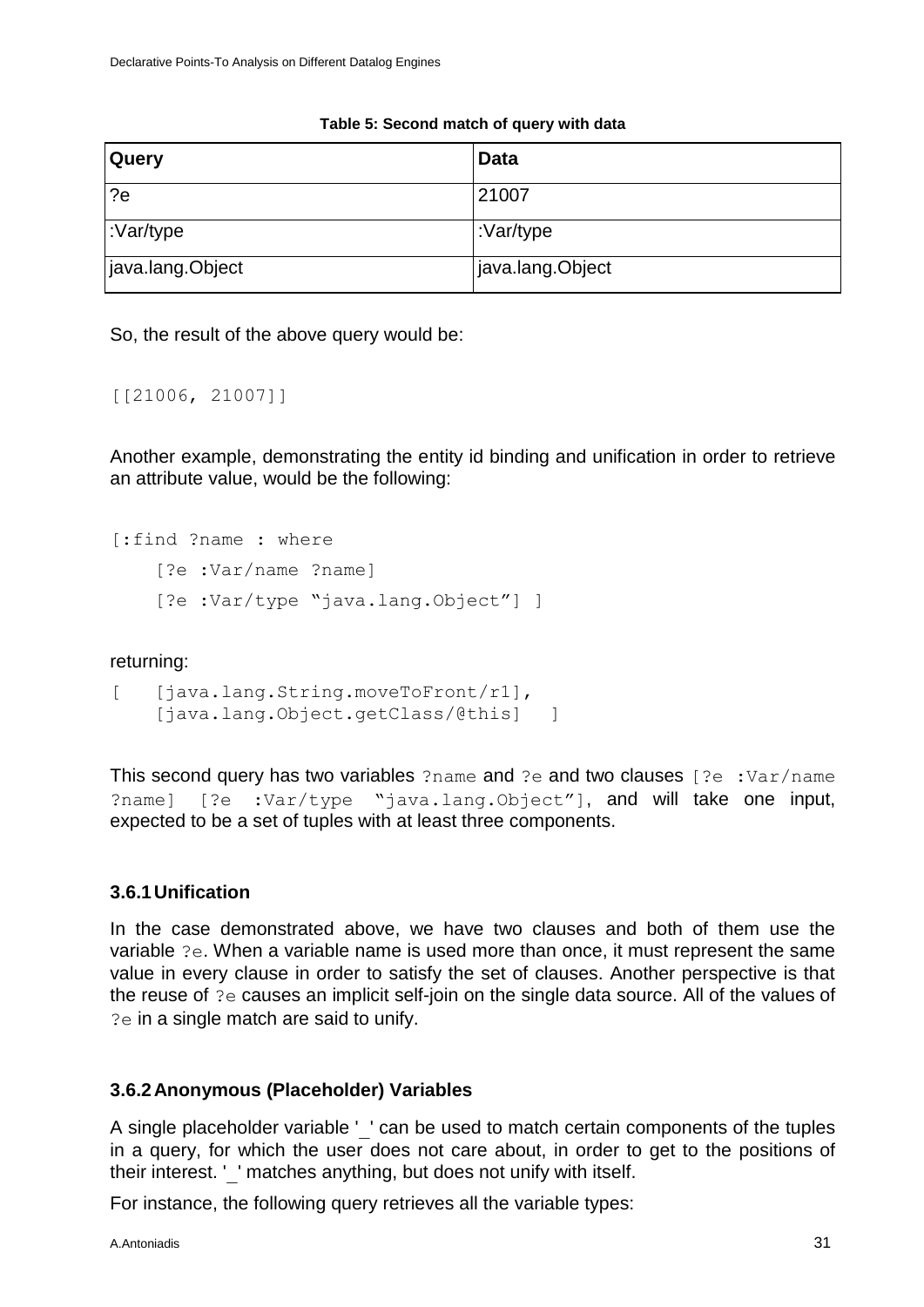[:find ?type :where [ :Var/type ?type] ]

#### <span id="page-31-0"></span>**3.6.3Querying a database**

The first thing needed in order to query the database is to get its value from the connection:

```
Database db = conn \cdot db();
```
This is a true value, it is not going to change. If db is used for several queries it is guaranteed that the answers are based upon exactly the same data from a single point in time. As already mentioned the database itself acts as a relation of 4-tuples of [entity attribute value transaction].

```
;;when given a db source, finds the names of all the attributes
[:find ?name :where 
            [ :db.install/attribute ?a]
             [?a :db/ident ?name] ]
```
While this query is intended to be used against a database, its data clauses contain only three elements, not four. This is not a problem due to the fact that data clauses always omit any trailing components we don't care about, in this particular case the transaction information.

#### <span id="page-31-1"></span>**3.6.4Expression Clauses**

Expression clauses allow native Java or Clojure functions to be used inside of Datalog queries. User-defined or library functions can be used as predicates or as transformation functions. Functions or methods used in expression clauses must be pure.

There are two forms of expression clauses:

```
[(predicate …)]
[(function …) bindings]
```
The first item in an expression clause is a list designating a function or method call. If no bindings are provided, the function is presumed to be a predicate returning a boolean truth value. A predicate can be used to filter out results:

```
[:find ?e :where [?e :age ?a] [(< ?a 30)]]
```
Variables can be supplied as arguments to the predicate and the function will be called on their bound values.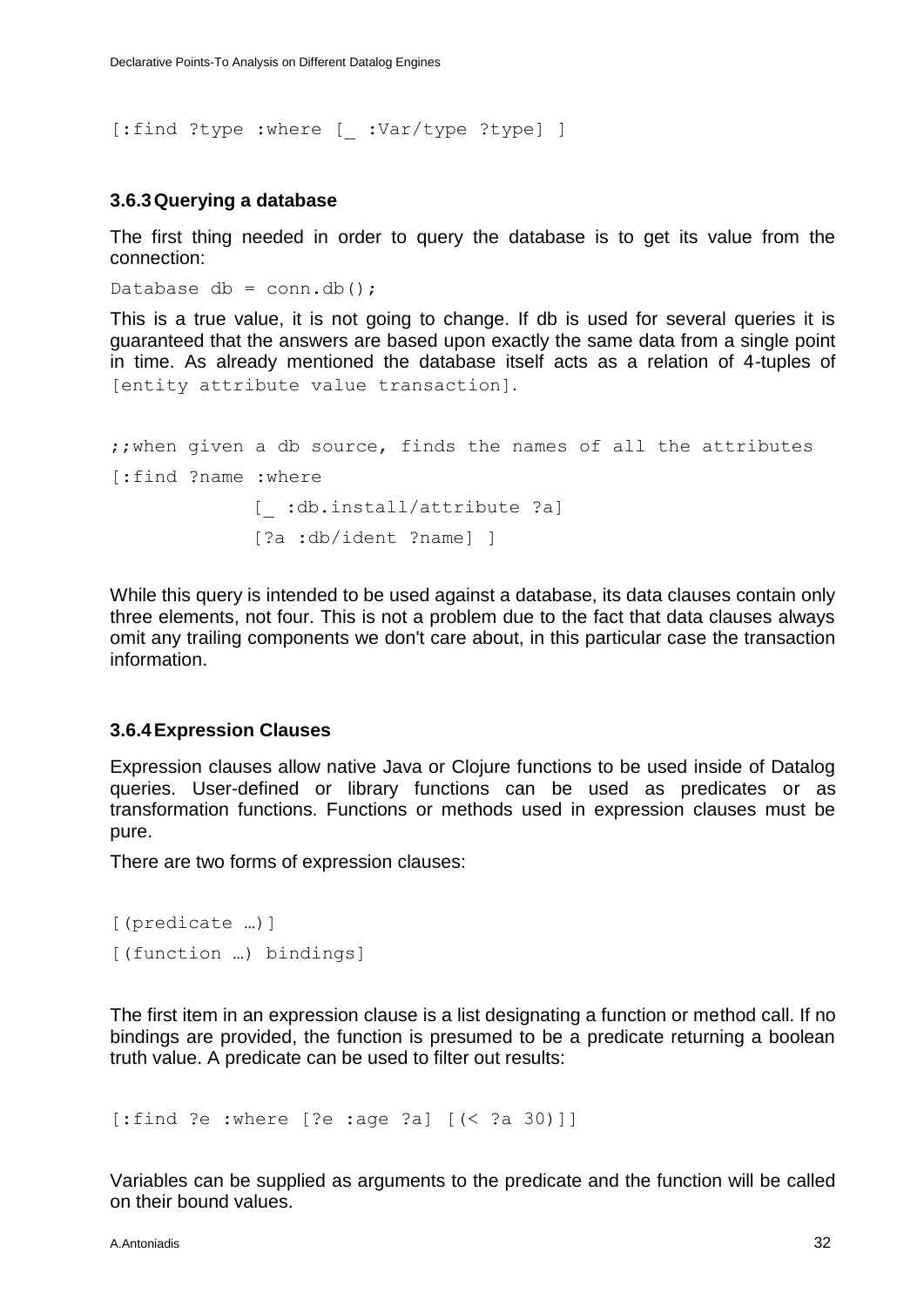Functions behave in the same manner, except that their return values can in turn bind other variables:

```
[:find ?e ?months :where [?e :age ?a] [(* ?a 12) ?months]]
```
#### <span id="page-32-0"></span>**3.6.5Bindings**

Bindings can vary, from single scalar to a tuple of results, a collection of results or a full relation (collection of tuples).

| <b>Pattern</b> | <b>Binds</b> |
|----------------|--------------|
| 2a             | Scalar       |
| [?a ?b]        | Tuple        |
| [?a]           | Collection   |
| [[?a ?b]]      | Relation     |

#### **Table 6: Binding Patterns**

#### **3.7.6 Multiple Inputs**

Queries can take multiple inputs, and as soon as they do, an :in clause must be specified to describe and name them:

[[:find ?e :in \$data ?age :where [\$data ?e :age ?age]]

The above query would be called like this:

```
Peer.q(query, data, 42);
```
The :in clause above indicates that the query expects two inputs and they will be referred as \$data and ?age. Inputs named with a leading \$ are data sources and can be matched using data clauses.

Inputs involving variables are binding patterns, and directly bind those variables. All of the binding patterns accepted for function returns listed above are also accepted for inputs. As a consequence, the user can take scalars, tuples, collections, and relations as inputs and bind their components to variables for use in the query.

#### <span id="page-32-1"></span>**3.7 Rules**

Datomic Datalog offers users the ability to merge sets of : where clauses into named rules. These rules make query logic reusable, and also provide composability, meaning that portions of a query's logic can be bound at query time.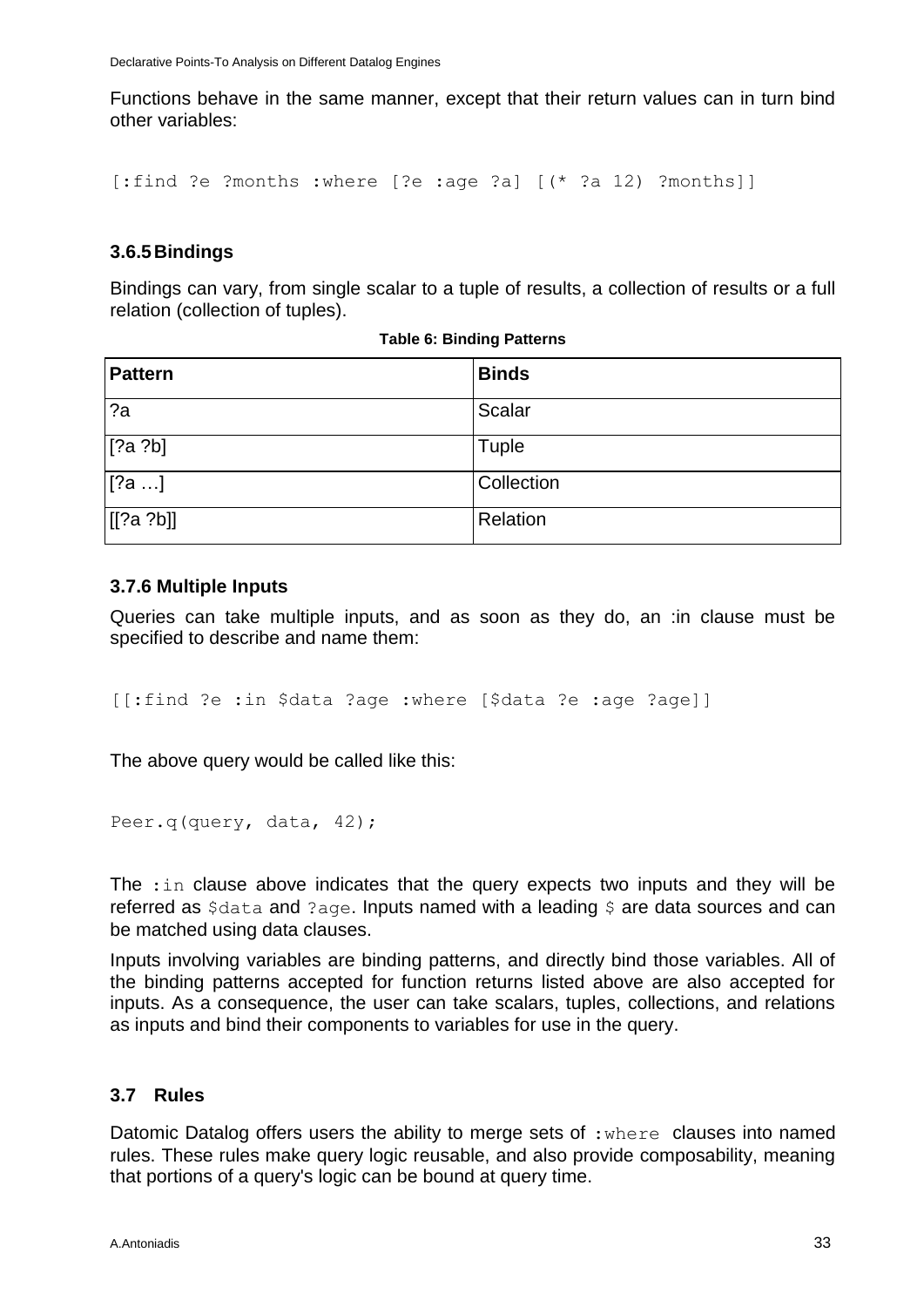A rule is a named group of clauses that can be plugged into the  $:$ where section of a query.

Below we present the Datalog rules of Figure 1.1 in Datomic Datalog, as a set of rules:

```
[ [ (VarPointsTo ?heap ?var)
    (AssignHeapAllocation ?heap ?var) ]
[ (VarPointsTo ?heap ?to)
    (Assign ?to ?from)
    (VarPointsTo ?heap ?from) ]
[ (AssignHeapAllocation ?heap ?var)
    [?e :AssignHeapAllocation/heap ?heap]
    [?e :AssignHeapAllocation/var ?var] ]
[ (Assign ?to ?from) 
    [?e :Assign/to ?to]
```
[?e :Assign/from ?from] ] ]

As with transactions and queries, rules are described using data structures. A rule is a list of lists. The first list in the rule is the head, naming the rule and specifying its parameters. The rest of the lists are clauses that make up the body of the rule.

In the first rule, the rule-name is VarPointsTo, the variables ?heap and ?var are input arguments, and the body is a single rule invocation testing whether another rule, namely AssignHeapAllocation, is satisfied by ?heap and ?var.

In the second rule the body is composed of two rule invocations, the first being (Assign ?to ?from) and the second being a reuse of VarPointsTo with different input arguments–?to and ?from, creating a recursive rule.

The last two rules have bodies consisting of two data clauses each. For instance, in the case of the third rule, the output is a list of attribute value pairs, each representing an entity which satisfies the two data clauses. In particular, it returns the ?heap ?var pairs for which an entity with entity id ?e exists with value ?heap for its :AssignHeapAllocation/heap attribute and value ?var for its : Assign HeapAllocation/var attribute. Rule number four follows the same logic.

The example shown above demonstrates Datomic's way of combining individual rule definitions into sets of rules. A set of rules is simply another list, containing a number of rule definitions.

In order to use a rule set in a query the following two things are necessary:

 First, the rule set has to be passed as an input source and be referenced in the : in section of a query using the '%' symbol.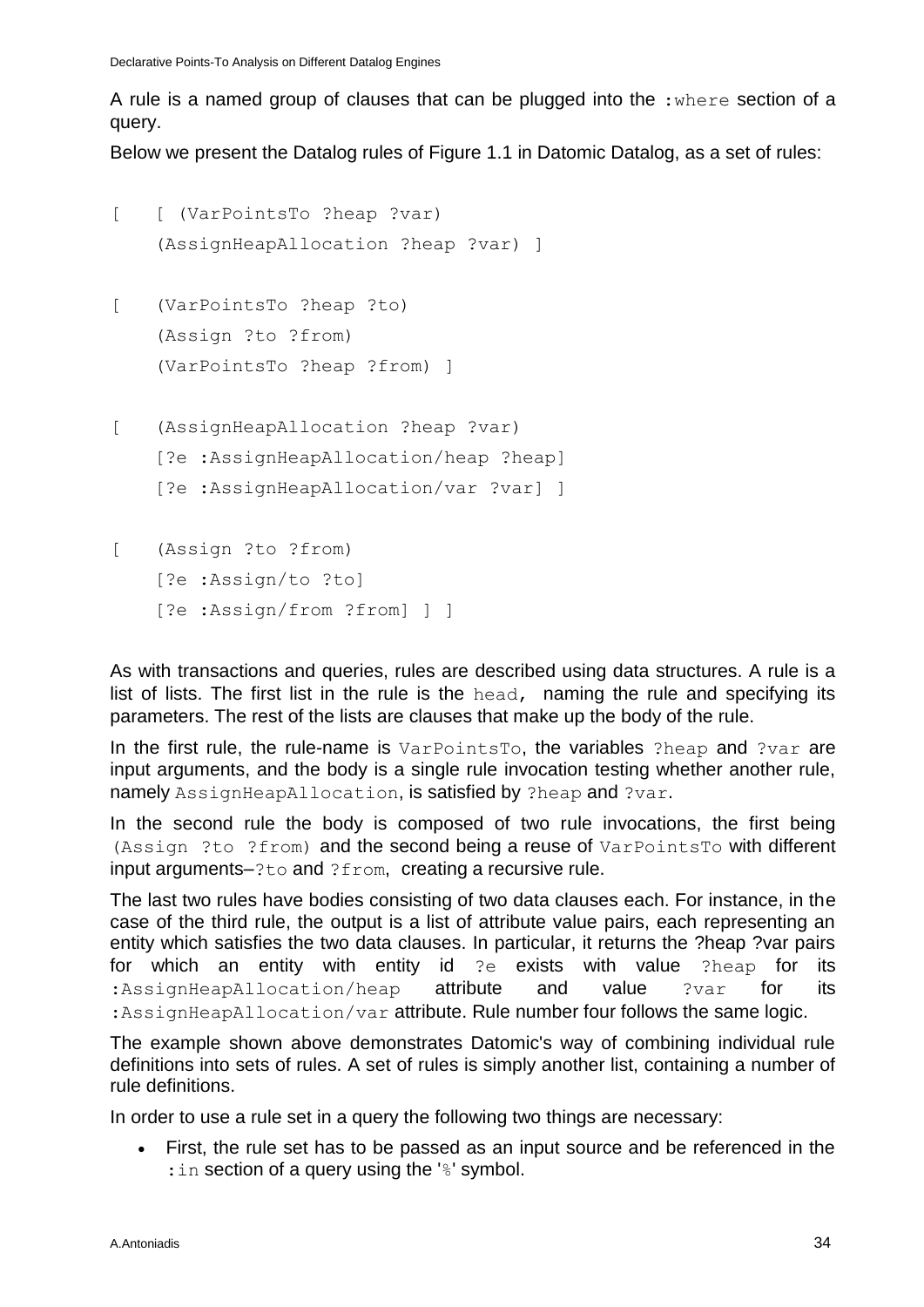Second, one or more rules have to be invoked from the *:*where section of a query. This is done by adding a rule invocation clause. Rule invocations have this structure:

```
(rule-name rule-arg*)
```
A rule invocation is a list containing a rule-name and one or more arguments, either variables or constants, as defined in the rule head. It's idiomatic to use parentheses instead of square brackets to represent a rule invocation in literal form, because it makes it easier to differentiate from a data clause. However, it is not a requirement.

For instance in the following rule's body:

[ (VarPointsTo ?heap ?var) (AssignHeapAllocation ?heap ?var) ]

(AssignHeapAllocation ?heap ?var) is an invocation of the rule with rule-name "AssignHeapAllocation" with two rule-args, ?heap and ?var.

As with other where clauses, it is possible to specify a database before the rule-name to scope the rule to that database. Databases cannot be used as arguments in a rule.

(\$db rule-name rule-arg\*) //not allowed

Furthermore, as shown in our example rules also make it possible to define different logical paths to the same conclusion (i.e., logical OR). The VarPointsTo rule has two definitions, the first testing whether a heap allocation assignment of ?heap to ?var exists and the second testing whether there is an assignment of ?from to ?to, with ?from potentially pointing to ?heap.

In the example above, the body of each rule consists solely of other rule invocations. However, rules can contain any type of clause: data, expression, or other rule invocations.

#### <span id="page-34-0"></span>**3.8 Storage Services**

Datomic offers several options for persistent data storage plus the option to use the memory as a storage service. For each particular case it is necessary to start the Transactor with the appropriate properties file and then connect the Peer Library to the Transactor with a Storage Service specific URI.

Among the Storage Service options are:

SQL database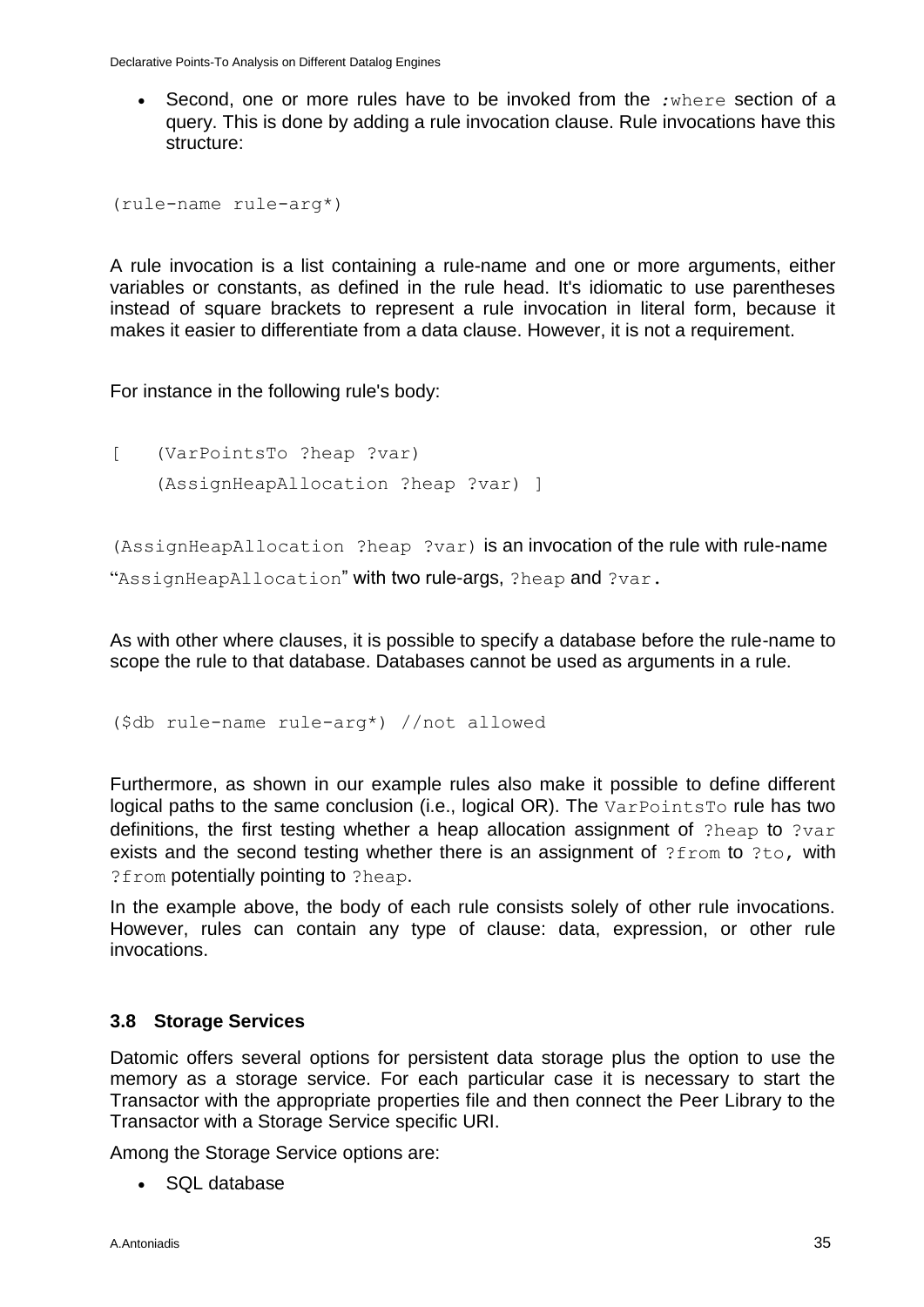- DynamoDB
- Riak
- Couchbase
- Infinispan memory cluster
- Cassandra
- Dev (free local storage)
- Memory

An application can be moved from one Storage Service to another simply by switching the connection string used by peers and the properties file used to start the Transactor. All are fully API-compatible.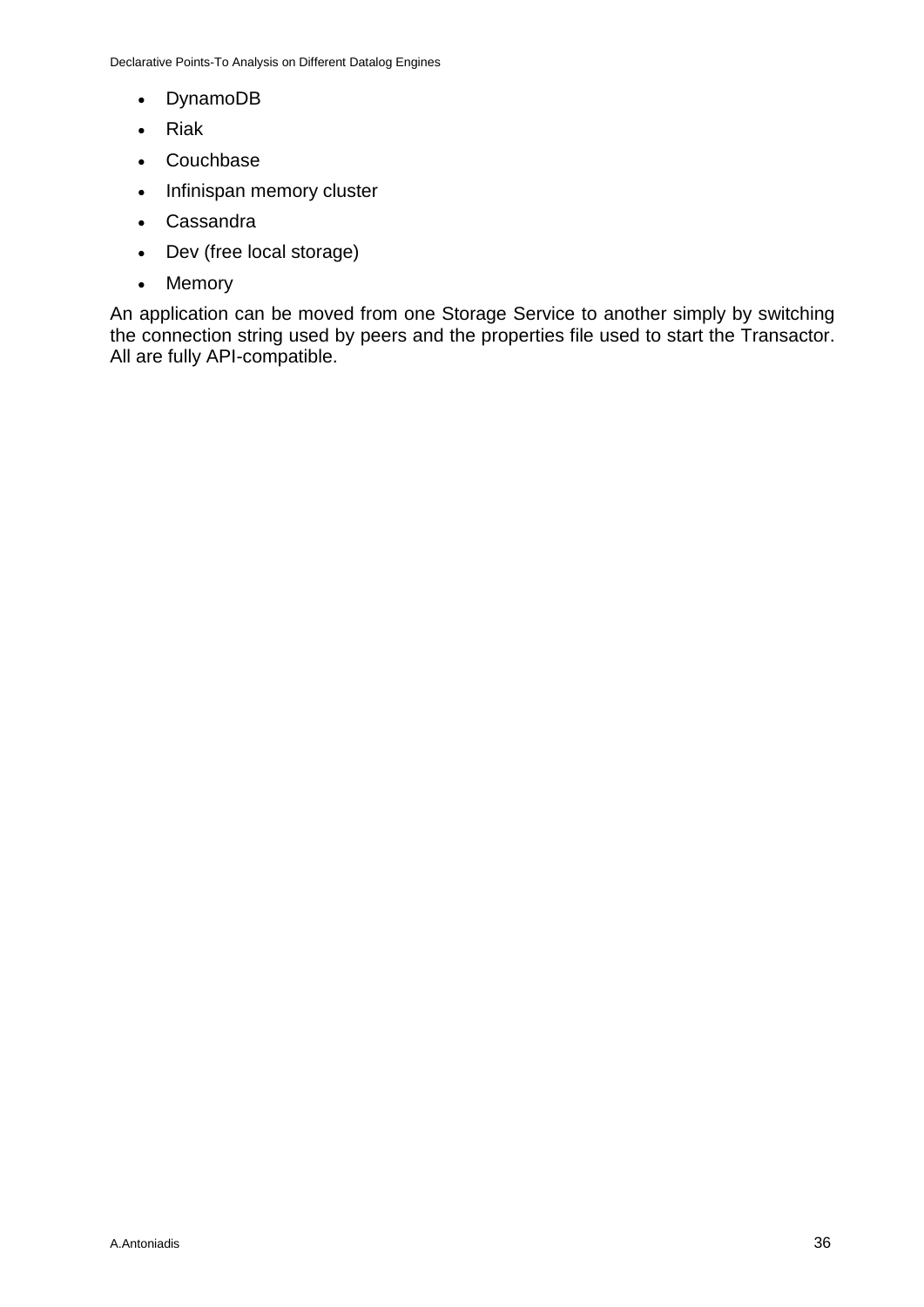## **4. Context-Insensitive Points-To Analysis in Datomic**

<span id="page-36-0"></span>The first part of the analysis was implemented in Datalog<sup>LB</sup>. After running an analysis in Datalog<sup>LB</sup>, we use a shell script, executing queries to retrieve each input fact in the workspace and to redirect the output to corresponding files, in order to obtain the input fact files for Datomic from the produced workspace of our context-insensitive analysis in Datalog $LB$ .

```
function generate_facts() { 
     dest=/home/destination/path
     rm -rf $dest/*.facts
     $bloxbatch -db $database -query InstructionRef > $dest/InstructionRef.facts
     ...
     $bloxbatch -db $database -query MethodLookup > $dest/MethodLookup.facts
     $bloxbatch -db $database -query AssignCompatible > $dest/AssignCompatible.facts
```
}

**Figure 4.1: The shell script used to obtain the input facts from the DatalogLB workspace**

The resulting input fact files for Datomic are taken as input by our Java application which performs the context-insensitive analysis. This application has three tasks. First, to read the generated input facts from the input files and convert them to Datomic seed data. Second, to create the Datomic database on the selected Storage Service (in our case the memory), parse the Schema which provides the characteristics of the attributes used for our analysis and import the converted seed data to files the Datomic database. The final task is the actual execution of the context-insensitive points-to analysis in Datomic.

### <span id="page-36-1"></span>**4.1 Analysis Schema**

The schema specifies all the necessary attributes for our analysis. Figure 4.2 shows an excerpt of our schema of attributes:

```
{:db/id #db/id[:db.part/db]
 :db/ident :MethodSignatureRef/value
 :db/valueType :db.type/string
 :db/cardinality :db.cardinality/one 
 :db.install/ attribute :db.part/db }
{:db/id #db/id[:db.part/db]
 :db/ident :HeapAllocation-Type/heap
 :db/valueType :db.type/ref
 :db/unique :db.unique/value
 :db/cardinality :db.cardinality/one
 :db.install/_attribute :db.part/db }
```

```
{ :db/id #db/id[:db.part/db]
   :db/ident :HeapAllocation-Type/type
   :db/valueType :db.type/ref
```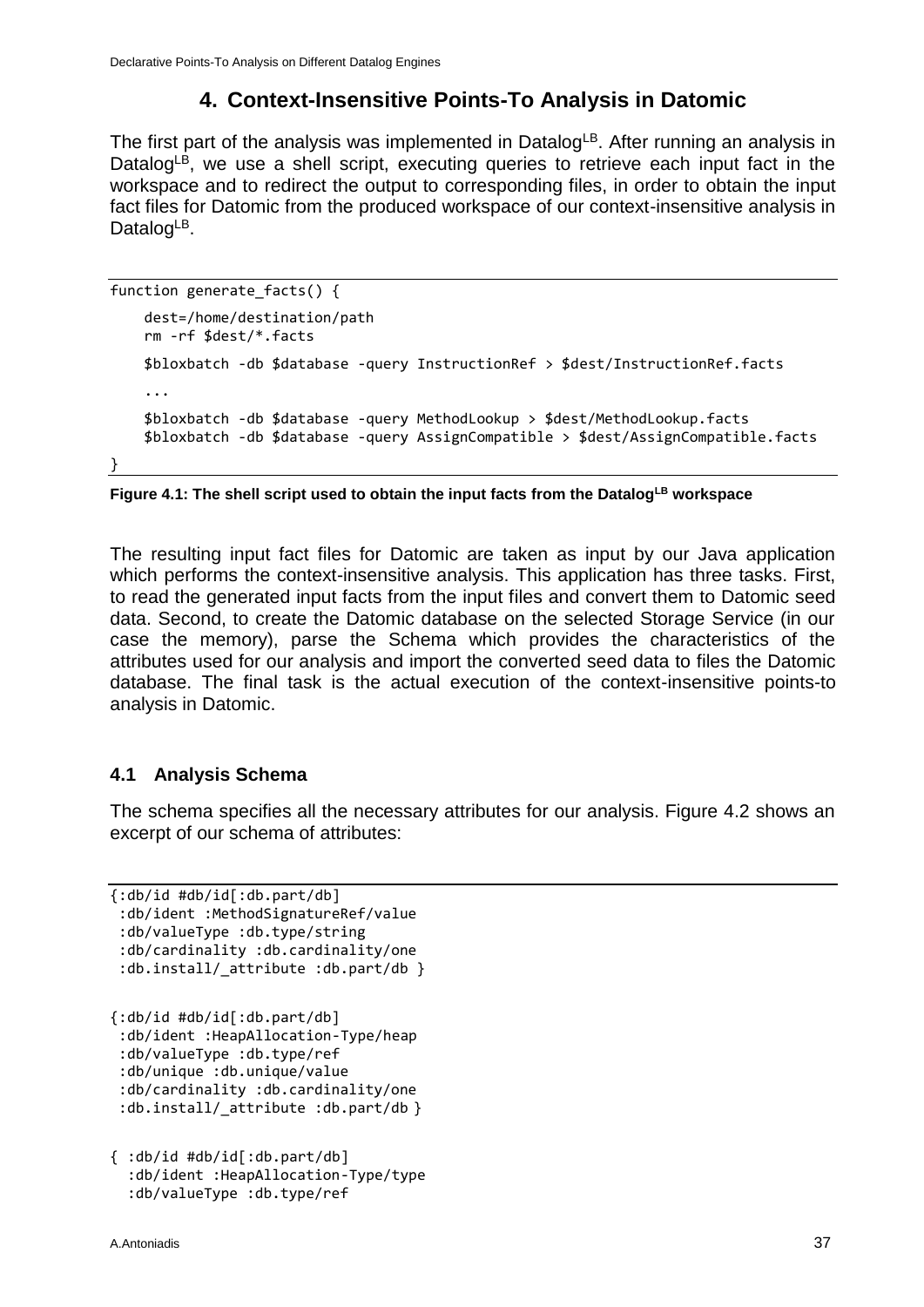Declarative Points-To Analysis on Different Datalog Engines

```
 :db/cardinality :db.cardinality/one
   :db.install/_attribute :db.part/db
}
```
#### **Figure 4.2: Excerpt of the Datomic analysis Schema**

This part of the schema declares three attributes. :db/ident specifies the unique names of these attributes MethodSignatureRef/value, HeapAllocation-Type/heap and HeapAllocation-Type/type. All three attributes have cardinality value : db.cardinality/one meaning they associate a single value of the attribute with an entity. HeapAllocation-Type/heap has the :db/unique attribute set as :db.unique/value meaning that the attribute value is unique to each entity. MethodSignatureRef/value has its value type set as :db.type/string while the other two have their value types set as :  $db.type/ref$  which is the value type for references to other entities.

#### <span id="page-37-0"></span>**4.2 Input Facts Conversion**

As shown in Figure 4.1 some of the input attributes have primitive value types such as : db.type/string. For such cases the conversion to Datomic entities is very simple. For MethodSignatureRef entities we declare the corresponding class having the same name (MethodSignatureRef). We decided to model entities this way as it is the exact interpretation of the object-oriented form Datomic uses to model them in transactions.

For each Datomic entity type we have declared a corresponding class and each entity is modeled as an object of its corresponding class. In total we have 58 Java classes representing Datomic entity types. For entities with dashes in their names such as HeapAllocation-Type the corresponding class name is the entity name without the dash (e.g., HeapAllocationType).

Figure 4.3 shows the MethodSignatureRef class:

```
public class MethodSignatureRef {
     private int id;
     private String value = null;
     public MethodSignatureRef(int id, String value) {
        this.id = id;
         this.value = value;
     }
     public String getValue() {
         return value;
     }
     public int getID() {
         return this.id;
     }
}
```

```
Figure 4.3: The MethodSignatureRef class
```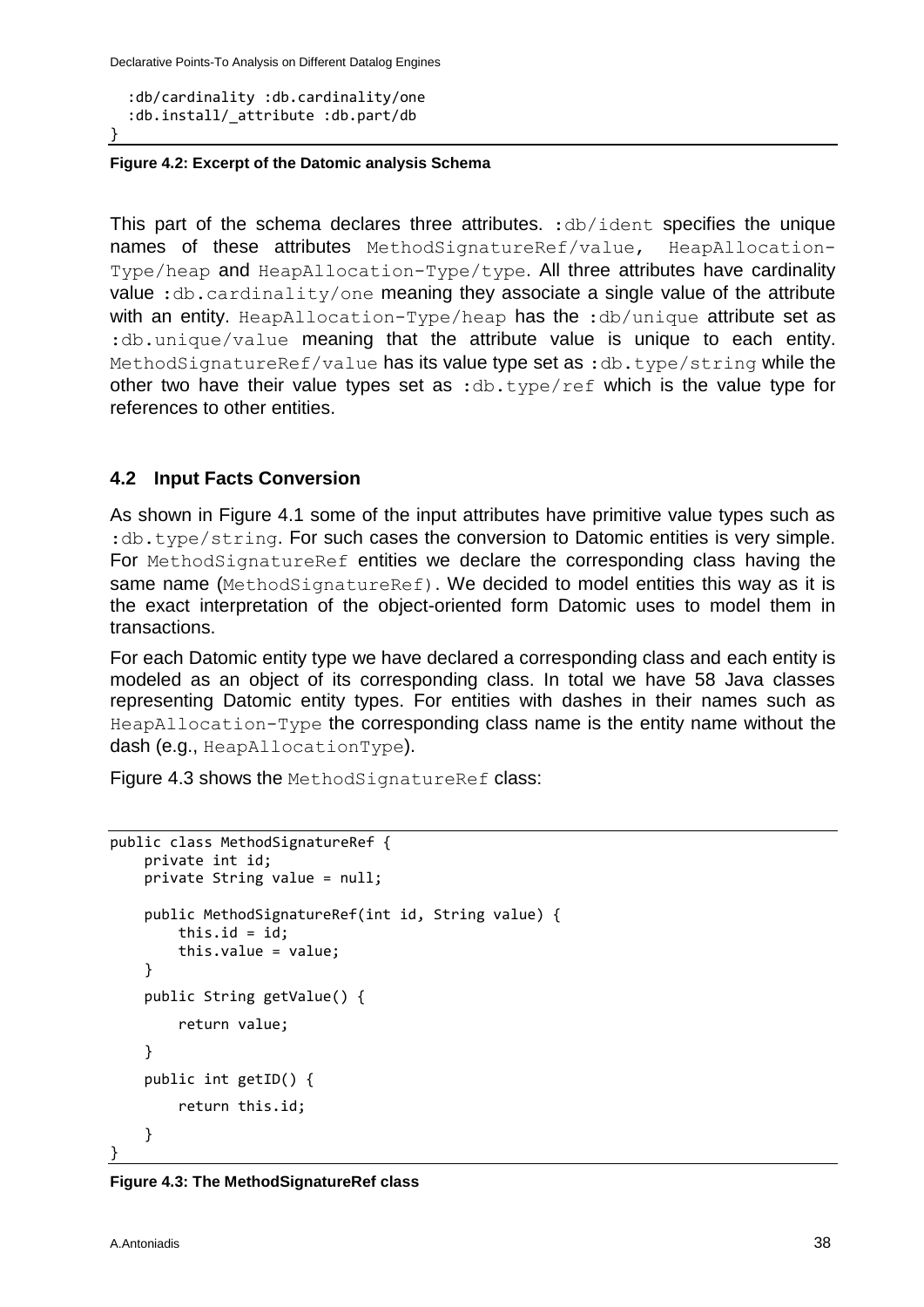Figure 4.4 shows how we read the input facts from a file and then create and store the created class objects in memory. For each line of the input file MethodSignatureRef.facts we create a MethodSignatureRef object and add it to a data structure (an ArrayList in particular). The MethodSignatureRef class has two private members, the id (an int representing its temporary id) and the value (a String representing the value of its MethodSignatureRef/value attribute).

This is the simple scenario where an entity has no attributes referring to other entities:

```
try(BufferedReader br = new BufferedReader(new FileReader("input-
facts/MethodSignatureRef.facts"))) { 
     String line;
     while ((line = br.readLine()) != null) {
          line = line.train(); MethodSignatureRef m = new MethodSignatureRef(id.getID(), line);
           methodSignatureRefFactsList.add(m);
      }
      br.close();
}
```
**Figure 4.4: Excerpt of the code reading from the MethodSignatureRef.facts input file, creating MethodSignatureRef class objects and adding them to an ArrayList.**

We also have declared a class named FactsID and we create only one object of it, which produces unique temporary ids (one per entity), by decrementing a negative number, using a synchronized method named  $getID()$ .  $getID()$  has to be synchronized because we use multithreading to speed up the facts conversion procedure.

```
public class FactsID {
      private int id;
      public FactsID( int id ) { 
         this.id = id;
      }
      public synchronized int getID() {
          int temp_id = id--; return temp_id; 
      }
      public int printID() { 
           return id; 
      }
}
```
**Figure 4.5: The FactsID class which generates temporary ids**

The most crucial part of the conversion is the conversion of relationships like HeapAllocation-Type because both attributes for such an entity have value type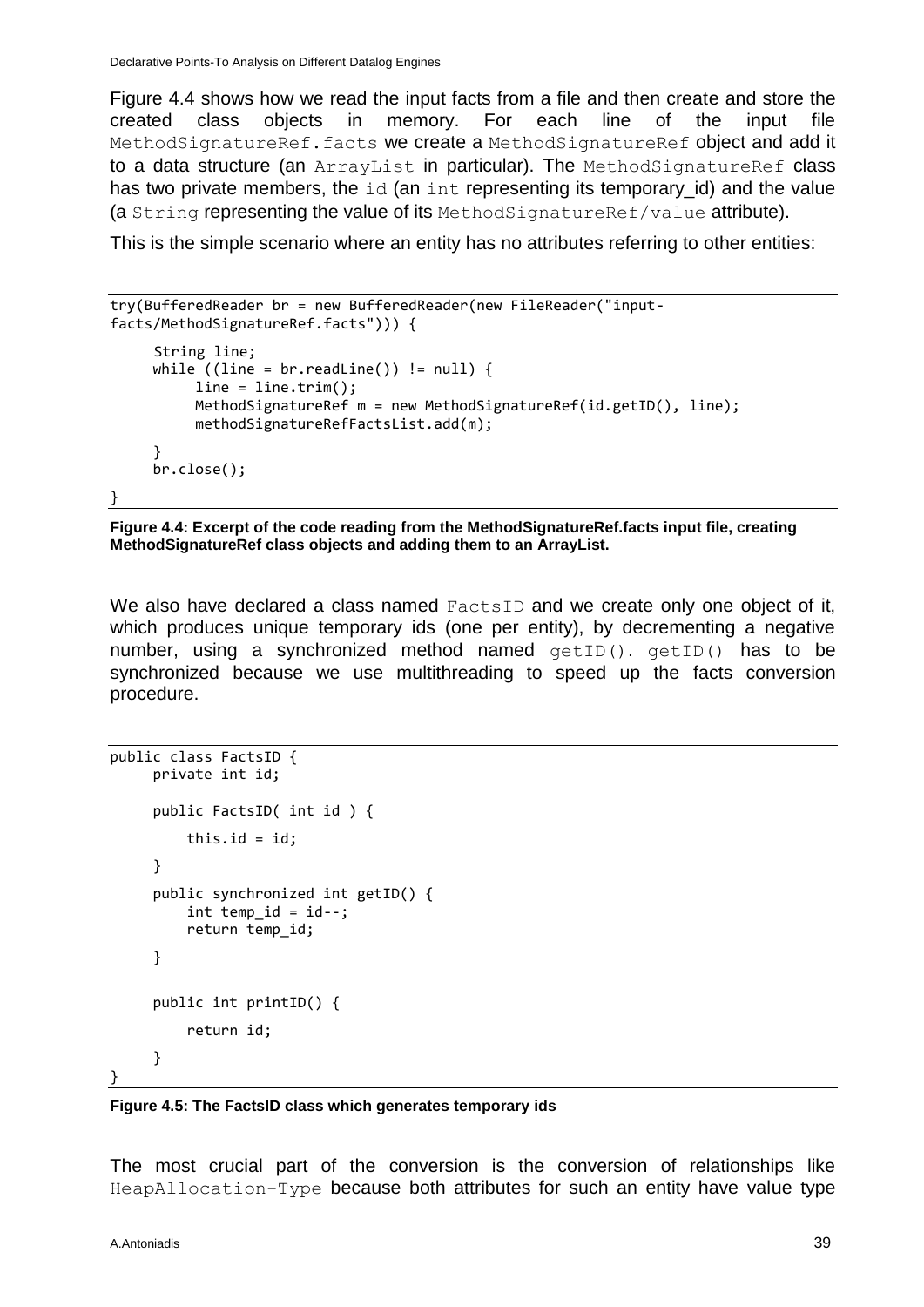:  $db.type/ref$ , which means that they are references to other entities. As a result, an object of the class HeapAllocationType (which represents a HeapAllocation-Type entity) needs to have two more members other than id. One of them is a reference to a Type object and the other is a reference to a HeapAllocationRef object.

The HeapAllocationType class is shown in Figure 4.6:

```
class HeapAllocationType {
     HeapAllocationRef heapAllocationRef = null;
    Type type = null;int id = 0;
     public HeapAllocationType(int id, HeapAllocationRef har, Type t) { 
          this.id = id:
          heapAllocationRef = har;
         type = t;
     } 
     public int getID() { 
          return this.id; 
     }
     public Type getType() { 
          return type; 
     }
     public HeapAllocationRef getHeapAllocationRef() {
          return heapAllocationRef;
     }
}
```
**Figure 4.6: The HeapAllocationType class representing HeapAllocation-Type entities**

In general, all the references to other entities from the attribute(s) of an entity are modeled in this way during the fact conversion phase (class members referring to other classes' objects). To make things more complicated some entity attributes are references to other entities which in turn have attributes which are references to other entities and need to be modeled accordingly.

The Java code in Figure 4.7 demonstrates how such a scenario is handled in the input facts conversion part of our analysis (for HeapAllocation-Type entities):

```
Type type = null;CallGraphEdgeSourceRef c = null;
for(Type type1 : typeFactsList) {
      if(type1.getValue().equals(m.group(3))) {
           type = type1;
           break;
```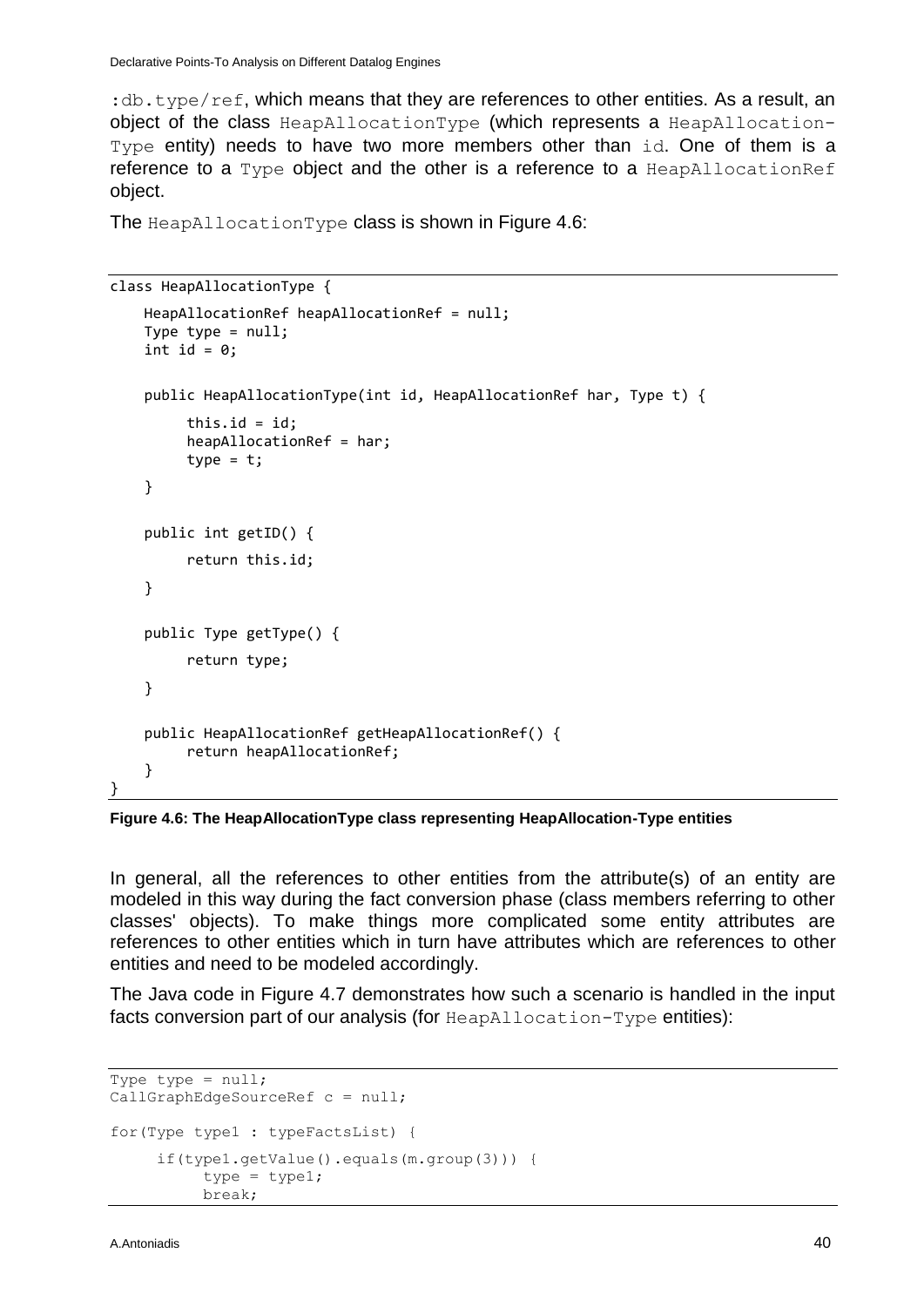```
 }
} 
if (type == null)
//Exit with error if reference not found 
for(CallGraphEdgeSourceRef c1 : cList) {
      if (c.getInstructionRef().getInstruction().equals(m.group(1))) {
          c = callGraphEdgeSourceRef1;
          break;
 }
} 
if (c == null)//Exit with error if reference not found
HeapAllocationRef h = new HeapAllocationRef(id.getID(), c);
heapFactsList.add(h);
HeapAllocationType hAllocType = new HeapAllocationType(id.getID(), h, type);
heapTypeFactsList.add(hAllocType);
```
**Figure 4.7 Conversion of HeapAllocation-Type facts**

```
public class Type {
      private String value = null;
      private int id;
      public Type( int id, String value ) {
           this.id = id;
            this.value = value;
      }
      public String getValue() {
            return this.value;
      }
      public int getID() {
            return this.id;
      }
}
```

```
Figure 4.8 The Type class
```

```
public class HeapAllocationRef {
      private CallGraphEdgeSourceRef x = null;
      private int id;
      public HeapAllocationRef( int id, CallGraphEdgeSourceRef x ) {
           this.x = x;this.id = id;
      }
      public int getID() { 
            return this.id;
      }
      public CallGraphEdgeSourceRef getCallGraphEdgeSourceRef() {
            return this.x;
```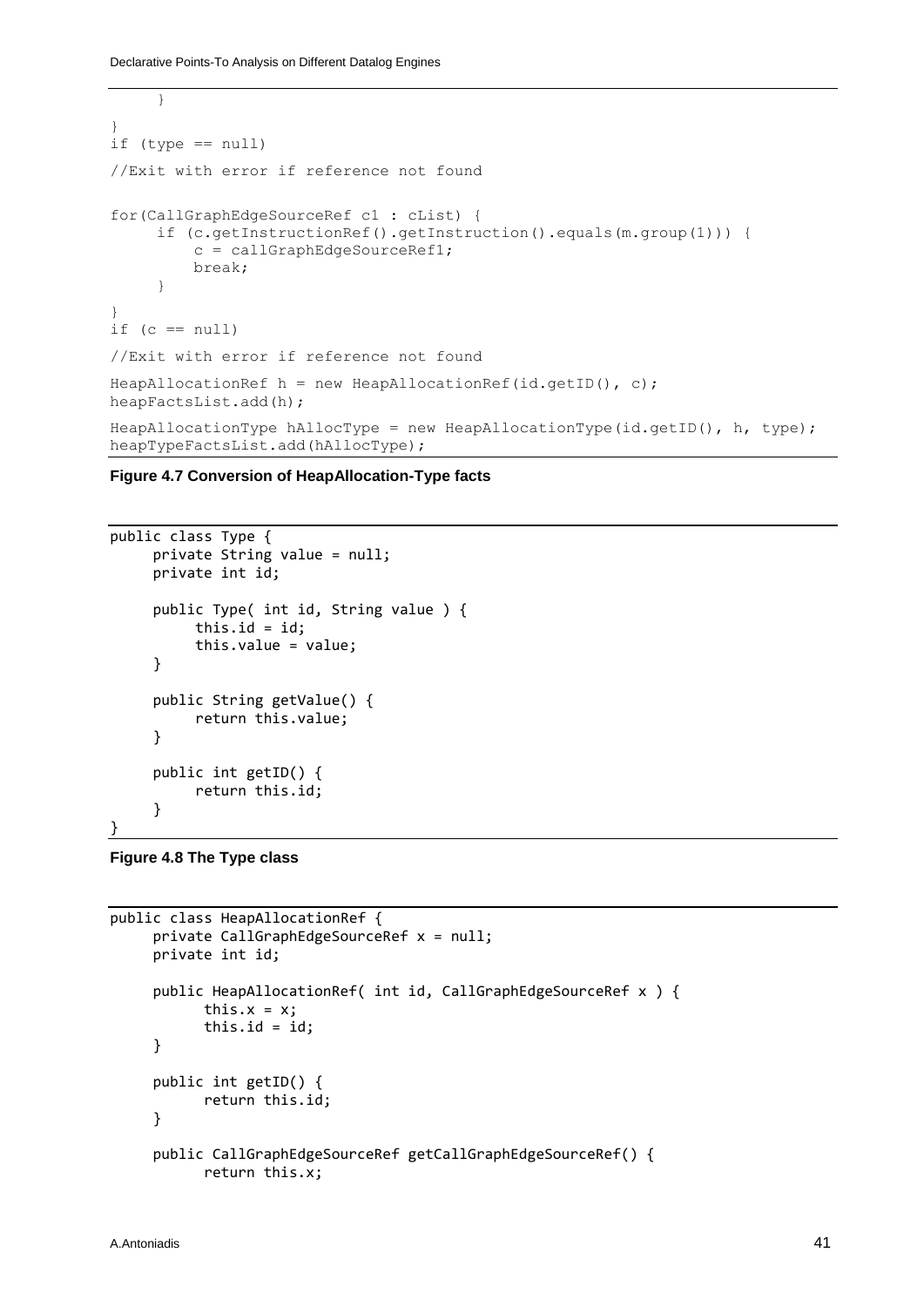}

}

#### **Figure 4.9 The HeapAllocationRef class**

The best way to explain what the code in Figure 4.7 does is through an example. Consider the following line in the file HeapAllocation-Type.facts:

America/Adak, java.lang.String

When this line is read and matched to our regular expression,  $m \cdot q \text{row}(1)$  has the value "America/Adak" and m.group(3) has the value "java.lang.String".

First, we need to search for the  $Type$  object whose  $value$  (see Figure 4.8) member is equal to "java.lang.String" in the type FactsList and make the type Java variable refer to it, but for HeapAllocationRef the situation is more complicated, because each  $HeapAllocationRef/x$  attribute refers to a CallGraphEdgeSourceRef object whose CallGraphEdgeSourceRef/x atrribute in turn refers to an InstructionRef which has only one attribute, InstructionRef/x with value type :db.type/string. So we search cFactsList (containing all the CallGraphEdgeSourceRef objects) for the correct CallGraphEdgeSourceRef object which has a reference to an InstructionRef object which has a member of type String and value equal to "America/Adak". After the correct CallGraphEdgeSourceRef object (referred to by c) is found, we create a HeapAllocationRef object (referred to by h), which has a member named  $x$  (see Figure 4.9) which is a reference of type CallGraphEdgeSourceRef, referring to c and add it to heapFactsList. Finally, we create a HeapAllocationType object with references to the objects referred to by the type and h Java references and add it to heapTypeFactsList.

The final step of the conversion, is the generation of files containing a map for each entity mapping its :  $db/id$  attribute to its temporary id, and its other attributes to their corresponding values (in the case of :db.type/ref value types the values of attributes are again temporary ids).

Figure 4.10 shows how the files containing the seed data are generated. The first writer.println statement of each try block writes the line containing the mapping of :db/id to the temporary id of the entity and the other writer.println() statement in the first  $try$  block and two  $writer.println()$  statements in the second  $try$  block write the mapping of the entities' attributes to their values. In this example all attribute values are references, thus the attribute values are the temporary ids of the referenced entities:

```
try(PrintWriter writer = new PrintWriter( new BufferedWriter( new FileWriter( 
"HeapAllocationRef.dtm", false)));) {
```

```
 for( HeapAllocationRef key : heapFactsList) {
      writer.println("{:db/id #db/id[:db.part/user " + key.getID() + "]");
      writer.println(" :HeapAllocationRef/x #db/id[:db.part/user " +
```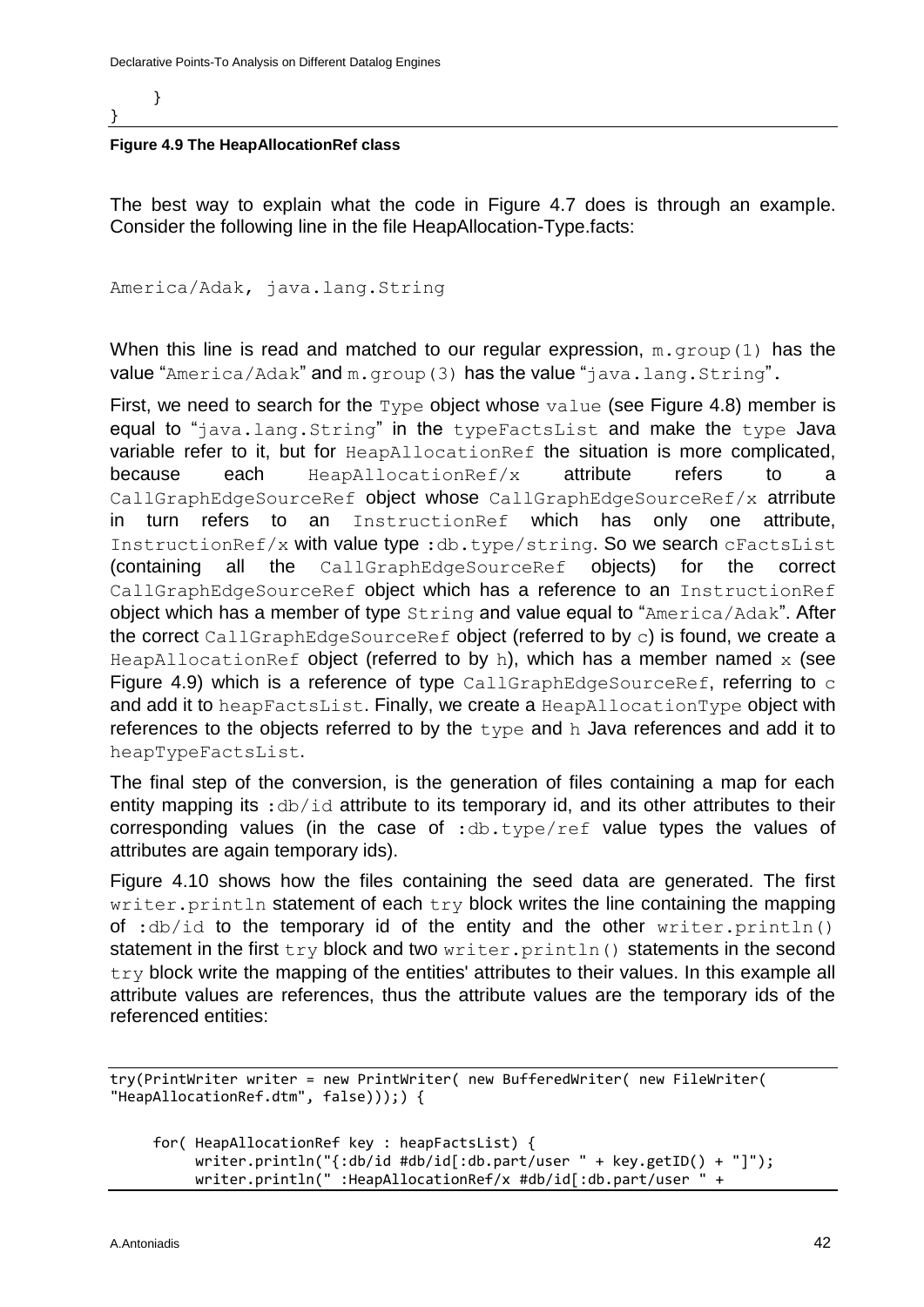```
 key.getCallGraphEdgeSourceRef().getID() + "]}");
      }
      writer.close();
} 
try(PrintWriter writer = new PrintWriter( new BufferedWriter( new FileWriter( 
"HeapAllocation-Type.dtm", false)));) {
     for( HeapAllocationType key: heapTypeFactsList ) {
          writer.println("{:db/id #db/id[:db.part/user "+key.getID() + "]");
          writer.println(" :HeapAllocation-Type/heap #db/id[:db.part/user " + 
                                key.getHeapAllocationRef().getID() + ]");
          writer.println(" :HeapAllocation-Type/type #db/id[:db.part/user " + 
                                 key.getType().getID()+"]}"); 
     }
     writer.close();
}
```
**Figure 4.10: Excerpt of the Java code responsible for the generation of Datomic seed data files**

As shown in Figure 4.10 the ArrayLists containing the class objects representing each entity are traversed and their attributes are written in the file using a map structure.

Figure 4.11 shows how a generated Datomic seed data file looks:

```
{:db/id #db/id[:db.part/user -95700]
 :HeapAllocation-Type/heap #db/id[:db.part/user -95540]
 :HeapAllocation-Type/type #db/id[:db.part/user -93294]}
{:db/id #db/id[:db.part/user -96247]
 :HeapAllocation-Type/heap #db/id[:db.part/user -96244]
 :HeapAllocation-Type/type #db/id[:db.part/user -93294]}
{:db/id #db/id[:db.part/user -96755]
 :HeapAllocation-Type/heap #db/id[:db.part/user -96752]
 :HeapAllocation-Type/type #db/id[:db.part/user -93294]}
```
#### **Figure 4.11: Datomic seed data file HeapAllocationType.dtm**

This is how the mapping is performed in the above example: -95700 is the temporary id of the HeapAllocation-Type entity which will be added to the database and its HeapAllocation-Type/heap attribute has the :db/id of the entity found in the user partition  $(:db.part/user)$  with temporary id  $-95540$  as its value (reference to entity). In the same manner its  $HeapAllocation-Type/type$  attribute has the :db/id of the entity found in the user partion  $(:d\text{b.part/user})$  with temporary id  $-93294$  as its value (again, reference to entity). All the temporary ids will be resolved to actual ids in the database when the transaction occurs.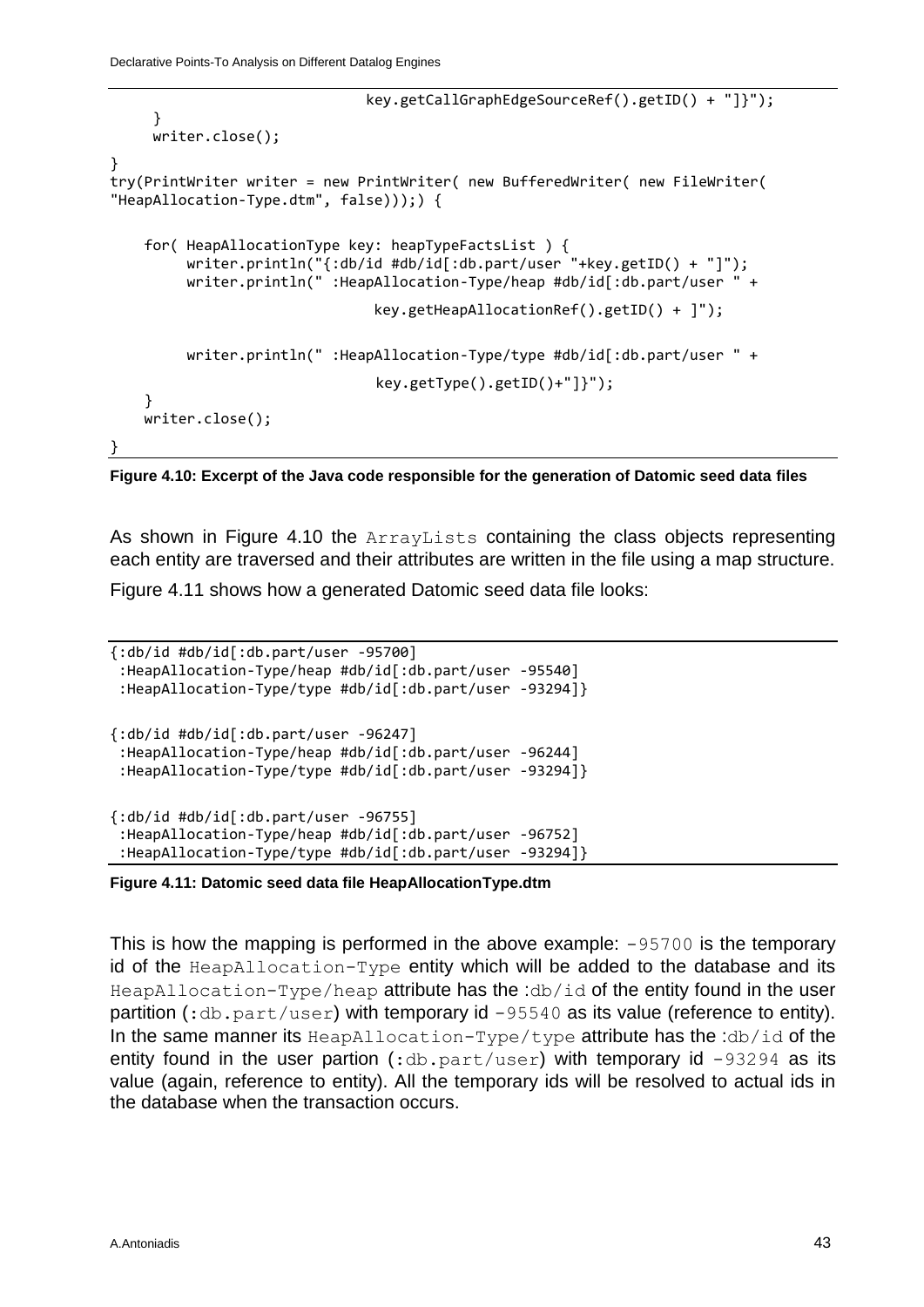#### <span id="page-43-0"></span>**4.3 Read Schema Data and Import Seed Data**

After creating all the seed data files, we need to create a database in memory and then connect to it. This is done using:

```
String uri = "datomic:mem://analysis";
Peer.createDatabase(uri);
Connection conn = Peer.connect(uri);
```
Next, we need to parse the schema and add it to the database using a transaction:

```
Reader schema_rdr = new FileReader("../schema_and_seed_data/schema.dtm");
List schema tx = (List) Util.readAll(schema rdr).get(0);
Object txResult = conn.transact(schema_tx).get();
```
Finally, we merge all the files containing the Datomic seed data to one big file (this is done because it is necessary to add all the entities with one transaction in order to correctly resolve the temporary ids of all references in the seed data to actual ids in the database) and we read that file and insert the data with a transaction:

```
data rdr = new FileReader("../schema_and_seed_data/seed-data.dtm");
data tx = (List) Util.readAll(data rdr).get(0);
txResult = conn.transact(data_tx).get();
```
After this step we are ready to perform our analysis on the seed data.

#### <span id="page-43-1"></span>**4.4 Analysis Implementation**

In order to properly evaluate Datomic our analysis was implemented both iteratively and recursively.

#### <span id="page-43-2"></span>**4.4.1Iterative Context-Insensitive Points-To Analysis**

For the iterative context-insensitive analysis we first execute the queries which will output the entity ids of the main method declaration, the implicitly reachable methods and the reachable class initializer methods which are the initially reachable methods.

Figure 4.12 shows this part of the code:

```
Collection results = Peer.q("[:find ?method :where" +
```

```
"[?m :MainMethodDeclaration/method ?method]]", conn.db());
```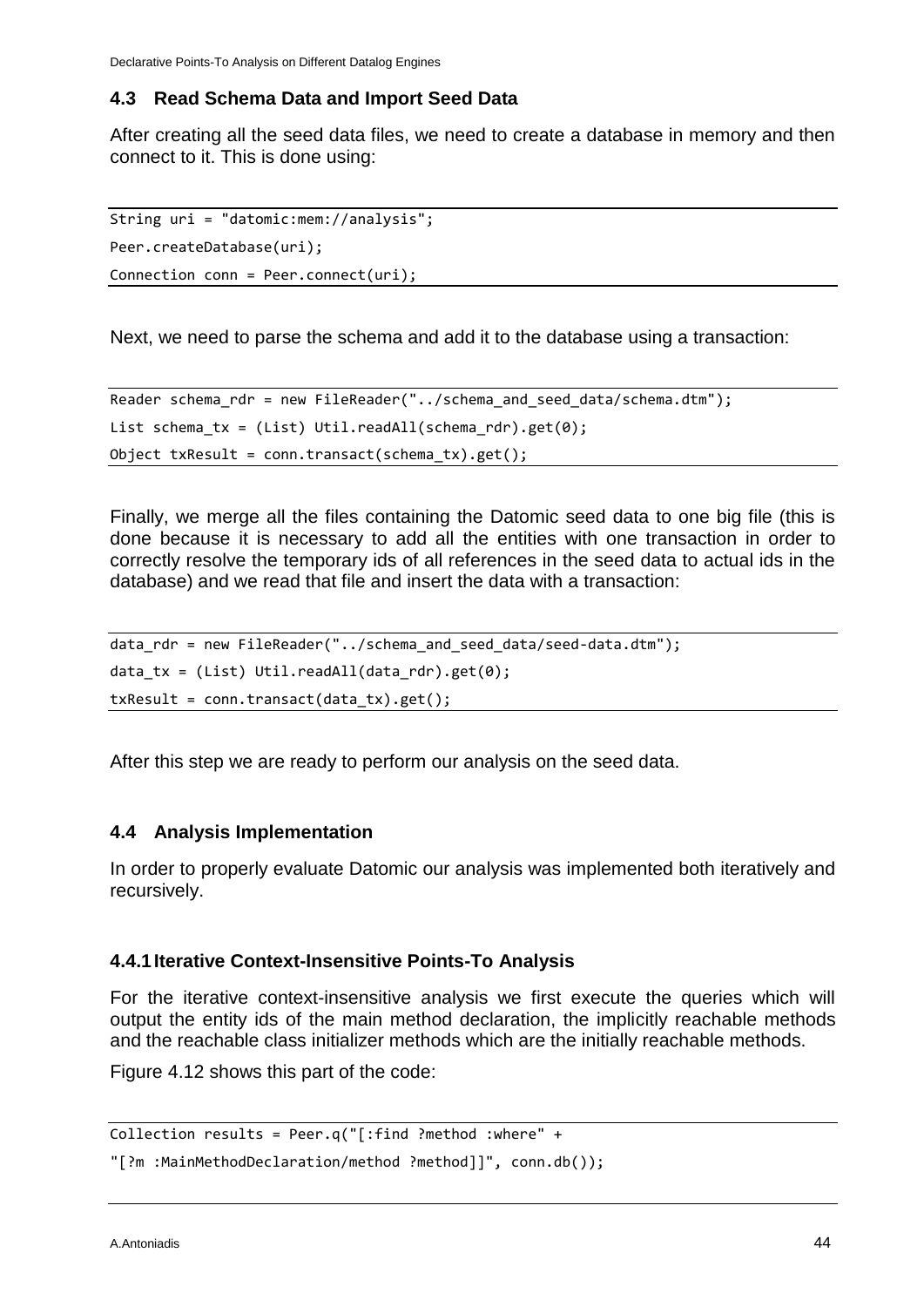```
results = Peer.q("[:find ?method :where" +
"[?i :ImplicitReachable/sig ?Method]]", conn.db());
results = Peer.q("[:find ?clinit :where" +
"[?ic :InitializedClass/classOrInterface ?class]" +
"[?ci :ClassInitializer/type ?class]" +
                     :ClassInitializer/method
conn.db());
```
**Figure 4.12 Initial queries of the iterative analysis**

The above queries use data clauses as explained in chapter 2. The first query retrieves the entity id of the MethodSignatureRef entity referred to by the MainMethodDeclaration/method attribute of the sole MainMethodDeclaration entity in the database. The entity id retrieved will be inserted into the database as value to the attribute Reachable/method of a Reachable entity (Reachable/method has value type :  $db.type/ref)$ . In the same way the second query retrieves the entity ids of the MethodSignatureRefs of all the implicitly reachable methods and then Reachable entities are inserted into the database using them as attribute values. The third query behaves similarly, retrieving the entity ids of the class initializer methods' MethodSignatureRefs for each initialized class.

For instance Figure 4.13 shows how we insert each new Reachable entity to the database:

```
for (Object result : results) {
           List tx = Util.list(Util.map(":db/id", Peer.tempid(":db.part/user"), 
                                   ":Reachable/method", ((List) result).get(0)));
      try { 
           Object txResult = conn.transact(tx).get(); 
      }
      catch (InterruptedException | ExecutionException ex) {
          ex.toString();
          System.exit(-1);
      }
}
```
#### **Figure 4.13: Insertion of query results to the database**

For each result in the results Collection we create a  $U^{\text{til}}$ . List tx containing a single Util.map which maps the attribute :  $db/id$  to a newly generated temporary id in the user partition  $(:db.part/user)$  and we map the attribute : Reachable/method to the result's value which is the first and only element of the List result. Then we call conn.transact() with tx as argument to add the new entity to the database.

After this step a loop starts where we call queries to the database returning lists of entity ids which will be used as attribute values for new entities and then we add those new entities to the database. The loop terminates when fix point is reached (no further new entities to insert to the database are found).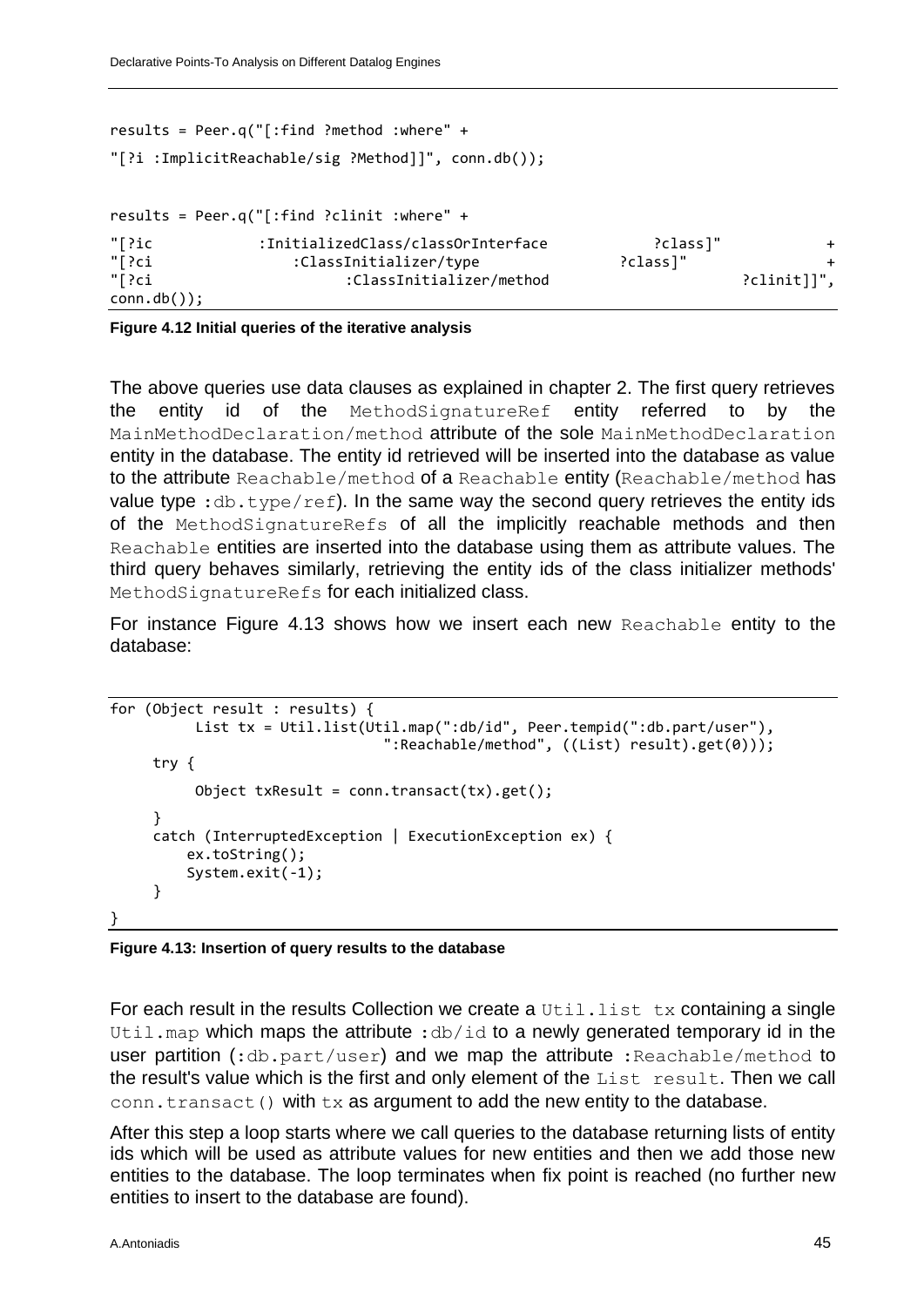Figure 4.14 shows some of the queries used:

```
results = Peer.q("[:find ?heap ?var :where"+
                   "[?r :Reachable/method ?inmethod]" +
                  "[?a :AssignNormalHeapAllocation/inmethod ?inmethod]"+
                  "[?a :AssignNormalHeapAllocation/heap ?heap]" +
                  "[?a :AssignNormalHeapAllocation/var ?var]]",
                  conn.db());
results = Peer.q("[:find ?type ?actual ?formal :where"+
                   "[?c :CallGraphEdge/tomethod ?method]" +
                   "[?c :CallGraphEdge/invocation ?invocation]"+
                  "[?f :FormalParam/method ?method]" +
                  "[?f :FormalParam/index ?index]" +
                  "[?f :FormalParam/var ?formal]" +
                  "[?a :ActualParam/invocation ?invocation]" +
                  "[?a :ActualParam/index ?index]" +
                  "[?a :ActualParam/var ?actual]" +
                  "[?formal :Var/type ?type]]",
                  conn.db());
results = Peer.q("[:find ?invocation ?tomethod :where" +
                   "[?r :Reachable/method ?inmethod]" +
                  "[?s :StaticMethodInvocation/inmethod ?inmethod]" +
                  "[?s :StaticMethodInvocation/invocation ?invocation]" +
                  "[?s :StaticMethodInvocation/signature ?signature]" + 
                  "[?m :Method/signature ?signature]" +
                  "[?m :Method/declaration ?tomethod]]",
                  conn.db());
```
**Figure 4.14: Excerpt of analysis queries**

The first query returns a list of 2-element lists containing entity ids of HeapAllocationRef and Var entity pairs which form VarPointsTo relations. For a reachable ?inmethod and an assignment from ?var to ?heap in ?inmethod we have to insert a VarPointsTo entity with ?heap and ?var as attribute values. The VarPointsTo entity represents the VarPointsTo relation between ?var and ?heap. The transaction performed afterwards will insert one VarPointsTo entity for each 2element list where the value of the VarPointsTo/heap attribute of the entity is equal to the first element of the 2-element list and the value of the VarPointsTo/var attribute of the entity is equal to the second element of the list.

The second query returns a list of 3-element lists of assignments from ?actual to ?formal where ?type is the value of the :Var/Type attribute of ?formal. Given an ?invocation to ?method there is an assignment from the ?actual parameter at ?index of the ?invocation to the ?formal parameter at ?index of the ?method.. ?actual and ?formal are Var entity ids and the value of the :Assign/type attribute of the Assign entity is the same as the value of the :Var/type attribute of ?formal. The transaction which follows this query will insert one Assign entity for each 3-element list where the value of its  $\text{Assim}/\text{type}$  attribute is equal to the first element of the 3-element list, the value of its  $\text{Assim}/\text{from}$  attribute is equal to the second element of the 3-element list and the value of its Assign/to attribute is equal to the third element of the 3-element list.

The third query returns a list of 2-elements lists containing entity ids of MethodInvocationRef and MethodSignatureRef entity pairs, forming a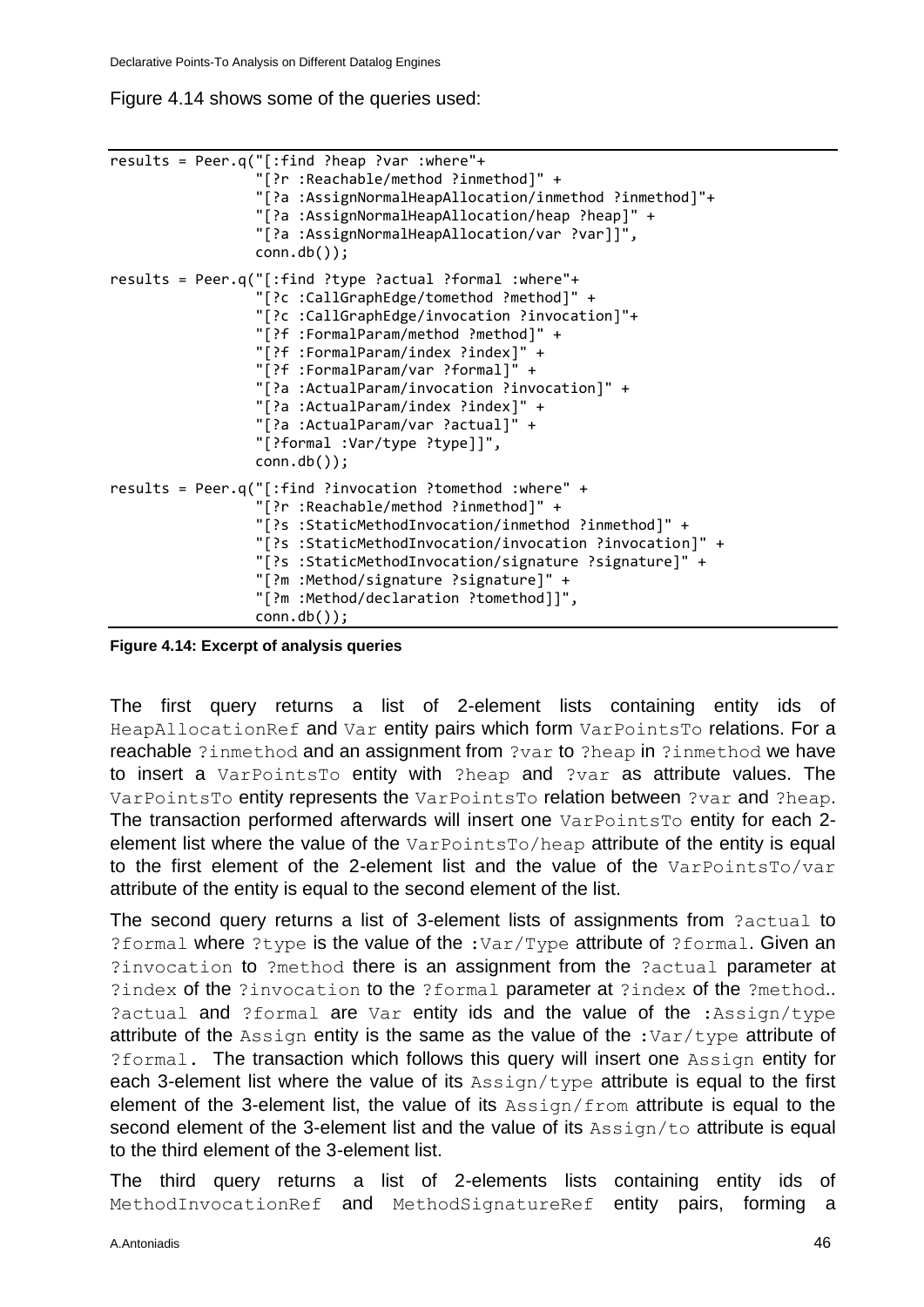CallGraphEdge relations (there is a call graph edge from ?invocation to ?method). Given a reachable method ?inmethod and an ?invocation of the method with signature ?signature inside ?inmethod, where the method with signature ?signature is declared as ?tomethod, a 2-element list of ?invocation and ?tomethod values is returned. The value of ?invocation is the entity id of a MethodInvocationRef entity and the value of ?tomethod is the entity id of a MethodSignatureRef entity. Then we have to insert a CallGraphEdge entity with the ?invocation and ?tomethod values as attribute values.

In order to correctly reach fix point we have to keep track of the already inserted entities and subtract them from the new found ones before adding the new found ones to the database. The analysis terminates when we find zero new entities to be added in the outputs of all queries.

#### <span id="page-46-0"></span>**4.4.2Recursive Points-To Analysis**

For the recursive part of the analysis, things are much simpler. We only need to provide the query with a set of rules (using the  $\pm$ in argument as mentioned in section 3.8) and use one of the rules in the :where part of the query. For instance:

```
results = q( "[:find ?varValue ?z " +
 ":in $ % " +
              ":where (VarPointsTo ?heap ?var)" +
              "[?var :VarRef/name ?varValue]" +
              "[?heap :HeapAllocationRef/x ?x]" +
              "[?x :CallGraphEdgeSourceRef/x ?y]" +
              "[?y :InstructionRef/x ?z]]",
              conn.db(), 
              rules );
```
**Figure 4.15 Query the database using the VarPointsTo rule**

In order to evaluate  $VarPointsTo$  all the rules will be evaluated recursively till fix point is reached. This query returns a list of 2-element lists of variable name and instruction pairs (both of :db.type/string).

The rules are provided by a file:

```
Reader rulesReader = new FileReader("resources/analysis.edn");
Object rules = Util.readAll(rulesReader).get(0);
```
Then the object rules can be used in the as input to the " $\frac{1}{6}$ " argument in the : in part of a query. The form of a rules file is that shown in Figure 4.15:

```
[ (VarPointsTo ?heap ?var)
   (Reachable ?inmethod)
```

```
 [?a :AssignNormalHeapAllocation/inmethod ?inmethod]
```

```
 [?a :AssignNormalHeapAllocation/heap ?heap]
```

```
 [?a :AssignNormalHeapAllocation/var ?var] ]
```

```
[ (Assign ?type ?actual ?formal) 
   (CallGraphEdge ?invocation ?method)
```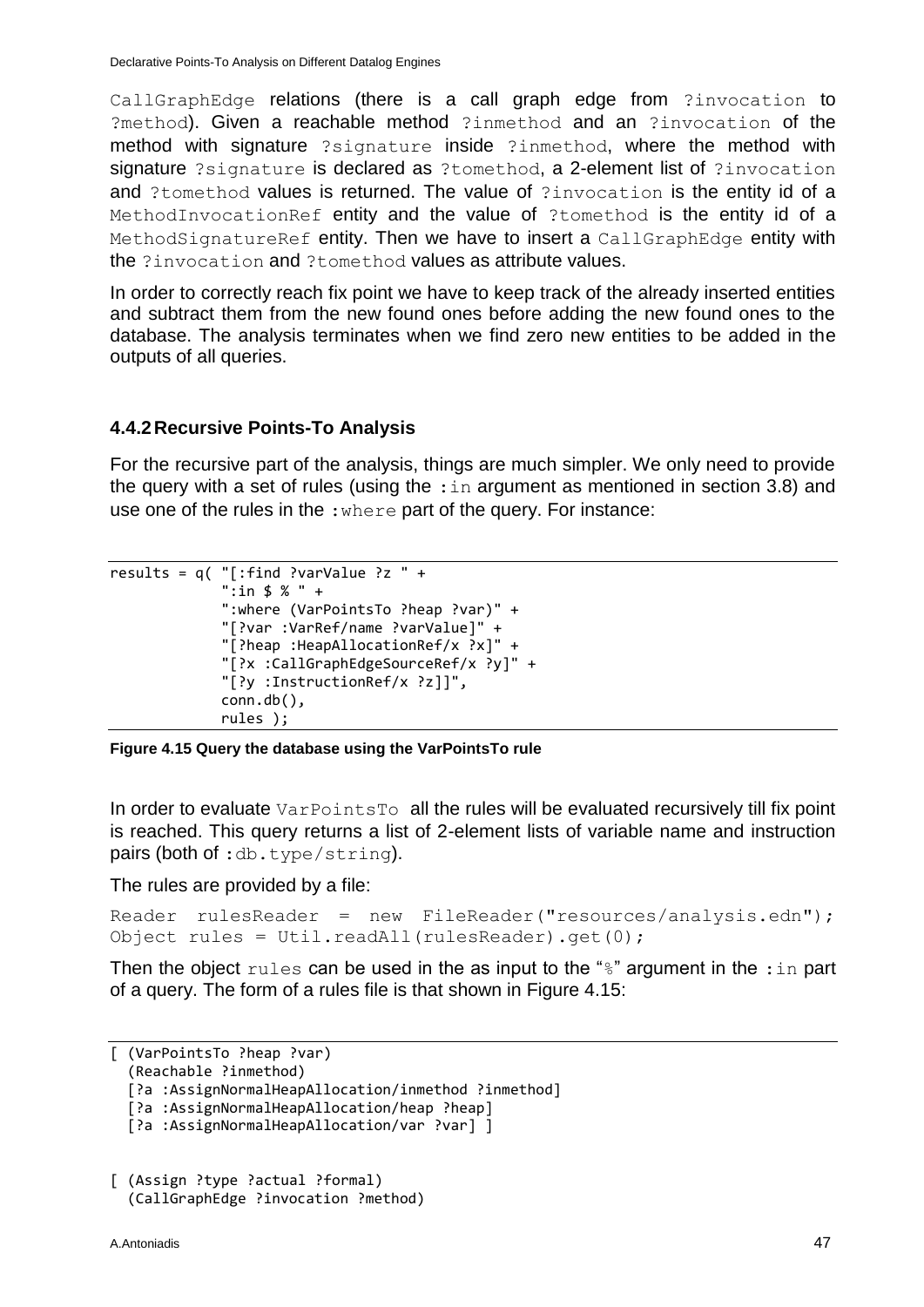Declarative Points-To Analysis on Different Datalog Engines

```
 [?f :FormalParam/method ?method]
   [?f :FormalParam/index ?index]
  [?f :FormalParam/var ?formal]
  [?a :ActualParam/invocation ?invocation]
  [?a :ActualParam/index ?index]
  [?a :ActualParam/var ?actual]
   (VarType ?formal ?type) ]
[ (Reachable ?method)
   [?m :MainMethodDeclaration/method ?method] ]
[ (Reachable ?method) 
   [?i :ImplicitReachable/sig ?method] ]
[ (Reachable ?clinit)
   [?ic :InitializedClass/classOrInterface ?class]
   [?ci :ClassInitializer/type ?class]
   [?ci :ClassInitializer/method ?clinit] ] 
[ (Reachable ?tomethod)
   (Reachable ?inmethod)
   [?s :StaticMethodInvocation/inmethod ?inmethod]
   [?s :StaticMethodInvocation/invocation _]
   [?s :StaticMethodInvocation/signature ?signature] 
   (MethodDeclaration ?signature ?tomethod) ]
```
**Figure 4.16: Excerpt of the recursive analysis rule set**

As seen, each rule has its own head and the bodies of all the rules can consist either of data clauses or other rules or a combination of both (we don't use any expression clauses in our analysis). The rules in Figure 4.16 work in the same way the corresponding queries work in the iterative analysis. The main difference is that the rules will be computed recursively till fix point is reached. For instance in order to compute the (VarPointsTo ?heap ?var) rule, the Rechable rule must be computed which requires the computation of all the Rechable rules. In the case of the last rule, in order to compute (Reachable ?tomethod) we need to compute (Reachable ?inmethod) and this gives us an example of recursive computation. Basically, what the rule says is that if we have computed a reachable method ?inmethod and there is a static method invocation in ?inmethod to a method with signature ?signature, then the method ?tomethod declared with signature ?signature is reachable.

In Datomic no data is added to the database during the computation of the rules, so despite having evaluated all the output relations (VarPointsTo, Reachable, CallGraphEdge etc.) after the execution of a query, we need to execute one query per rule to get each rule's output.

As an example after the first query we have to execute another one in order to retrieve the reachable methods:

```
results = q('[::find : method " + ":in $ % " +
              ":where (Reachable ?method) ]" ,
```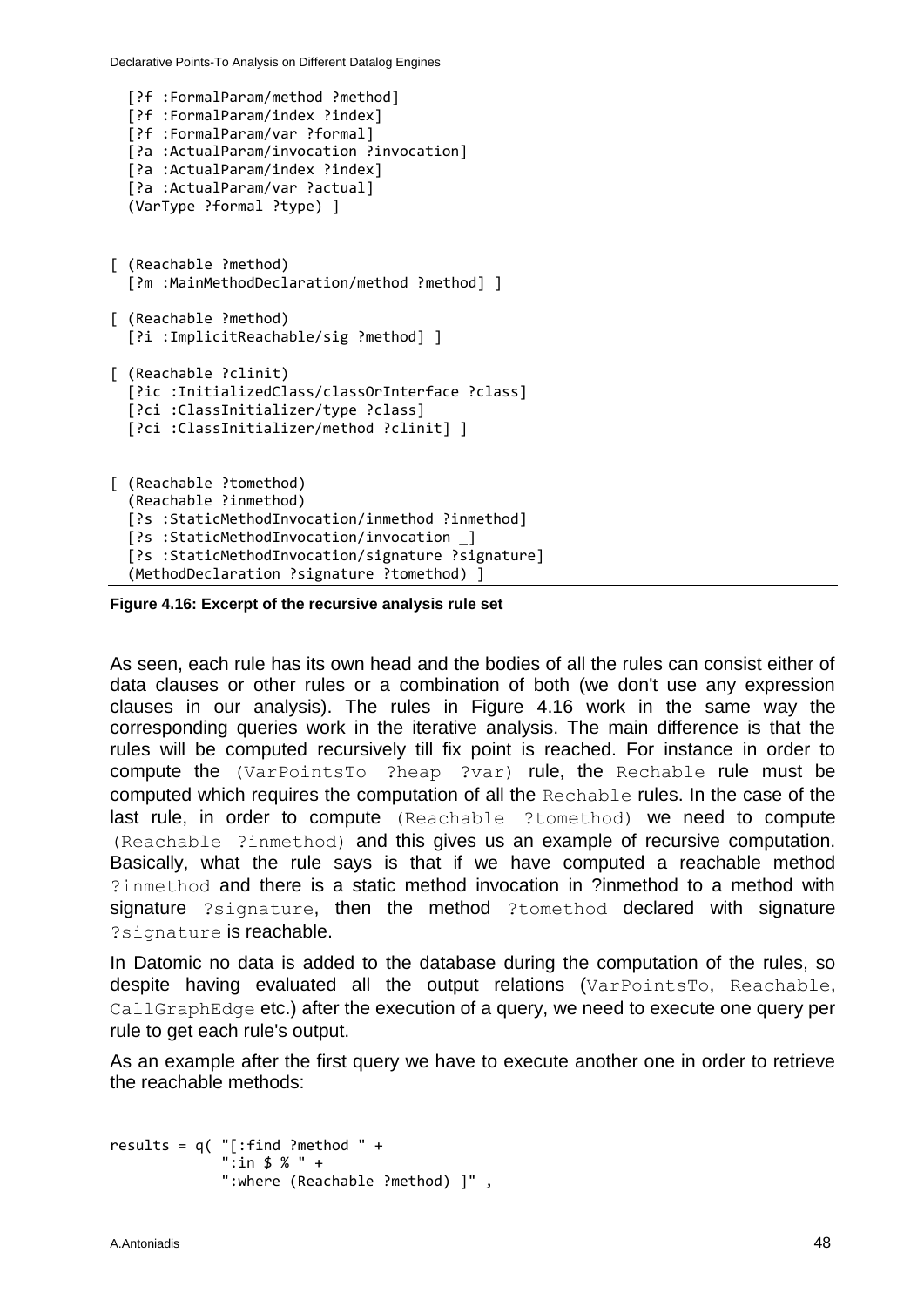Declarative Points-To Analysis on Different Datalog Engines

 conn.db(), rules  $)$ ;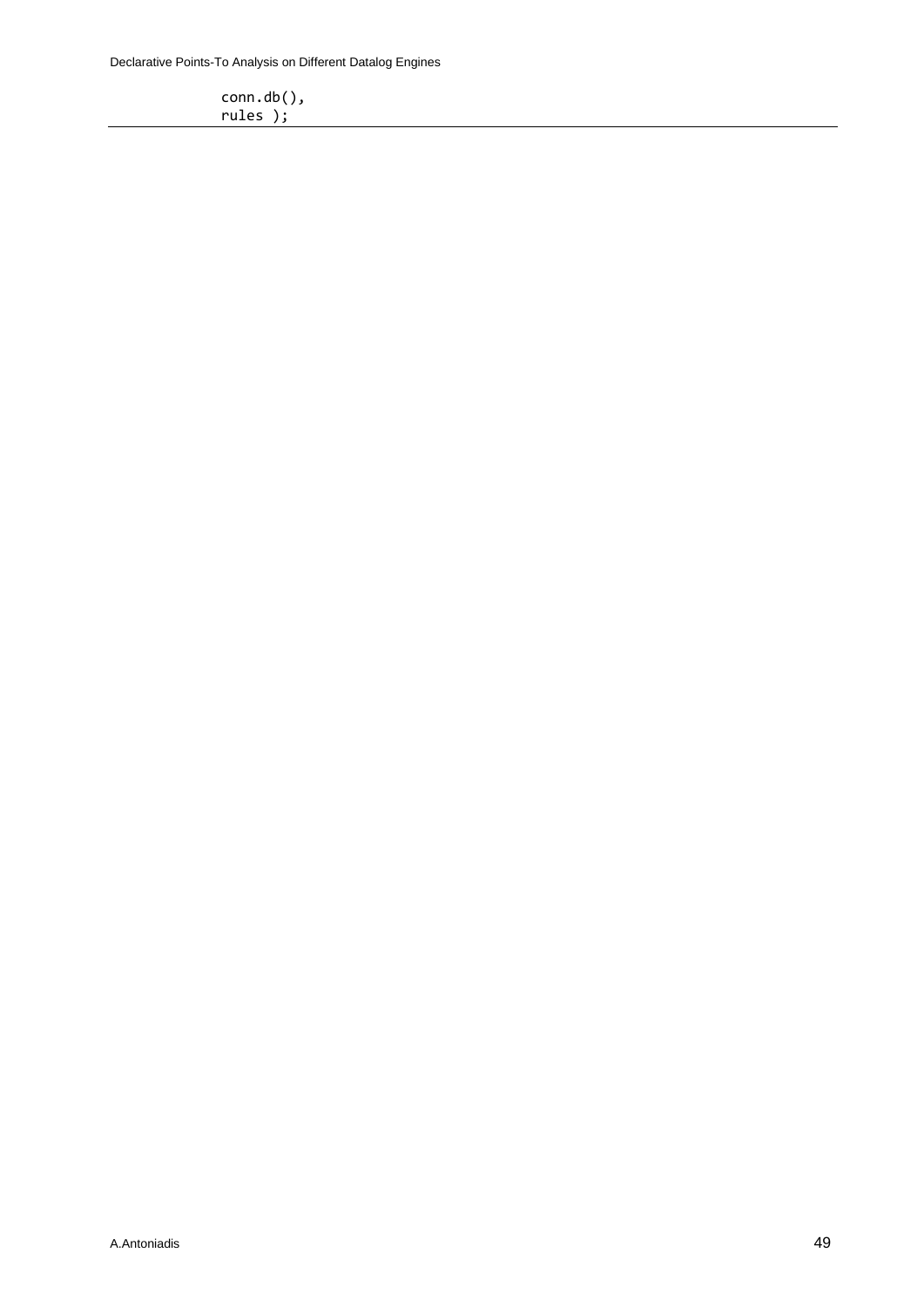## **5. Evaluation**

<span id="page-49-0"></span>The evaluation was performed on a system running Linux Debian 7.2 64-bit. Below we present the system specifications:

- 6-core processor clocked at 3.9GHz
- 16GB of DDR3 RAM clock at 2133MHz

Additionally a 30GB swapfile was created in the File System (running on an SSD) in order to satisfy the memory requirements of Datomic. We use small benchmark programs so our analysis is mostly performed on the Java library, using the JRE 1.3.

### <span id="page-49-1"></span>**5.1 Evaluation Method**

The evaluation method was rather simple. The first step required running the DatalogLB our context-insensitive analysis on a jar file and measuring the analysis time. After that, we ran the iterative analysis implemented in Datomic on the input facts obtained from Datalog<sup>LB</sup> analysis workspace and measured its execution time. Finally, we ran the recursive analysis implemented in Datomic with the same input facts. The Datomic analysis is a direct translation of the Datalog<sup>LB</sup> analysis rules with the same input facts so, as expected, it achieves the same precision. The two concerns of our evaluation were the execution time of the analysis part and its memory consumption.

### <span id="page-49-2"></span>**5.2 Evaluation Results**

| Java program           | DatalogLB<br>analysis<br>runtime | analysis runtime | Datomic iterative Datomic recursive analysis<br>runtime |
|------------------------|----------------------------------|------------------|---------------------------------------------------------|
| Empty.jar              | 6.31s                            | 1653.63s         | Stopped at the 2-hour mark                              |
| Arrays.jar             | 6.14s                            | 1665.34s         | Stopped at the 2-hour mark                              |
| InstanceField.jar      | 6.17s                            | 1662.38s         | Stopped at the 2-hour mark                              |
| New.jar                | 6.24s                            | 1658.83s         | Stopped at the 2-hour mark                              |
| VirtualMethod.jar      | 6.22s                            | 1669.31s         | Stopped at the 2-hour mark                              |
| VirtualMethodParam.jar | 6.17s                            | 1668.47s         | Stopped at the 2-hour mark                              |

#### **Table 7: Execution times**

As Table 7 suggests our Datomic analysis implementation was orders of magnitude slower than the Datalog<sup>LB</sup> analysis in all cases. The iterative Datomic analysis turned out to be more than 100 times slower than the Datalog<sup>LB</sup> analysis in all cases while for the recursive Datomic analysis even for a trivial scenario such as the Empty.jar no output was received even from the first query after 18 hours. The memory consumption proved equally worrying as for instance the Datalog<sup>LB</sup> analysis would peak at 1GB while the Datomic iterative analysis peaked at 13.8GB after inserting all the computed output facts to the database. The recursive analysis in Datomic, expectedly, was even more memory-consuming as it reached 30GB memory usage before the 2-hour mark. Even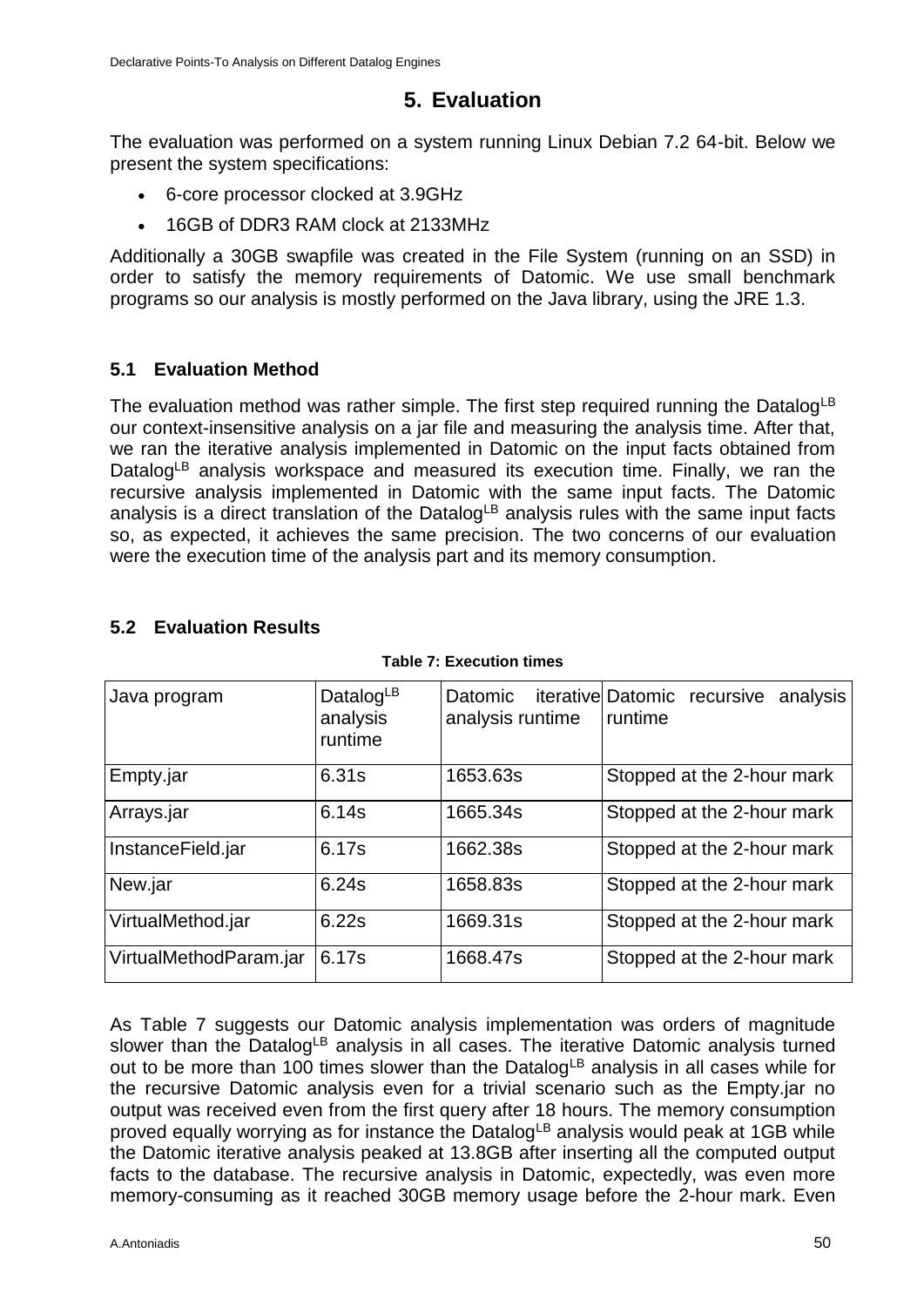before query execution the size of the Datomic database would consume between 2 and 2.5GB of memory, even for Empty.jar.

#### <span id="page-50-0"></span>**5.3 Discussion**

As indicated in section 5.2, our recursive analysis in Datomic has displayed two major weaknesses, the first one being its execution times and the second being its heavy memory consumption. Our efforts to identify the problems within the implementation of our Java application performing the analysis and make improvements to it did not yield any significant results.

Potential flaws of our analysis implementation could be found in the attribute schema used by our application or the use of poor query optimization strategies in our rule set and queries. Even in our iterative analysis implementation some of the more complicated queries have demonstrated very weak performance.

Leaving the reasonable possibility of flaws in our implementation aside, we will try to address some potential weaknesses of Datomic, which we consider relative to the performance we witnessed.

### <span id="page-50-1"></span>**5.3.1Execution Times**

As explained in section 4.4.2 Datomic does not store the results of rule evaluations to the database this possibly indicates the potential lack of semi-naive evaluation. The semi-naive evaluation strategy guarantees that no rule firing as a whole will be duplicated in subsequent iterations, meaning that already computed facts in the evaluation of a rule won't be recomputed.

Furthermore, another assumption is that Datomic probably does not implement materialized views. A materialized view is a database object that contains the results of a query. For example, it may be a local copy of data located remotely, or may be a subset of the rows and/or columns of a table or join result, or may be a summary based on aggregations of a table's data. Materialized views provide more efficient access and can drastically improve query times.

It is also worth mentioning that Datomic does not allow rules with multiple headers for cases of rules with the same body, meaning that they have to be defined and evaluated separately. For instance, the computation of the rules (VarPointsTo ?heap ?this), (CallGraphEdge ?invocation ?tomethod), Reachable(?tomethod) from a reachable virtual method invocation must be done separately, leading to inefficient computation in spite of these particular rules having the same body.

Moreover, the flexibility of the Datomic schema where the entities are mapped to attributes at the application-level may be costly, as the usage of multiple data clauses to match the attribute values of an entity may hinder the performance of queries.

Finally, in our implementation we have a lot of references to other entities in order to correctly represent our relations. It is possible that entity references increase the complexity of queries significantly.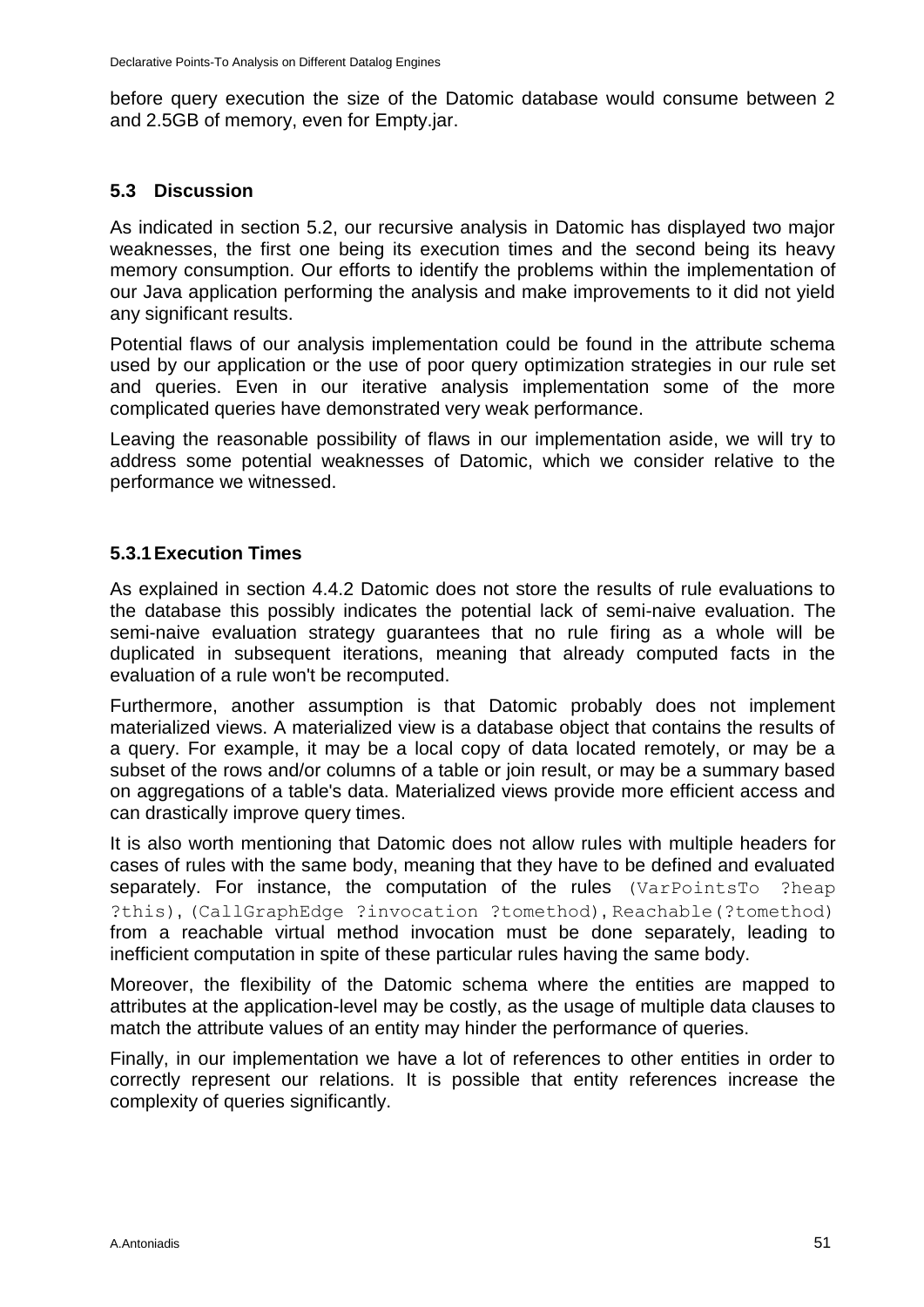#### <span id="page-51-0"></span>**5.3.2Memory Consumption**

First of all, Datomic runs on the JVM which is not very efficient in terms of memory, especially for such memory-intensive applications.

Datomic does not do string interning. String interning is a method of storing only one copy of each distinct string value, which must be immutable. Interning strings makes some string processing tasks more time- or space-efficient at the cost of requiring more time when the string is created or interned. The distinct values are stored in a string intern pool.

In our implementation we have avoided the repetition of the same string by using references to attribute values, but in most likelihood a workaround like this is not as sufficient as using string interning. As explained in section 5.3.1, our implementation uses a lot of references in order to convert the relations of Datalog<sup>LB</sup> to Datomic entities which is an indication that Datomic's data model is not optimal for declaration of pointsto analysis specifications, leading to heavy memory consumption.

As expected, a large initial database size increases the query memory usage, however we could not address any other reasons leading to the 30GB memory usage in our recursive analysis.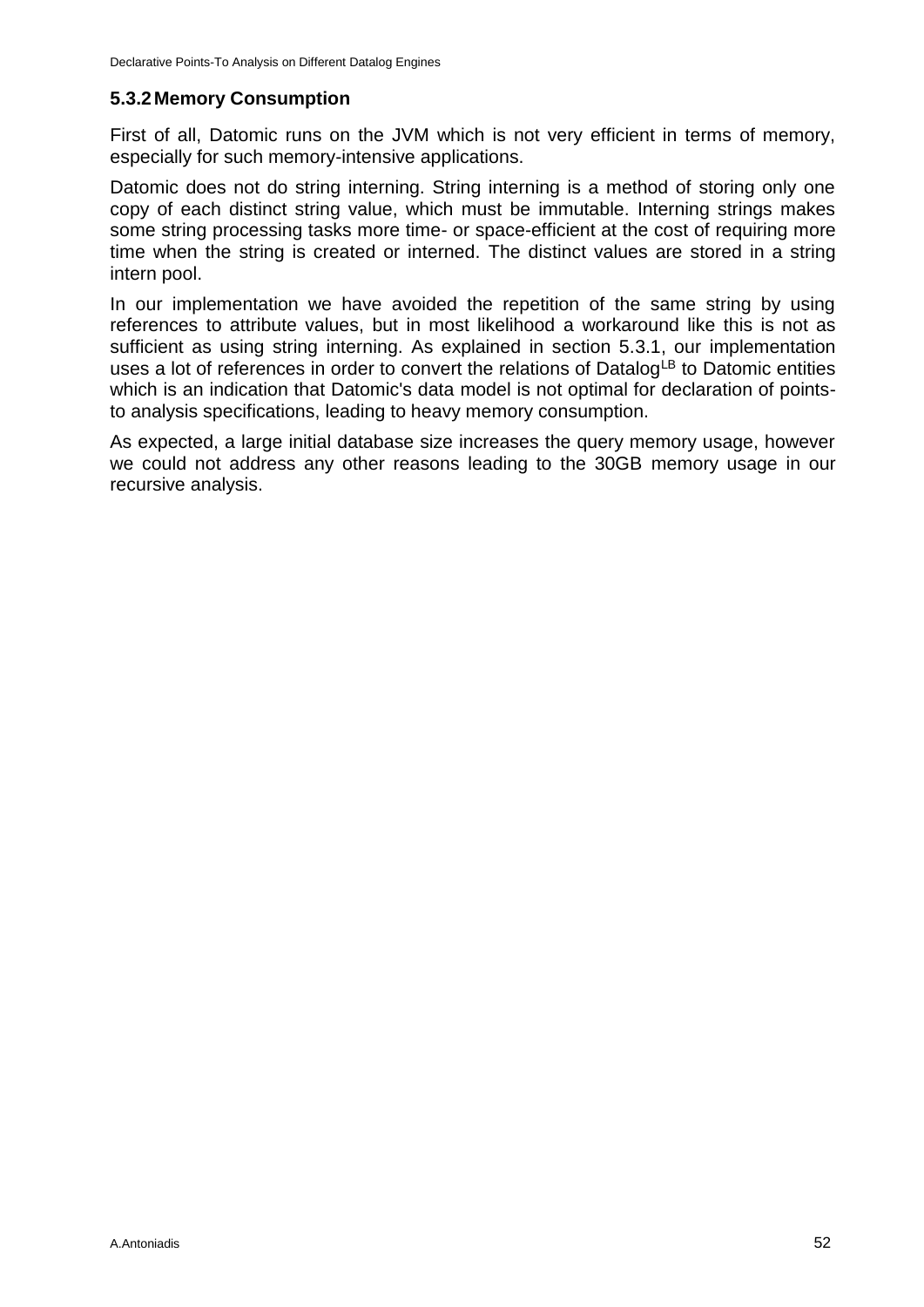## **6. Conclusions**

<span id="page-52-0"></span>This thesis presented an evaluation of the Datomic database system for the purpose of conducting context-insensitive points-to analysis. In order to perform the evaluation we implemented a prototype context-insensitive points-to analysis both in Datomic and Datalog<sup>LB</sup> and we compared the execution times and memory consumption for each engine.

Based on our measurements which showed slower execution times in Datomic by orders of magnitude and heavy memory consumption, we conclude that for the time being Datomic is not competitive enough as a tool to perform pointer analysis, at least for the schema and rule definitions tested in this work.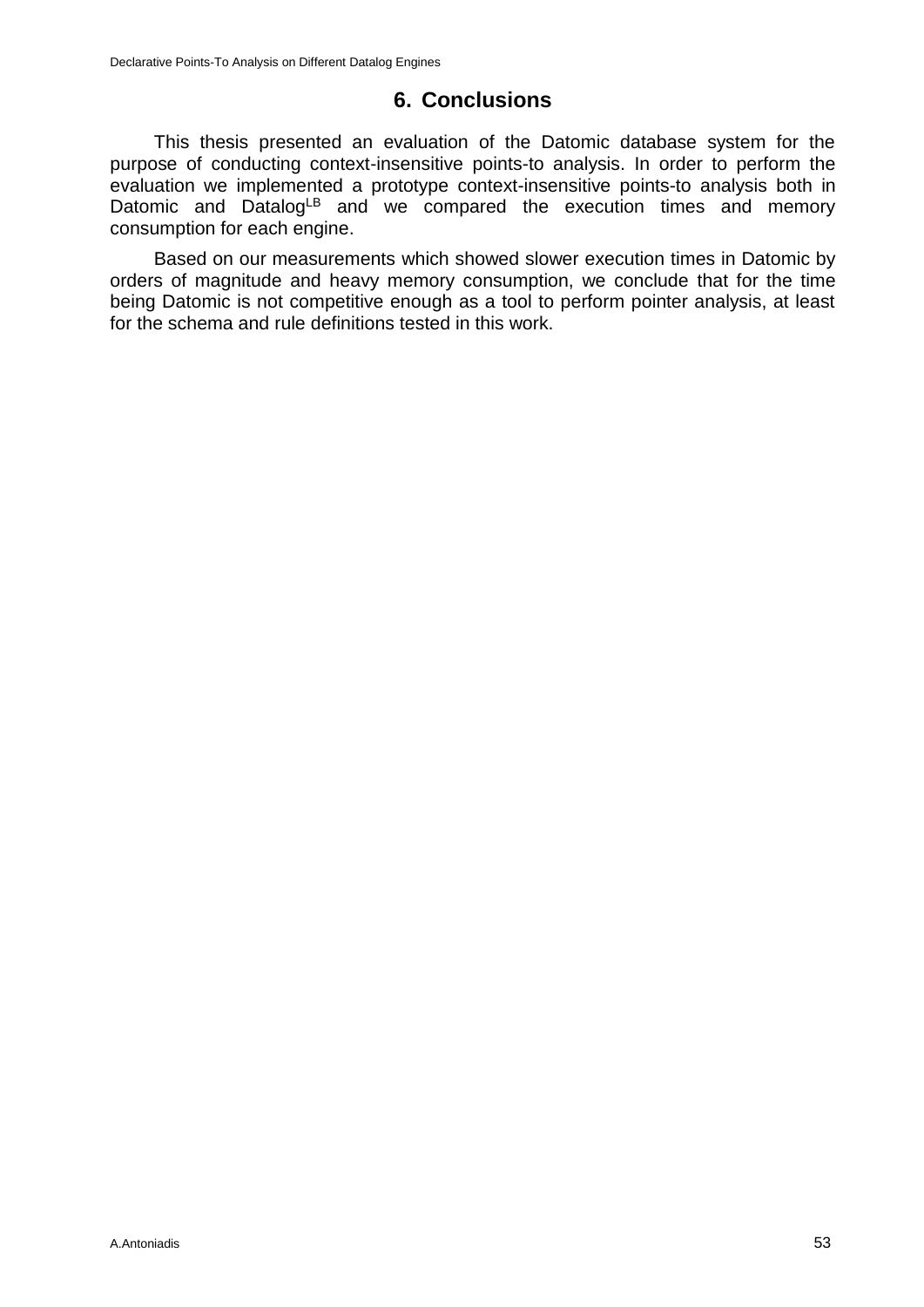# **ABBREVIATIONS**

<span id="page-53-1"></span><span id="page-53-0"></span>

| <b>JVM</b> | Java Virtual Machine                          |
|------------|-----------------------------------------------|
| ACID       | Atomicity, Consistency, Isolation, Durability |
| JRE        | Java Runtime Environment                      |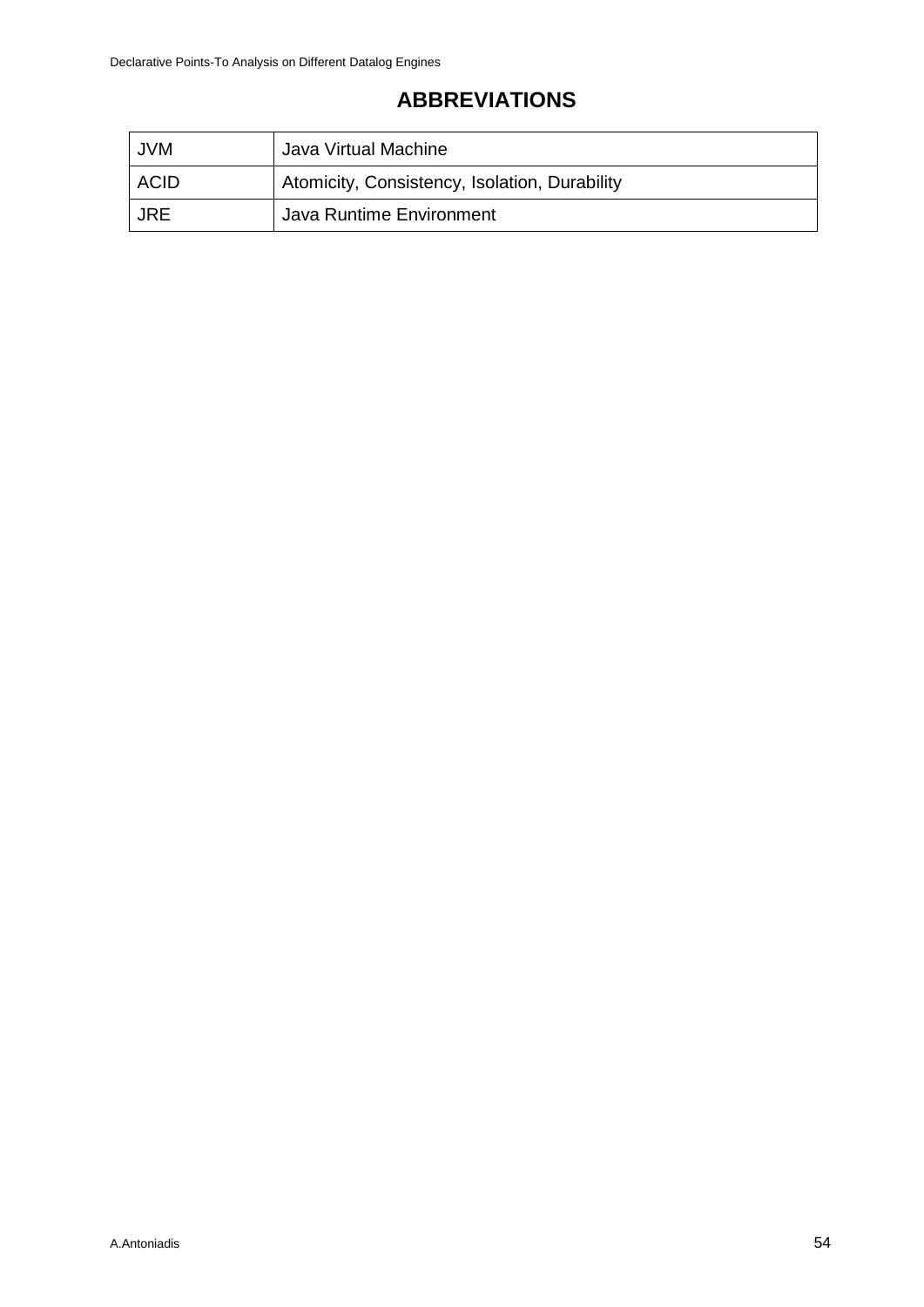## **Appendices**

The appendices are structured as follows. In Appendix A the rule set of our Datomic recursive analysis can be found. In Appendix B we provide the rules for the Datalog<sup>LB</sup> analysis.

## **A. Datomic Recursive Analysis**

#### **A.1 Recursive Analysis Rule Set**

```
[
[ (VarType ?var ?type)
   [?var :Var/type ?type] ]
[ (ThisVar ?method ?this)
   [?thisVar :ThisVar/method ?method]
   [?thisVar :ThisVar/var ?this] ]
[ (HeapAllocationType ?heap ?type)
   [?heapAllocationType :HeapAllocation-Type/heap ?heap]
   [?heapAllocationType :HeapAllocation-Type/type ?type] ]
[ (MethodDeclaration ?signature ?method)
   [?methodDeclaration :Method/signature ?signature]
   [?methodDeclaration :Method/declaration ?method] ]
[ (AssignCompatible ?target ?source)
  [?assignCompatible :AssignCompatible/target ?target]
   [?assignCompatible :AssignCompatible/source ?source] ]
[ (ComponentType ?arrayType ?componentType)
   [?componentType :ComponentType/arrayType ?arrayType]
   [?componentType :ComponentType/componentType ?componentType] ]
[ (Reachable ?method)
   [?mainMethodDeclaration :MainMethodDeclaration/method ?method] ]
[ (Reachable ?method) 
   [?implicitReachable :ImplicitReachable/sig ?method] ]
[ (Reachable ?clinit)
   [?initializedClass :InitializedClass/classOrInterface ?class]
   [?classInitializer :ClassInitializer/type ?class]
   [?classInitializer :ClassInitializer/method ?clinit] ] 
[ (Reachable ?tomethod)
   (Reachable ?inmethod)
   [?virtualMethodInvocation :VirtualMethodInvocation/inmethod ?inmethod] 
   [?virtualMethodInvocation :VirtualMethodInvocation/invocation ?invocation]
   [?virtualMethodInvocation :VirtualMethodInvocation/signature ?signature]
   [?virtualMethodInvocation :VirtualMethodInvocation/base ?base]
   [?method :Method/signature ?signature]
   [?method :Method/simplename ?simplename]
   [?method :Method/descriptor ?descriptor]
   (VarPointsTo ?heap ?base)
   (HeapAllocationType ?heap ?type)
   [?methodLookup :MethodLookup/simplename ?simplename]
   [?methodLookup :MethodLookup/descriptor ?descriptor]
```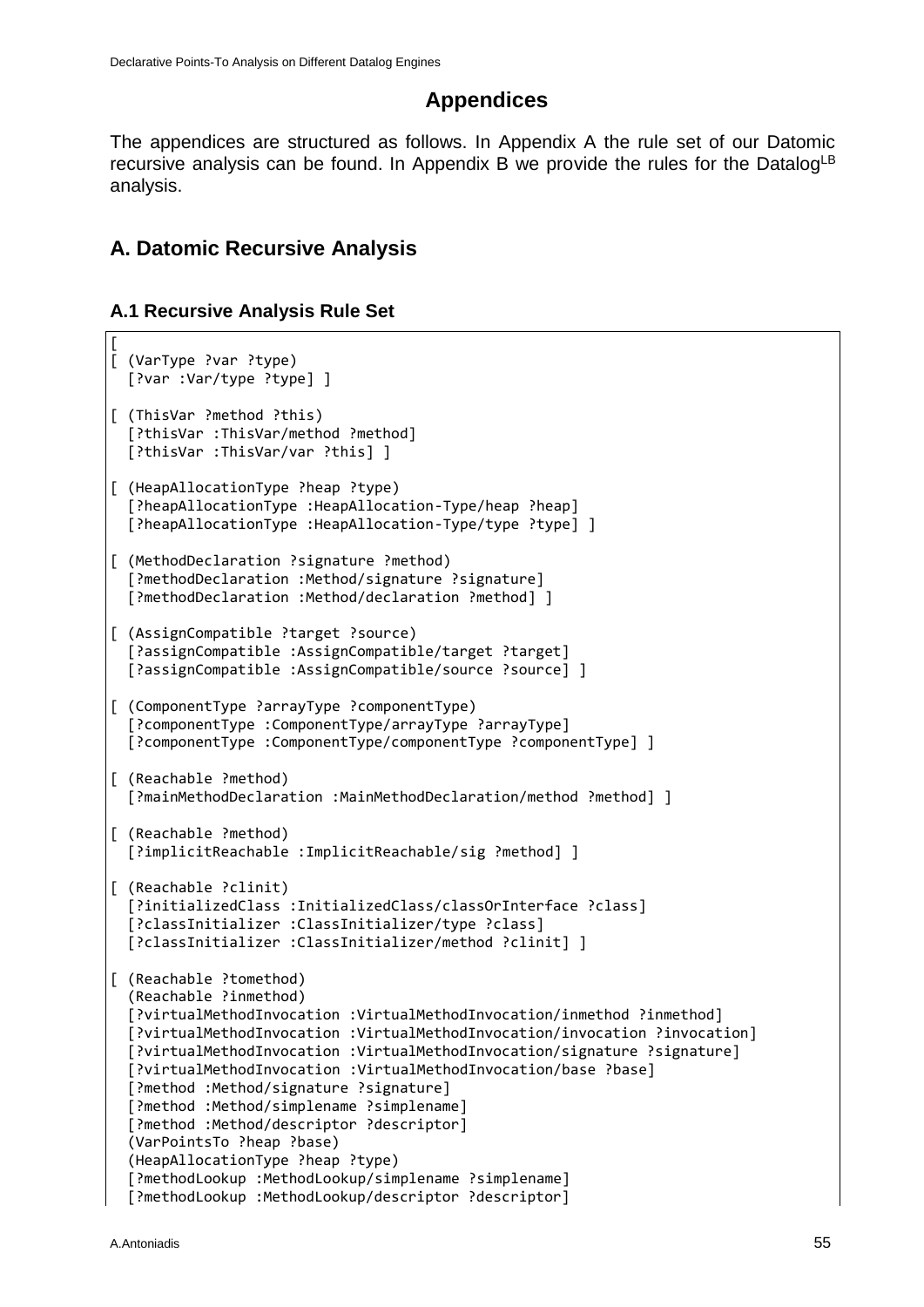```
 [?methodLookup :MethodLookup/type ?type]
   [?methodLookup :MethodLookup/method ?tomethod]
  (ThisVar ?tomethod ) ]
[ (Reachable ?tomethod)
   (Reachable ?inmethod)
   [?specialMethodInvocation :SpecialMethodInvocation/inmethod ?inmethod]
   [?specialMethodInvocation :SpecialMethodInvocation/invocation ?invocation]
   [?specialMethodInvocation :SpecialMethodInvocation/base ?base]
   (VarPointsTo _ ?base)
   [?specialMethodInvocation :SpecialMethodInvocation/signature ?signature]
   (MethodDeclaration ?signature ?tomethod)
   (ThisVar ?tomethod _ ) ]
[ (Reachable ?tomethod)
   (Reachable ?inmethod)
   [?staticMethodInvocation :StaticMethodInvocation/inmethod ?inmethod]
   [?staticMethodInvocation :StaticMethodInvocation/invocation _]
   [?staticMethodInvocation :StaticMethodInvocation/signature ?signature] 
   (MethodDeclaration ?signature ?tomethod) ]
[ (CallGraphEdge ?invocation ?tomethod)
   (Reachable ?inmethod)
   [?virtualMethodInvocation :VirtualMethodInvocation/inmethod ?inmethod] 
   [?virtualMethodInvocation :VirtualMethodInvocation/invocation ?invocation]
   [?virtualMethodInvocation :VirtualMethodInvocation/signature ?signature]
   [?virtualMethodInvocation :VirtualMethodInvocation/base ?base] 
   (VarPointsTo ?heap ?base)
  [?method :Method/signature ?signature]
   [?method :Method/simplename ?simplename]
   [?method :Method/descriptor ?descriptor]
   (HeapAllocationType ?heap ?type)
   [?methodLookup :MethodLookup/simplename ?simplename]
   [?methodLookup :MethodLookup/descriptor ?descriptor]
   [?methodLookup :MethodLookup/type ?type]
   [?methodLookup :MethodLookup/method ?tomethod] 
   (ThisVar ?tomethod _ ) ]
[ (CallGraphEdge ?invocation ?tomethod)
   (Reachable ?inmethod)
   [?specialMethodInvocation :SpecialMethodInvocation/inmethod ?inmethod]
   [?specialMethodInvocation :SpecialMethodInvocation/invocation ?invocation]
   [?specialMethodInvocation :SpecialMethodInvocation/base ?base]
   (VarPointsTo _ ?base)
   [?specialMethodInvocation :SpecialMethodInvocation/signature ?signature]
   (MethodDeclaration ?signature ?tomethod)
   (ThisVar ?tomethod _) ]
[ (CallGraphEdge ?invocation ?tomethod)
   (Reachable ?inmethod)
   [?staticMethodInvocation :StaticMethodInvocation/inmethod ?inmethod]
   [?staticMethodInvocation :StaticMethodInvocation/invocation ?invocation]
  [?staticMethodInvocation :StaticMethodInvocation/signature ?signature]
   (MethodDeclaration ?signature ?tomethod) ] 
[ (VarPointsTo ?heap ?var)
   (Reachable ?inmethod)
   [?a :AssignNormalHeapAllocation/inmethod ?inmethod]
   [?a :AssignNormalHeapAllocation/heap ?heap]
   [?a :AssignNormalHeapAllocation/var ?var] ]
[ (VarPointsTo ?heap ?var)
```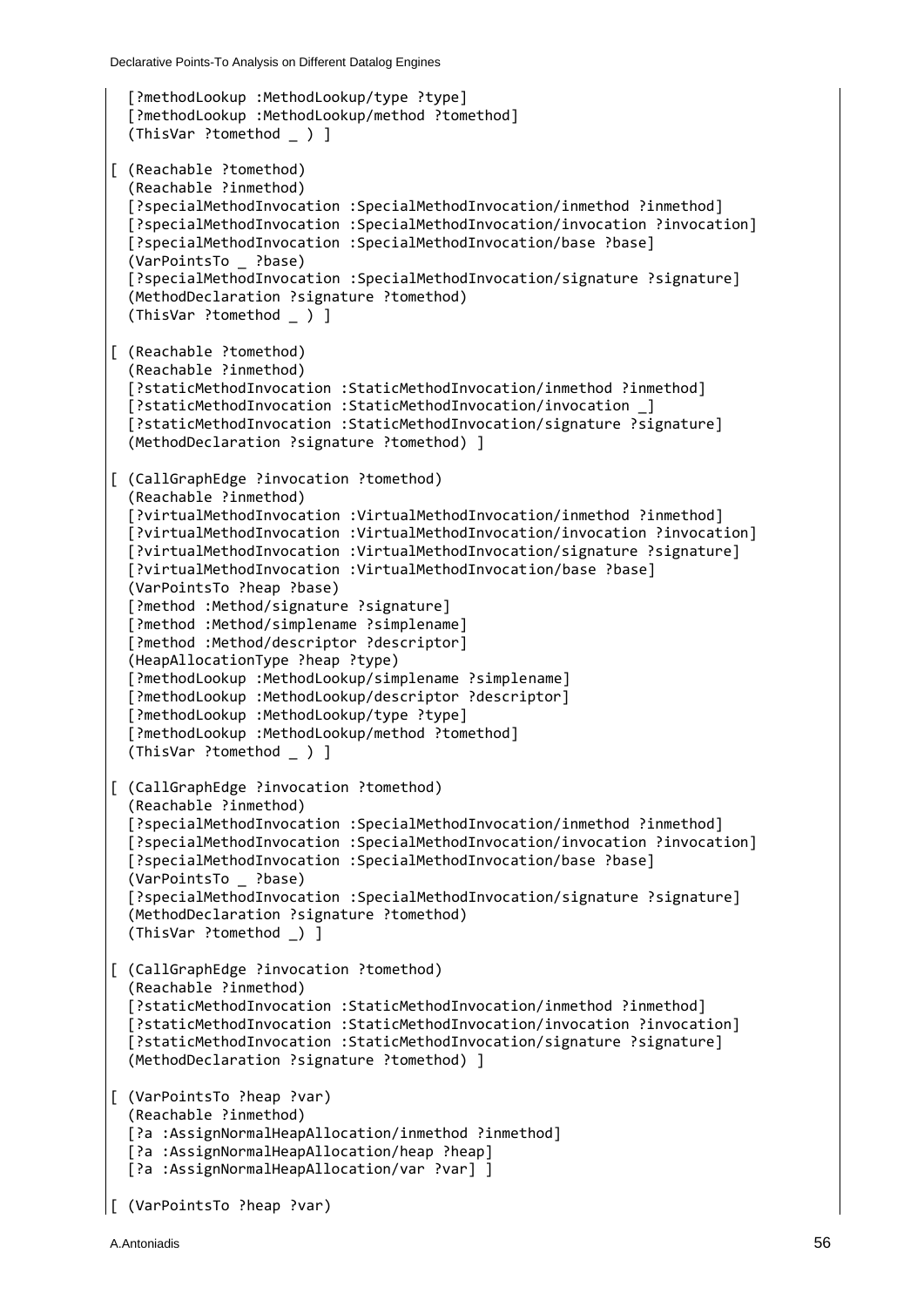```
 (Reachable ?inmethod)
  [?a :AssignAuxiliaryHeapAllocation/inmethod ?inmethod]
  [?a :AssignAuxiliaryHeapAllocation/heap ?heap]
  [?a :AssignAuxiliaryHeapAllocation/var ?var] ]
[ (VarPointsTo ?heap ?var)
   (Reachable ?inmethod)
   [?a :AssignContextInsensitiveHeapAllocation/inmethod ?inmethod]
   [?a :AssignContextInsensitiveHeapAllocation/heap ?heap]
  [?a :AssignContextInsensitiveHeapAllocation/var ?var] ]
[ (VarPointsTo ?heap ?this)
   (Reachable ?inmethod)
   [?virtualMethodInvocation :VirtualMethodInvocation/inmethod ?inmethod] 
   [?virtualMethodInvocation :VirtualMethodInvocation/invocation ?invocation]
   [?virtualMethodInvocation :VirtualMethodInvocation/signature ?signature]
   [?virtualMethodInvocation :VirtualMethodInvocation/base ?base] 
   (VarPointsTo ?heap ?base)
   [?method :Method/signature ?signature]
   [?method :Method/simplename ?simplename]
   [?method :Method/descriptor ?descriptor]
   (HeapAllocationType ?heap ?type)
   [?methodLookup :MethodLookup/simplename ?simplename]
   [?methodLookup :MethodLookup/descriptor ?descriptor] 
  [?methodLookup :MethodLookup/type ?type] 
   [?methodLookup :MethodLookup/method ?tomethod]
   (ThisVar ?tomethod ?this) ]
[ (VarPointsTo ?heap ?this)
   (Reachable ?inmethod)
   [?specialMethodInvocation :SpecialMethodInvocation/inmethod ?inmethod]
   [?specialMethodInvocation :SpecialMethodInvocation/invocation ?invocation]
   [?specialMethodInvocation :SpecialMethodInvocation/base ?base]
   (VarPointsTo ?heap ?base)
   [?specialMethodInvocation :SpecialMethodInvocation/signature ?signature]
   (MethodDeclaration ?signature ?tomethod)
   (ThisVar ?tomethod ?this) ]
[ (VarPointsTo ?heap ?to)
   (Reachable ?inmethod)
  [?assignLocal :AssignLocal/inmethod ?inmethod]
  [?assignLocal :AssignLocal/to ?to]
   [?assignLocal :AssignLocal/from ?from]
   (VarPointsTo ?heap ?from) ]
[ (VarPointsTo ?heap ?to)
   (Reachable ?inmethod)
  [?loadInstanceField :LoadInstanceField/inmethod ?inmethod]
  [?loadInstanceField :LoadInstanceField/sig ?fieldsig]
  [?loadInstanceField :LoadInstanceField/base ?base]
  [?loadInstanceField :LoadInstanceField/to ?to]
   (VarPointsTo ?heapbase ?base)
  (InstanceFieldPointsTo ?heapbase ?fieldsig ?heap) ]
[ (VarPointsTo ?heap ?to)
   (Reachable ?inmethod)
   [?loadStaticField :LoadStaticField/inmethod ?inmethod]
   [?loadStaticField :LoadStaticField/sig ?fieldsig]
  [?loadStaticField :LoadStaticField/to ?to]
   (StaticFieldPointsTo ?fieldsig ?heap) ]
```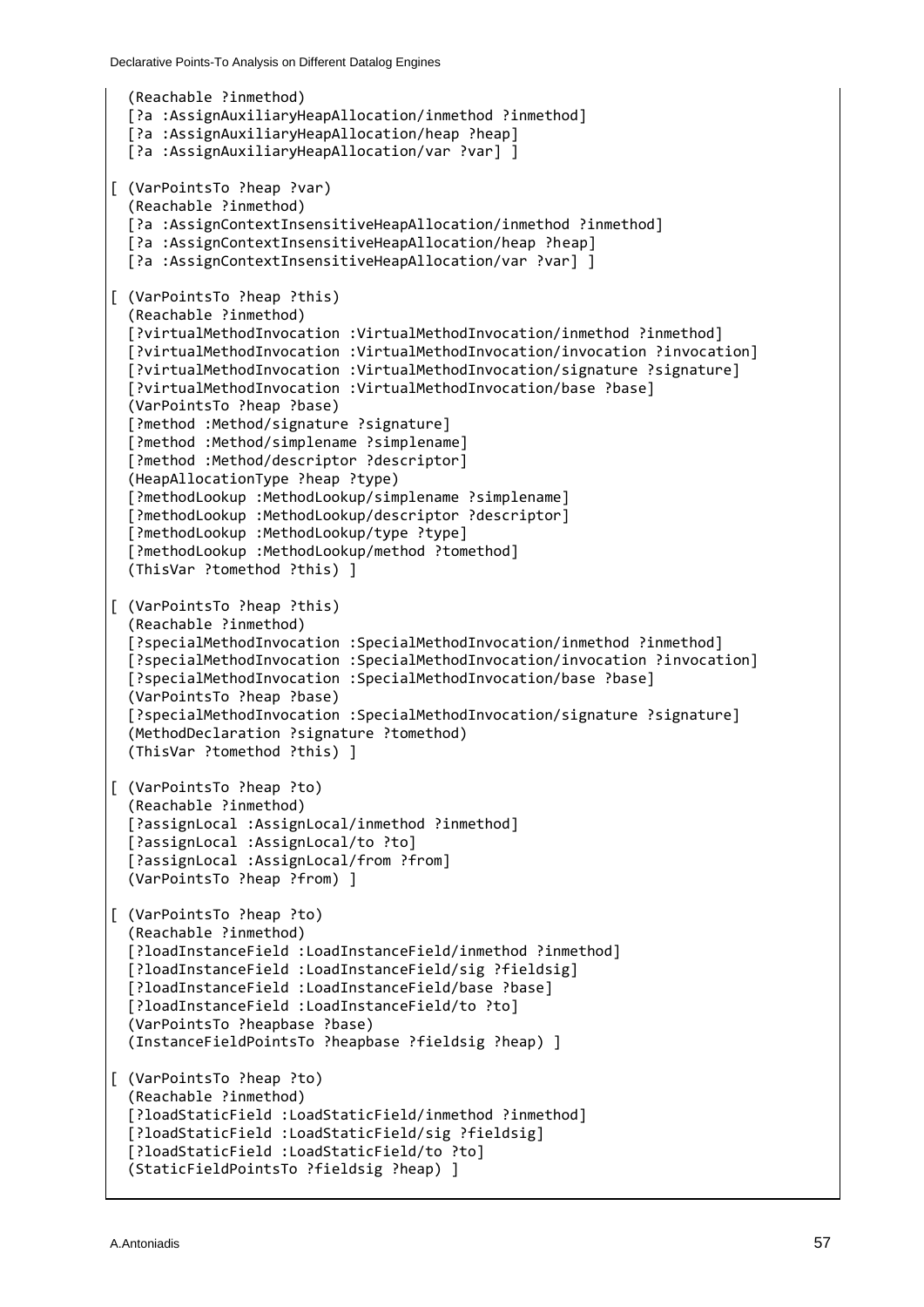```
[ (VarPointsTo ?heap ?to)
   (Assign ?type ?from ?to)
   (VarPointsTo ?heap ?from)
   (HeapAllocationType ?heap ?heaptype)
   (AssignCompatible ?type ?heaptype) ] 
[ (VarPointsTo ?heap ?to)
   (Reachable ?inmethod)
   [?loadArrayIndex :LoadArrayIndex/inmethod ?inmethod] 
   [?loadArrayIndex :LoadArrayIndex/to ?to]
   [?loadArrayIndex :LoadArrayIndex/base ?base]
   (VarPointsTo ?heapbase ?base)
   (ArrayIndexPointsTo ?heapbase ?heap)
   (VarType ?to ?type)
   (HeapAllocationType ?heapbase ?heapbasetype)
   [?componentType :ComponentType/arrayType ?heapbasetype]
   [?componentType :ComponentType/componentType ?basecomponenttype]
   (AssignCompatible ?type ?basecomponenttype) ] 
[ (Assign ?type ?from ?to)
   (Reachable ?inmethod)
   [?assignCast :AssignCast/inmethod ?inmethod]
   [?assignCast :AssignCast/type ?type]
   [?assignCast :AssignCast/from ?from]
   [?assignCast :AssignCast/to ?to] ] 
[ (Assign ?type ?actual ?formal) 
   (CallGraphEdge ?invocation ?method)
   [?formalParam :FormalParam/method ?method]
   [?formalParam :FormalParam/index ?index]
   [?formalParam :FormalParam/var ?formal]
   [?actualParam :ActualParam/invocation ?invocation]
   [?actualParam :ActualParam/index ?index]
   [?actualParam :ActualParam/var ?actual]
   (VarType ?formal ?type) ]
[ (Assign ?type ?return ?local)
   (CallGraphEdge ?invocation ?method)
   [?assignReturnValue :AssignReturnValue/invocation ?invocation]
   [?assignReturnValue :AssignReturnValue/to ?local]
   [?returnVar :ReturnVar/method ?method] 
   [?returnVar :ReturnVar/var ?return]
   (VarType ?local ?type) ]
[ (StaticFieldPointsTo ?fieldsig ?heap)
   (Reachable ?inmethod)
   [?storeStaticField :StoreStaticField/inmethod ?inmethod] 
   [?storeStaticField :StoreStaticField/signature ?fieldsig]
   [?storeStaticField :StoreStaticField/from ?from]
   (VarPointsTo ?heap ?from) ]
[ (InstanceFieldPointsTo ?heapbase ?fieldsig ?heap)
   (Reachable ?inmethod)
   [?storeInstanceField :StoreInstanceField/inmethod ?inmethod]
   [?storeInstanceField :StoreInstanceField/base ?base]
   [?storeInstanceField :StoreInstanceField/from ?from]
   [?storeInstanceField :StoreInstanceField/signature ?fieldsig]
   (VarPointsTo ?heapbase ?base)
   (VarPointsTo ?heap ?from) ]
```

```
[ (ArrayIndexPointsTo ?heapbase ?heap)
```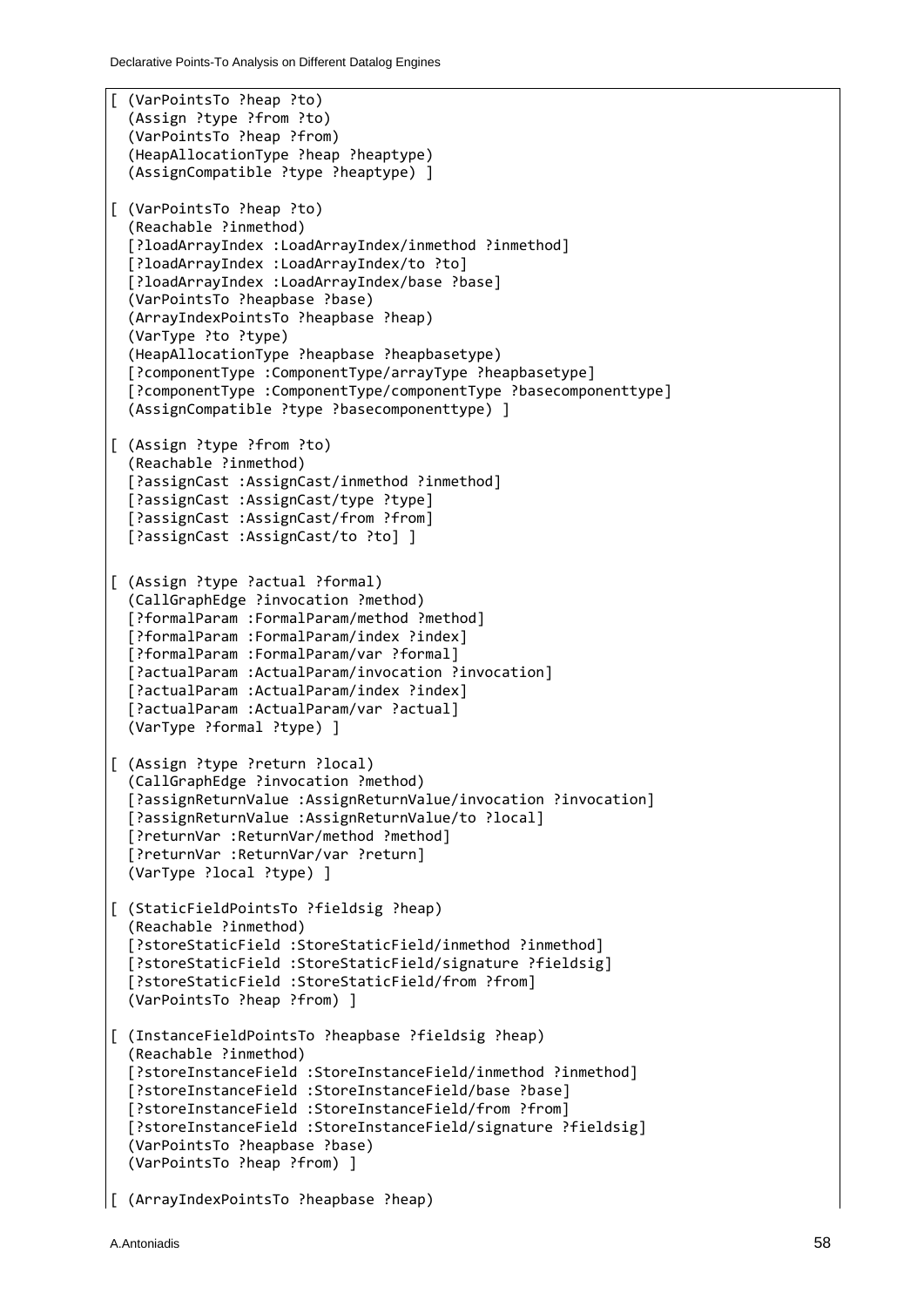]

 (Reachable ?inmethod) [?storeArrayIndex :StoreArrayIndex/inmethod ?inmethod] [?storeArrayIndex :StoreArrayIndex/from ?from] [?storeArrayIndex :StoreArrayIndex/base ?base] (VarPointsTo ?heapbase ?base) (VarPointsTo ?heap ?from) (HeapAllocationType ?heap ?heaptype) (HeapAllocationType ?heapbase ?heapbasetype) [?componentType :ComponentType/arrayType ?heapbasetype] [?componentType :ComponentType/componentType ?componenttype] (AssignCompatible ?componenttype ?heaptype) ]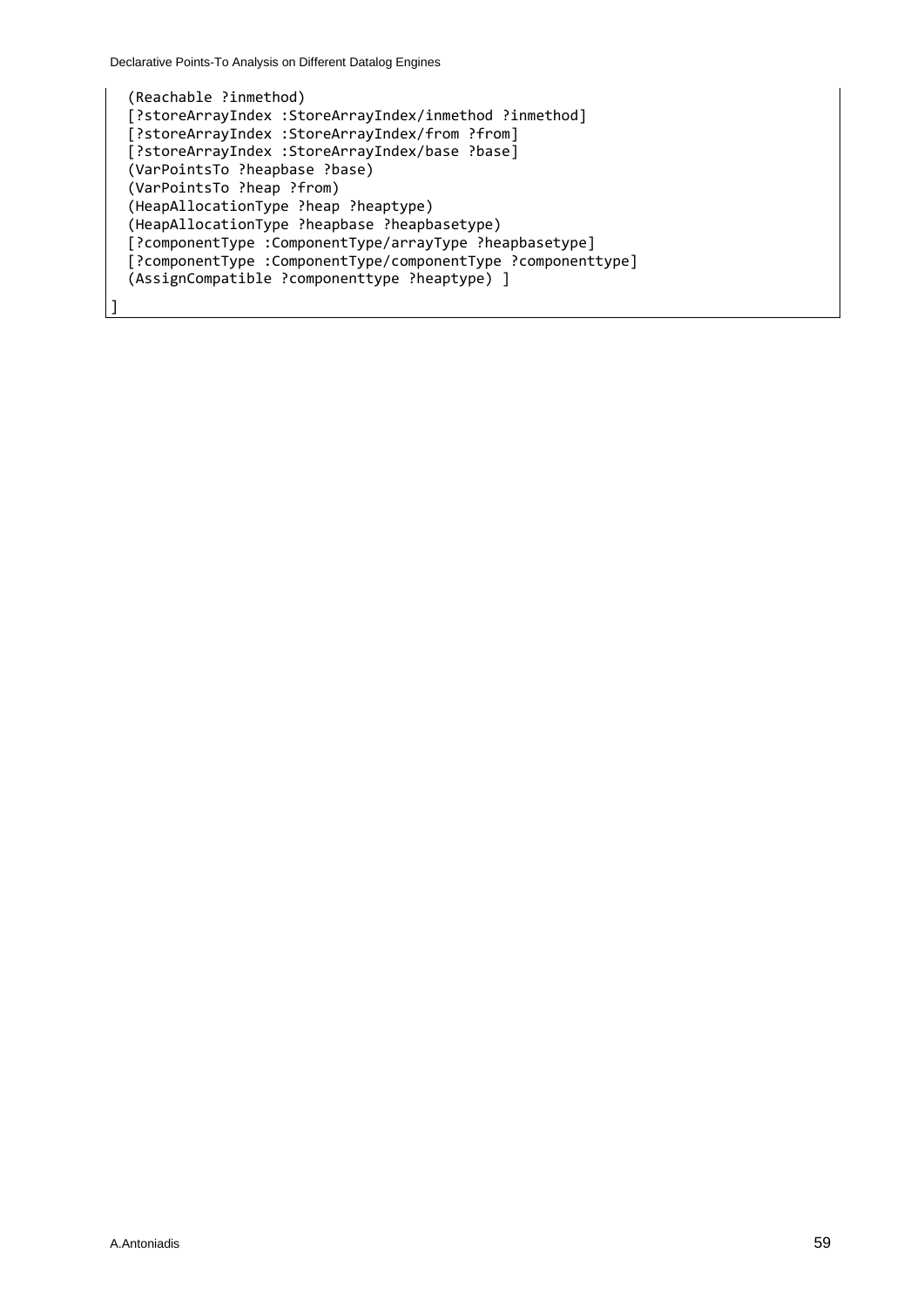# **B. DatalogLB Analysis**

#### **B1. Analysis Rules**

```
VarPointsTo(?heap, ?var) <-
     AssignNormalHeapAllocation(?heap, ?var, ?inmethod),
     Reachable( ?inmethod).
VarPointsTo( ?heap, ?var) <-
     AssignAuxiliaryHeapAllocation(?heap, ?var, ?inmethod),
     Reachable(?inmethod).
VarPointsTo(?heap, ?var) <-
     AssignContextInsensitiveHeapAllocation(?heap, ?var, ?inmethod),
     Reachable( ?inmethod).
VarPointsTo( ?heap, ?to ) <-
     VarPointsTo( ?heap, ?from ),
     Assign( ?type, ?from, ?to ),
     HeapAllocation:Type[?heap] = ?heaptype,
     AssignCompatible(?type, ?heaptype).
VarPointsTo(?heap, ?to ) <-
    Reachable( ?inmethod ),
    AssignLocal( ?from, ?to, ?inmethod ),
     VarPointsTo( ?heap, ?from ).
Assign( ?type, ?from, ?to ) <-
     Reachable(?inmethod),
     AssignCast(?type, ?from, ?to, ?inmethod).
Assign( ?type, ?actual, ?formal ) <-
     FormalParam[?index, ?method] = ?formal,
     ActualParam[?index, ?invocation] = ?actual,
     Var:Type[?formal] = ?type,
     CallGraphEdge( ?invocation, ?method ).
Assign( ?type, ?return, ?local ) <-
     ReturnVar( ?return, ?method ),
     CallGraphEdge( ?invocation, ?method ),
     Var:Type[?local] = ?type,
     AssignReturnValue[?invocation] = ?local. 
ArrayIndexPointsTo( ?baseheap, ?heap ) <-
     Reachable( ?inmethod ),
     StoreArrayIndex(?from, ?base, ?inmethod),
     VarPointsTo( ?baseheap, ?base ),
     VarPointsTo( ?heap, ?from),
     HeapAllocation:Type[?heap] = ?heaptype,
     HeapAllocation:Type[?baseheap] = ?baseheaptype,
     ComponentType[?baseheaptype] = ?componenttype,
     AssignCompatible(?componenttype, ?heaptype).
VarPointsTo( ?heap, ?to ) <-
     Reachable( ?inmethod ),
     LoadArrayIndex( ?base, ?to, ?inmethod ),
     VarPointsTo( ?baseheap, ?base ),
     ArrayIndexPointsTo( ?baseheap, ?heap ),
     Var:Type[?to] = ?type,
     HeapAllocation:Type[?baseheap] = ?baseheaptype,
```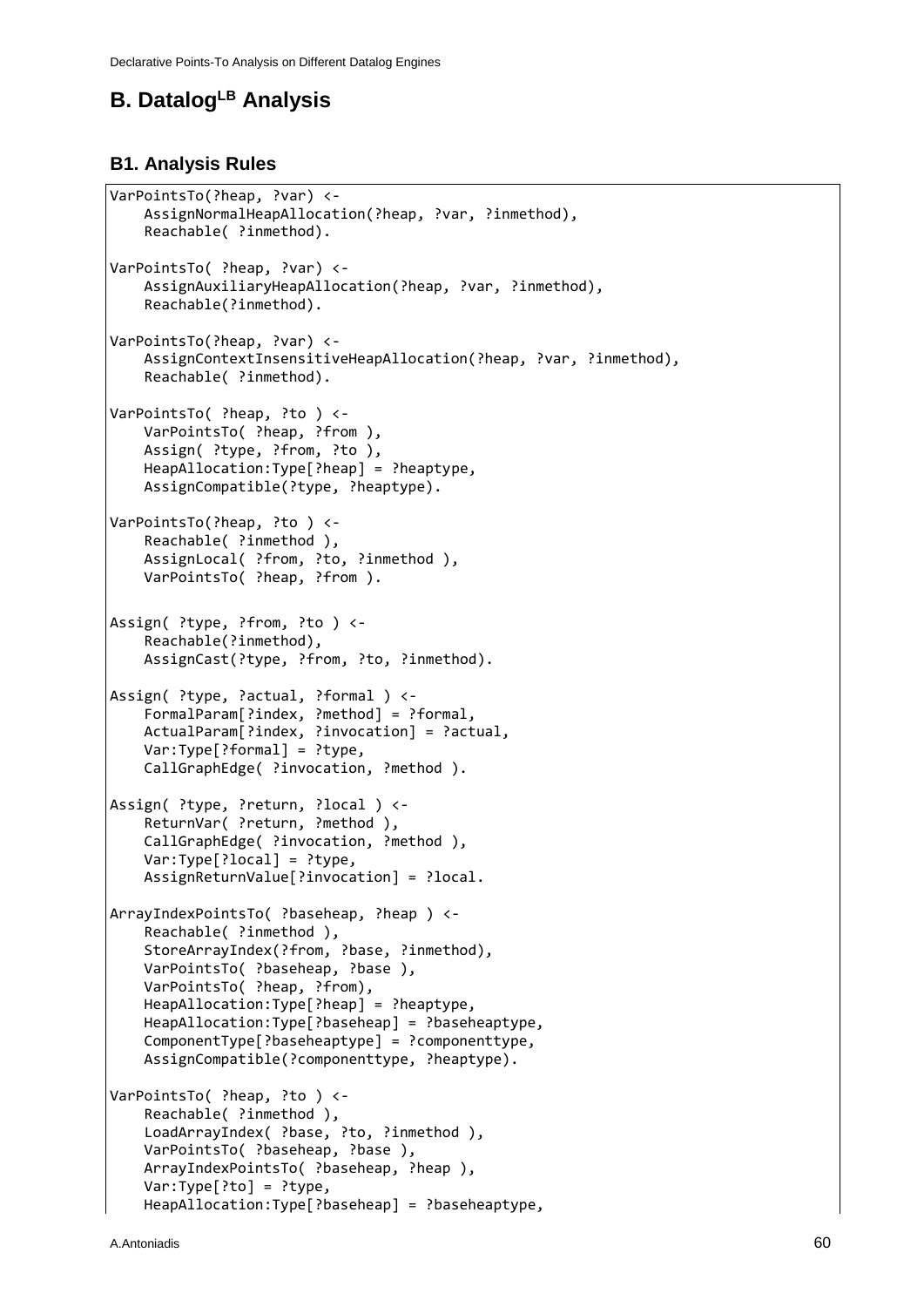```
 ComponentType[?baseheaptype] = ?basecomponenttype,
     AssignCompatible(?type, ?basecomponenttype).
VarPointsTo( ?heap, ?to) <-
     Reachable(?inmethod),
     LoadInstanceField(?base, ?signature, ?to, ?inmethod ),
     VarPointsTo( ?baseheap, ?base ),
     InstanceFieldPointsTo( ?heap, ?signature, ?baseheap ).
InstanceFieldPointsTo( ?heap, ?signature, ?baseheap) <-
     Reachable(?inmethod),
     StoreInstanceField(?from, ?base, ?signature, ?inmethod),
     VarPointsTo( ?heap, ?from),
     VarPointsTo( ?baseheap, ?base).
VarPointsTo( ?heap, ?to ) <-
     Reachable( ?inmethod ),
     LoadStaticField( ?signature, ?to, ?inmethod ),
     StaticFieldPointsTo( ?heap, ?signature ).
StaticFieldPointsTo( ?heap, ?signature ) <-
    Reachable( ?inmethod ),
     StoreStaticField( ?from, ?signature, ?inmethod),
     VarPointsTo( ?heap, ?from).
Reachable( ?tomethod ),
CallGraphEdge( ?invocation, ?tomethod ) <-
    Reachable( ?inmethod ),
     StaticMethodInvocation( ?invocation, ?signature, ?inmethod ),
     MethodDeclaration[?signature] = ?tomethod.
Reachable( ?tomethod ),
CallGraphEdge( ?invocation, ?tomethod ),
VarPointsTo( ?heap, ?this ) <-
     Reachable( ?inmethod ),
     VirtualMethodInvocation( ?invocation, ?signature, ?inmethod ),
     VirtualMethodInvocation:Base[?invocation] = ?base,
     VarPointsTo( ?heap, ?base ),
     HeapAllocation:Type[?heap] = ?type,
     MethodSignature:SimpleName[?signature] = ?simplename,
     MethodSignature:Descriptor[?signature] = ?descriptor,
     ThisVar[?tomethod] = ?this,
     MethodLookup[?simplename, ?descriptor, ?type] = ?tomethod.
Reachable( ?tomethod ),
CallGraphEdge( ?invocation, ?tomethod ),
VarPointsTo( ?heap, ?this ) <-
     Reachable( ?inmethod ),
     SpecialMethodInvocation:In(?invocation, ?inmethod),
     SpecialMethodInvocation:Base[?invocation] = ?base,
     VarPointsTo( ?heap, ?base ),
     SpecialMethodInvocation:Signature[?invocation] = ?signature,
     ThisVar[?tomethod] = ?this,
     MethodDeclaration[?signature] = ?tomethod.
Reachable( ?method ) <-
    MainMethodDeclaration( ?method ).
Reachable( ?method ) <-
     ImplicitReachable( ?method ).
Reachable( ?clinit ) <-
```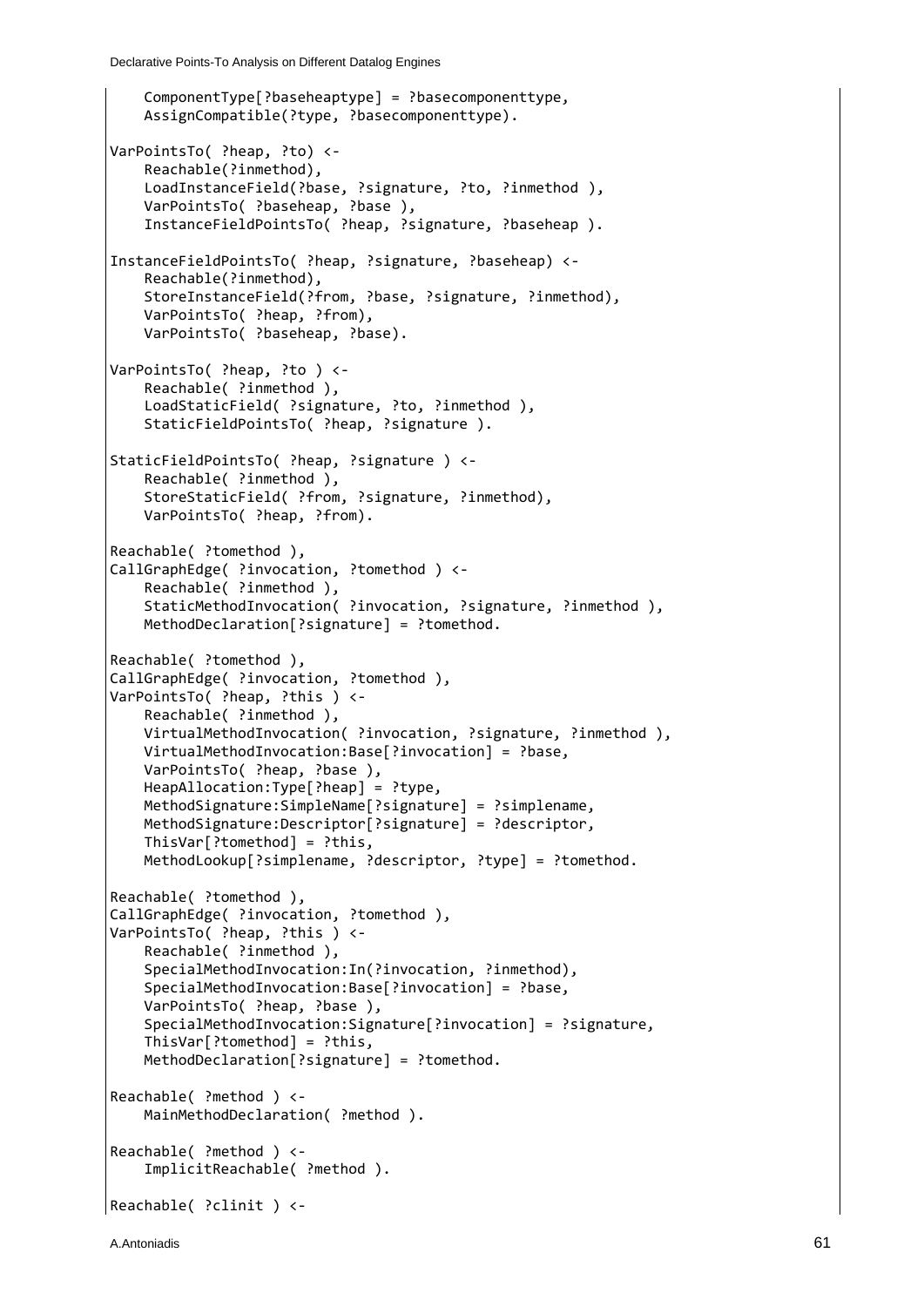Declarative Points-To Analysis on Different Datalog Engines

```
 InitializedClass(?class), 
 ClassInitializer[?class] = ?clinit.
Stats:Runtime(?value, ?attr) -> 
 decimal[64](?value), 
    string(?attr).
```